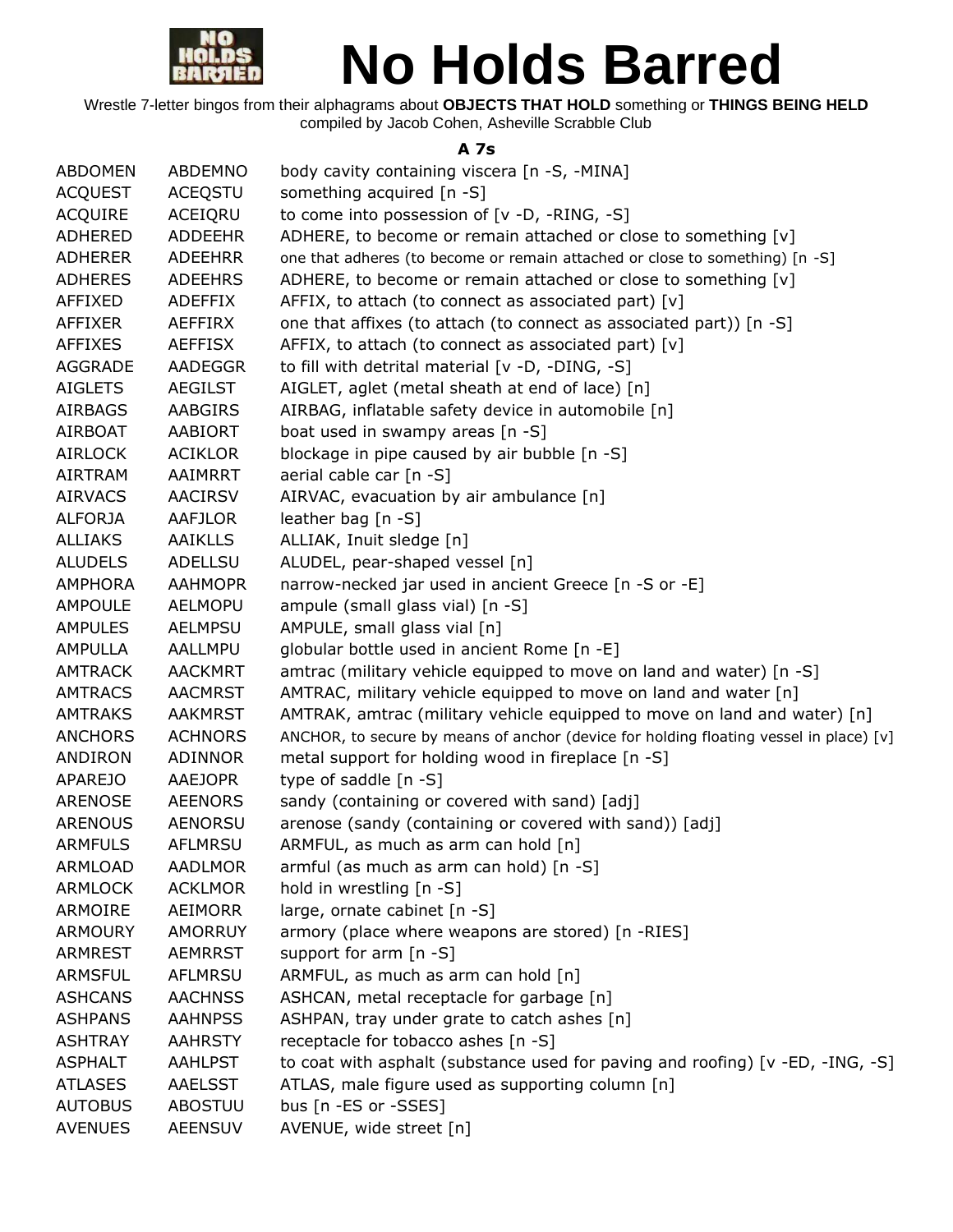

| <b>AVIARIES</b> | AAEIIRSV       | AVIARY, large enclosure for live birds [n]                                  |
|-----------------|----------------|-----------------------------------------------------------------------------|
|                 |                | B 7s                                                                        |
| <b>BACKBAR</b>  | <b>AABBCKR</b> | space behind bar with shelves for bottles [n -S]                            |
| <b>BACKERS</b>  | <b>ABCEKRS</b> | BACKER, supporter (one that supports (to hold up or add strength to)) [n]   |
| <b>BACKING</b>  | <b>ABCGIKN</b> | support [n BACKINGS] / BACK, to support (to hold up or add strength to) [v] |
| <b>BAGFULS</b>  | <b>ABFGLSU</b> | BAGFUL, as much as bag can hold [n]                                         |
| <b>BAGGAGE</b>  | AABEGGG        | luggage (articles containing traveler's belongings) [n -S]                  |
| <b>BAGGERS</b>  | <b>ABEGGRS</b> | one that bags (to put into flexible container) [n]                          |
| <b>BAGGING</b>  | ABGGGIN        | BAG, to put into bag (flexible container) [v]                               |
| <b>BAGLIKE</b>  | ABEGIKL        | resembling bag (flexible container) [adj]                                   |
| <b>BAGSFUL</b>  | <b>ABFGLSU</b> | BAGFUL, as much as bag can hold [n]                                         |
| <b>BAIDARS</b>  | <b>AABDIRS</b> | BAIDAR, bidarka (Inuit canoe) [n]                                           |
| <b>BAILOUT</b>  | ABILOTU        | act of parachuting from aircraft [n -S]                                     |
| <b>BALINGS</b>  | ABGILNS        | BALING, forming of something into tight bundles [n]                         |
| <b>BALLUTE</b>  | ABELLTU        | small inflatable parachute [n -S]                                           |
| <b>BANDBOX</b>  | ABBDNOX        | lightweight box [n -ES]                                                     |
| <b>BARGING</b>  | <b>ABGGINR</b> | BARGE, to move by barge (long, large boat) [v]                              |
| <b>BARLESS</b>  | <b>ABELRSS</b> | having no restraints [adj]                                                  |
| <b>BARNING</b>  | ABGINNR        | BARN, to store in barn (large storage building) [v]                         |
| <b>BARQUES</b>  | ABEQRSU        | BARQUE, sailing vessel [n]                                                  |
| <b>BARROWS</b>  | <b>ABORRSW</b> | BARROW, type of cart [n]                                                    |
| <b>BASINAL</b>  | <b>AABILNS</b> | BASIN, large bowl [adj]                                                     |
| <b>BASINED</b>  | <b>ABDEINS</b> | BASIN, large bowl [adj]                                                     |
| <b>BASKETS</b>  | <b>ABEKSST</b> | BASKET, wooden container [n]                                                |
| <b>BATARDS</b>  | <b>AABDRST</b> | BATARD, birch-bark canoe [n]                                                |
| <b>BATEAUX</b>  | <b>AABETUX</b> | BATEAU, flat-bottomed boat [n]                                              |
| <b>BATHTUB</b>  | ABBHTTU        | tub in which to bathe [n -S]                                                |
| <b>BATTEAU</b>  | AABETTU        | bateau (flat-bottomed boat) [n -X]                                          |
| <b>BATTENS</b>  | <b>ABENSTT</b> | BATTEN, to fasten with strips of wood [v]                                   |
| <b>BEAKERS</b>  | <b>ABEEKRS</b> | BEAKER, large cup [n]                                                       |
| <b>BEANBAG</b>  | <b>AABBEGN</b> | small cloth bag [n -S]                                                      |
| <b>BEARHUG</b>  | ABEGHRU        | rough tight embrace [n -S]                                                  |
| <b>BECKETS</b>  | <b>BCEEKST</b> | BECKET, securing rope [n]                                                   |
| <b>BECLASP</b>  | <b>ABCELPS</b> | to embrace [v -ED, -ING, -S]                                                |
| <b>BECLOGS</b>  | <b>BCEGLOS</b> | BECLOG, to clog thoroughly [v]                                              |
| <b>BEDDING</b>  | <b>BDDEGIN</b> | BED, to provide with bed (piece of furniture used for sleeping) [v]         |
| <b>BEDFAST</b>  | <b>ABDEFST</b> | confined to bed [adj]                                                       |
| <b>BEDHEAD</b>  | ABDDEEH        | upright board at head of bed [n -S]                                         |
| <b>BEDLESS</b>  | <b>BDEELSS</b> | having no bed [adj]                                                         |
| <b>BEDLIKE</b>  | <b>BDEEIKL</b> | resembling bed [adj]                                                        |
| <b>BEDPANS</b>  | <b>ABDENPS</b> | BEDPAN, toilet pan [n]                                                      |
| <b>BEDPOST</b>  | <b>BDEOPST</b> | post of bed [n -S]                                                          |
| <b>BEDRAIL</b>  | ABDEILR        | board at bedside [n -S]                                                     |
| <b>BEDREST</b>  | <b>BDEERST</b> | confinement to bed [n -S]                                                   |
| <b>BEDROCK</b>  | <b>BCDEKOR</b> | rock under soil [n -S]                                                      |
| <b>BEDROLL</b>  | <b>BDELLOR</b> | portable roll of bedding [n -S]                                             |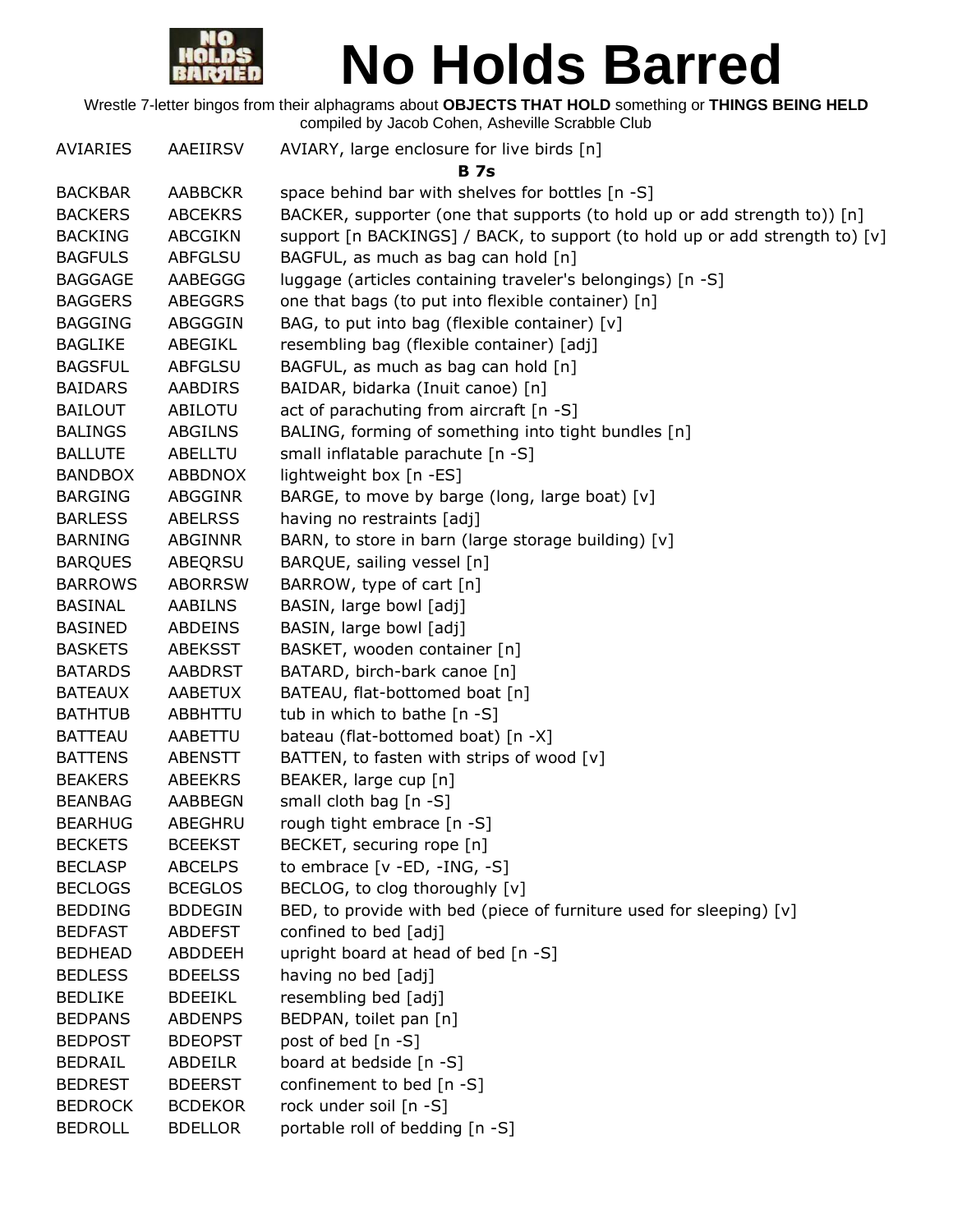

| <b>BEDTICK</b> | <b>BCDEIKT</b> | cloth case of mattress [n -S]                                                               |
|----------------|----------------|---------------------------------------------------------------------------------------------|
| <b>BEEHIVE</b> | <b>BEEEHIV</b> | hive for bees $[n -S]$                                                                      |
| <b>BEKNOTS</b> | <b>BEKNOST</b> | BEKNOT, to tie in knots [v]                                                                 |
| <b>BELAYED</b> | ABDEELY        | BELAY, to fasten rope [v]                                                                   |
| <b>BELAYER</b> | ABEELRY        | one that belays (to fasten rope) [n -S]                                                     |
| <b>BELLHOP</b> | <b>BEHLLOP</b> | bellboy (hotel's errand boy) [n -S]                                                         |
| <b>BELTERS</b> | <b>BEELRST</b> | BELTER, one that belts (to fasten with belt (strap or band worn around waist)) [n]          |
| <b>BELTING</b> | <b>BEGILNT</b> | material for belts [n -S] / BELT, to fasten with belt (strap or band worn around waist) [v] |
| <b>BELTWAY</b> | <b>ABELTWY</b> | highway around urban area [n -S]                                                            |
| <b>BERGERE</b> | <b>BEEEGRR</b> | upholstered armchair [n -S]                                                                 |
| <b>BERGERE</b> | <b>BEEEGRR</b> | upholstered armchair [n -S]                                                                 |
| <b>BERLINE</b> | <b>BEEILNR</b> | limousine $[n - S]$                                                                         |
| <b>BERLINS</b> | <b>BEILNRS</b> | BERLIN, type of carriage (wheeled, horse-drawn vehicle) [n]                                 |
| <b>BERTHED</b> | <b>BDEEHRT</b> | BERTH, to provide with mooring [v]                                                          |
| <b>BETHORN</b> | <b>BEHNORT</b> | to fill with thorns [v -ED, -ING, -S]                                                       |
| <b>BHEESTY</b> | <b>BEEHSTY</b> | water carrier [n -S]                                                                        |
| <b>BHISTIE</b> | <b>BEHIIST</b> | bheesty (water carrier) [n -S]                                                              |
| <b>BICYCLE</b> | <b>BCCEILY</b> | to ride bicycle (two-wheeled vehicle) [v -D, -LING, -S]                                     |
| <b>BIDARKA</b> | AABDIKR        | Inuit canoe [n -S]                                                                          |
| <b>BIFFIES</b> | <b>BEFFIIS</b> | BIFFY, toilet [n]                                                                           |
| <b>BIGHTED</b> | <b>BDEGHIT</b> | BIGHT, to fasten with loop of rope [v]                                                      |
| <b>BIKEWAY</b> | ABEIKWY        | route for bikes [n -S]                                                                      |
| <b>BIMORPH</b> | <b>BHIMOPR</b> | device consisting of two crystals cemented together [n -S]                                  |
| <b>BINDERS</b> | <b>BDEINRS</b> | BINDER, one that binds [n]                                                                  |
| <b>BINDERY</b> | <b>BDEINRY</b> | place where books are bound [n -RIES]                                                       |
| <b>BINDING</b> | <b>BDGIINN</b> | BIND, to tie or secure [v] / cover and fastening of book [n -S]                             |
| <b>BINDLES</b> | <b>BDEILNS</b> | BINDLE, bundle [n]                                                                          |
| <b>BINNING</b> | <b>BGIINNN</b> | BIN, to store in large receptacle [v]                                                       |
| <b>BIOCHIP</b> | <b>BCHIIOP</b> | hypothetical computer component that uses proteins to store or process data [n -S]          |
| <b>BIOTRON</b> | <b>BINOORT</b> | climate control chamber [n -S]                                                              |
| <b>BIPLANE</b> | ABEILNP        | type of airplane (winged aircraft propelled by jet engines or propellers) [n -S]            |
| <b>BIREMES</b> | <b>BEEIMRS</b> | BIREME, ancient galley (long, low medieval ship) [n]                                        |
| <b>BITTING</b> | <b>BGIINTT</b> | BITT, to secure cable around post [v]                                                       |
| <b>BIZJETS</b> | <b>BEIJSTZ</b> | BIZJET, business jet-plane [n]                                                              |
| <b>BLADDER</b> | <b>ABDDELR</b> | saclike receptacle [n -S]                                                                   |
| <b>BLANKER</b> | <b>ABEKLNR</b> | BLANK, empty (containing nothing (absence of all quantity or magnitude)) [adj]              |
| <b>BLANKIE</b> | ABEIKLN        | child's blanket [n -S]                                                                      |
| <b>BLANKLY</b> | <b>ABKLLNY</b> | in blank (empty (containing nothing (absence of all quantity or magnitude))) manner [adv]   |
| <b>BOATELS</b> | <b>ABELOST</b> | BOATEL, waterside hotel [n]                                                                 |
| <b>BOATFUL</b> | ABFLOTU        | as much as boat can hold [n -S]                                                             |
| <b>BOATING</b> | ABGINOT        | sport of traveling by boat [n -S] / BOAT, to travel by boat (watercraft) [v]                |
| <b>BOBBINS</b> | <b>BBBINOS</b> | BOBBIN, thread holder [n]                                                                   |
| <b>BOBECHE</b> | <b>BBCEEHO</b> | glass collar on candle holder [n -S]                                                        |
| <b>BOBSTAY</b> | <b>ABBOSTY</b> | steadying rope [n -S]                                                                       |
| <b>BODICES</b> | <b>BCDEIOS</b> | BODICE, corset [n]                                                                          |
| <b>BOILERS</b> | <b>BEILORS</b> | BOILER, vessel for boiling [n]                                                              |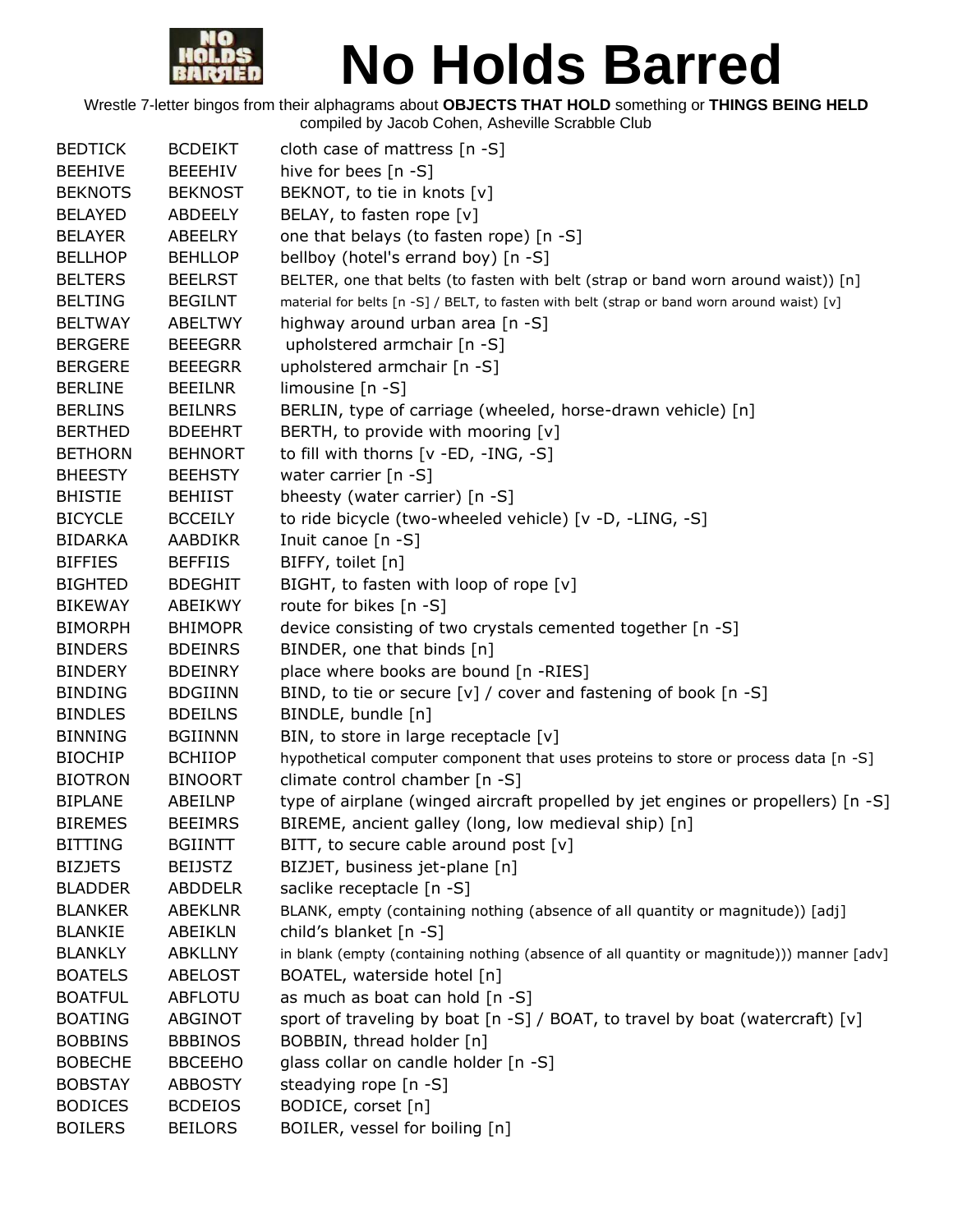

| <b>BOLLARD</b> | <b>ABDLLOR</b> | thick post on ship or wharf [n -S]                                                                                  |
|----------------|----------------|---------------------------------------------------------------------------------------------------------------------|
| <b>BOLSTER</b> | <b>BELORST</b> | to support (to hold up or add strength to) [v -ED, -ING, -S]                                                        |
| <b>BONDAGE</b> | ABDEGNO        | slavery (ownership of one person by another) [n -S]                                                                 |
| <b>BONDERS</b> | <b>BDENORS</b> | BONDER, one that bonds (to join together) [n]                                                                       |
| <b>BONDING</b> | <b>BDGINNO</b> | BOND, to join together [v] / formation of close personal relationship $[n -S]$                                      |
| <b>BONDMAN</b> | <b>ABDMNNO</b> | male slave [n -MEN]                                                                                                 |
| <b>BONEBED</b> | <b>BBDEENO</b> | area containing dinosaur fossils [n -S]                                                                             |
| <b>BOOKBAG</b> | <b>ABBGKOO</b> | bag for carrying books [n -S]                                                                                       |
| <b>BOOKEND</b> | <b>BDEKNOO</b> | support for row of books [n -S]                                                                                     |
| <b>BOOSTED</b> | <b>BDEOOST</b> | BOOST, to support (to hold up or add strength to) [v]                                                               |
| <b>BOOSTER</b> | <b>BEOORST</b> | one that boosts (to support (to hold up or add strength to)) [n -S]                                                 |
| <b>BOREENS</b> | <b>BEENORS</b> | BOREEN, lane in Ireland [n]                                                                                         |
| <b>BOTTLED</b> | <b>BDELOTT</b> | BOTTLE, to put into bottle (rigid container) [v]                                                                    |
| <b>BOTTLER</b> | <b>BELORTT</b> | one that bottles (to put into bottle (rigid container)) [n -S]                                                      |
| <b>BOTTLES</b> | <b>BELOSTT</b> | BOTTLE, to put into bottle (rigid container) [v]                                                                    |
| <b>BOUNDED</b> | <b>BDDENOU</b> | BOUND, BIND, to tie or secure [v]                                                                                   |
| <b>BOUNDED</b> | <b>BDDENOU</b> | BOUND, BIND, to tie or secure [v]                                                                                   |
| <b>BOUNDER</b> | <b>BDENORU</b> | one that bounds (to tie or secure) [n -S]                                                                           |
| <b>BOUSING</b> | <b>BGINOSU</b> | BOUSE, to haul by means of tackle [v]                                                                               |
| <b>BOWKNOT</b> | <b>BKNOOTW</b> | type of knot [n -S]                                                                                                 |
| <b>BOWLFUL</b> | <b>BFLLOUW</b> | as much as bowl can hold [n -S]                                                                                     |
| <b>BOWLINE</b> | <b>BEILNOW</b> | type of knot [n -S]                                                                                                 |
| <b>BOWPOTS</b> | <b>BOOPSTW</b> | BOWPOT, boughpot (large vase (rounded, decorative container)) [n]                                                   |
| <b>BOWSERS</b> | <b>BEORSSW</b> | BOWSER, truck having tank for fuel or water [n]                                                                     |
| <b>BOXCARS</b> | <b>ABCORSX</b> | BOXCAR, roofed freight car [n]                                                                                      |
| <b>BOXFULS</b> | <b>BFLOSUX</b> | BOXFUL, as much as box can hold [n]                                                                                 |
| <b>BOXIEST</b> | <b>BEIOSTX</b> | BOXY, resembling box [adj]                                                                                          |
| <b>BOXINGS</b> | <b>BGINOSX</b> | BOXING, casing (protective outer covering) [n]                                                                      |
| <b>BOXLIKE</b> | <b>BEIKLOX</b> | resembling box [adj]                                                                                                |
| <b>BRACERS</b> | <b>ABCERRS</b> | BRACER, one that braces (to support (to hold up or add strength to)) [n]                                            |
| <b>BRACING</b> | <b>ABCGINR</b> | brace or reinforcement $\lceil n - S \rceil / BRACE$ , to support (to hold up or add strength to) $\lceil v \rceil$ |
| <b>BRADDED</b> | <b>ABDDDER</b> | BRAD, to fasten with thin nails [v]                                                                                 |
| <b>BRADOON</b> | <b>ABDNOOR</b> | bridoon (device used to control horse) [n -S]                                                                       |
| <b>BRAZERS</b> | <b>ABERRSZ</b> | BRAZER, one that brazes (to solder together) [n]                                                                    |
| <b>BRAZING</b> | ABGINRZ        | BRAZE, to solder together [v]                                                                                       |
| <b>BRECHAM</b> | <b>ABCEHMR</b> | collar for horse [n -S]                                                                                             |
| <b>BRECHAN</b> | <b>ABCEHNR</b> | brecham (collar for horse) [n-S]                                                                                    |
| <b>BRIDGED</b> | <b>BDDEGIR</b> | BRIDGE, to connect (to join together) [v]                                                                           |
| <b>BRIDGES</b> | <b>BDEGIRS</b> | BRIDGE, to connect (to join together) [v]                                                                           |
| <b>BRIDIES</b> | <b>BDEIIRS</b> | BRIDIE, pastry filled with meat and onions [n]                                                                      |
| <b>BRIDLED</b> | <b>BDDEILR</b> | BRIDLE, to control with restraint $[v]$                                                                             |
| <b>BRIDLER</b> | <b>BDEILRR</b> | one that bridles (to control with restraint) [n -S]                                                                 |
| <b>BRIDLES</b> | <b>BDEILRS</b> | BRIDLE, to control with restraint $[v]$                                                                             |
| <b>BRIDOON</b> | <b>BDINOOR</b> | device used to control horse [n -S]                                                                                 |
| <b>BRIMFUL</b> | <b>BFILMRU</b> | ready to overflow [adj]                                                                                             |
| <b>BRIMMED</b> | <b>BDEIMMR</b> | BRIM, to fill to top [v]                                                                                            |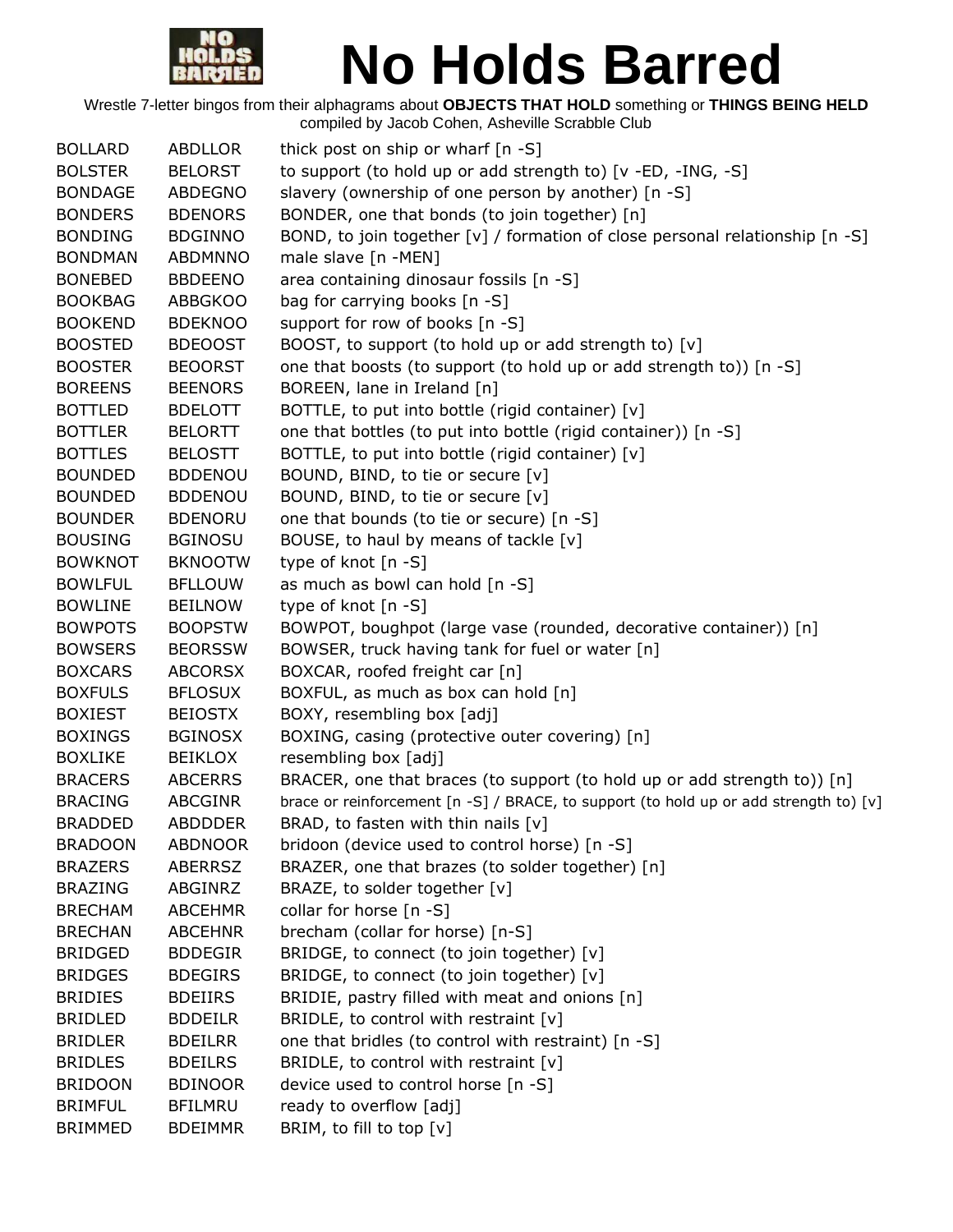

| <b>BRIMMER</b>  | <b>BEIMMRR</b>  | brimming cup or glass [n -S]                                                                    |
|-----------------|-----------------|-------------------------------------------------------------------------------------------------|
| <b>BRINIER</b>  | <b>BEIINRR</b>  | BRINY, salty (tasting of or containing salt) [adj]                                              |
| <b>BRITSKA</b>  | <b>ABIKRST</b>  | open carriage [n -S]                                                                            |
| <b>BRITZKA</b>  | <b>ABIKRTZ</b>  | britska (open carriage) [n -S]                                                                  |
| <b>BUBBLED</b>  | <b>BBBDELU</b>  | BUBBLE, to form bubbles (bodies of gas contained within liquid) [v]                             |
| <b>BUBBLES</b>  | <b>BBBELSU</b>  | BUBBLE, to form bubbles (bodies of gas contained within liquid) [v]                             |
| <b>BUGEYES</b>  | <b>BEEGSUY</b>  | BUGEYE, small boat [n]                                                                          |
| <b>BUGGIES</b>  | <b>BEGGISU</b>  | BUGGY, light carriage [n]                                                                       |
| <b>BULKERS</b>  | <b>BEKLRSU</b>  | BULKER, ship that carries cargo in bulk (mass) [n]                                              |
| <b>BULLEYS</b>  | <b>BELLSUY</b>  | BULLEY, two-masted fishing boat [n]                                                             |
| <b>BULLPEN</b>  | <b>BELLNPU</b>  | enclosure for bulls [n -S]                                                                      |
| <b>BUMBAGS</b>  | ABBGMSU         | BUMBAG, pack that straps to waist [n]                                                           |
| <b>BUMKINS</b>  | <b>BIKMNSU</b>  | BUMKIN, ship's spar [n]                                                                         |
| <b>BUMPERS</b>  | <b>BEMPRSU</b>  | BUMPER, to fill to brim [v]                                                                     |
| <b>BUNDLED</b>  | <b>BDDELNU</b>  | BUNDLE, to fasten group of objects together [v]                                                 |
| <b>BUNDLER</b>  | <b>BDELNRU</b>  | one that bundles (to fasten group of objects together) [n]                                      |
| <b>BUNDLES</b>  | <b>BDELNSU</b>  | BUNDLE, to fasten group of objects together [v]                                                 |
| <b>BUNGEES</b>  | <b>BEEGNSU</b>  | BUNGEE, elasticized cord [n]                                                                    |
| <b>BUNGING</b>  | <b>BGGINNU</b>  | BUNG, to plug with cork of stopper [v]                                                          |
| <b>BUNKERS</b>  | <b>BEKNRSU</b>  | BUNKER, to store in large bin [v]                                                               |
| <b>BURDENS</b>  | <b>BDENRSU</b>  | BURDEN, to load heavily [v]                                                                     |
| <b>BUREAUS</b>  | <b>ABERSUU</b>  | BUREAU, chest of drawers [n]                                                                    |
|                 |                 |                                                                                                 |
| <b>BUREAUX</b>  | <b>ABERUUX</b>  | BUREAU, chest of drawers [n]                                                                    |
| <b>BURETTE</b>  | <b>BEERTTU</b>  | measuring tube $[n - S]$                                                                        |
| <b>BURETTES</b> | <b>BEERSTTU</b> | BURETTE, measuring tube [n]                                                                     |
| <b>BURIALS</b>  | <b>ABILRSU</b>  | BURIAL, act of burying (to put in ground and cover with earth) [n]                              |
| <b>BURRITO</b>  | <b>BIORRTU</b>  | tortilla rolled around filling [n -S]                                                           |
| <b>BURROWS</b>  | <b>BORRSUW</b>  | BURROW, to dig hole or tunnel in ground [v]                                                     |
| <b>BURTONS</b>  | <b>BNORSTU</b>  | BURTON, hoisting tackle [n]                                                                     |
| <b>BURYING</b>  | <b>BGINRUY</b>  | BURY, to put in ground and cover with earth [v]                                                 |
| <b>BUSLOAD</b>  | <b>ABDLOSU</b>  | load that fills bus [n -S]                                                                      |
| <b>BUSSING</b>  | <b>BGINSSU</b>  | busing (act of transporting by bus) [n -S] / BUS, to transport by bus (large motor vehicle) [v] |
| <b>BUTLERY</b>  | <b>BELRTUY</b>  | storage room [n -RIES]                                                                          |
| <b>BUTTONS</b>  | <b>BNOSTTU</b>  | BUTTON, to fasten with button (small disk) [v]                                                  |
| <b>BUTTONY</b>  | <b>BNOTTUY</b>  | resembling button [adj]                                                                         |
| <b>BYPATHS</b>  | <b>ABHPSTY</b>  | BYPATH, indirect road [n]                                                                       |
| <b>BYROADS</b>  | <b>ABDORSY</b>  | BYROAD, side road [n]                                                                           |
|                 |                 | C 7s                                                                                            |
| <b>CABBING</b>  | ABBCGIN         | CAB, to take or drive taxicab [v]                                                               |
| <b>CABINET</b>  | <b>ABCEINT</b>  | piece of furniture with shelves and drawers [n -S]                                              |
| <b>CABLERS</b>  | <b>ABCELRS</b>  | CABLER, one that supplies cable (heavy rope) [n]                                                |
| <b>CABLETS</b>  | <b>ABCELST</b>  | CABLET, small cable [n]                                                                         |
| <b>CABLING</b>  | <b>ABCGILN</b>  | cable or cables used to fasten something [n -S] / CABLE, to fasten with cable (heavy rope) [v]  |
| <b>CABOOSE</b>  | <b>ABCEOOS</b>  | last car of freight train [n -S]                                                                |
| <b>CABOVER</b>  | <b>ABCEORV</b>  | truck having driver's compartment over engine [n -S]                                            |
| <b>CACHING</b>  | <b>ACCGHIN</b>  | CACHE, to store in hiding place [v]                                                             |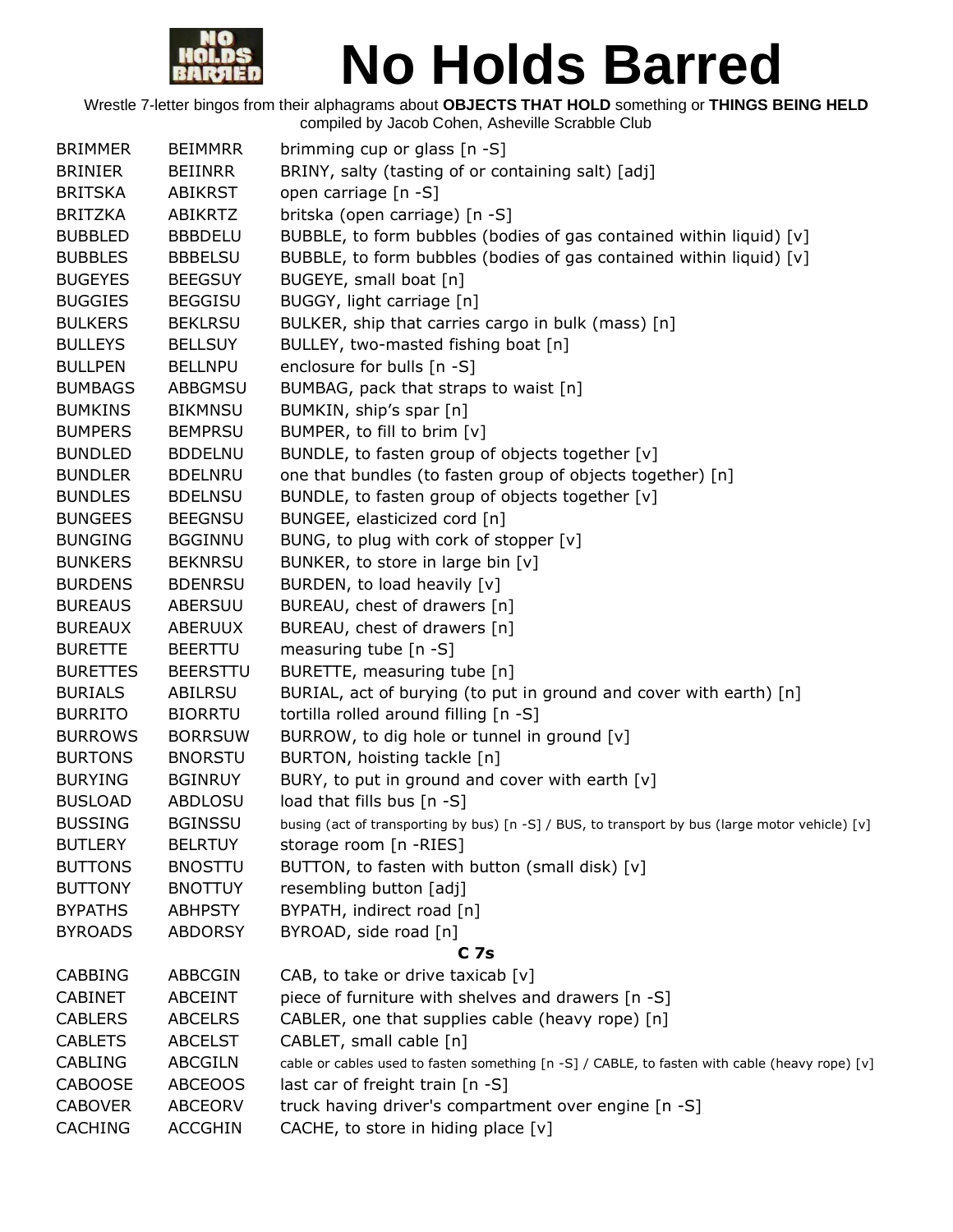

| CADDIED        | <b>ACDDDEI</b> | CADDIE, to serve as golfer's assistant $[v]$ / CADDY, to caddie $[v]$                                      |
|----------------|----------------|------------------------------------------------------------------------------------------------------------|
| <b>CADDIES</b> | <b>ACDDEIS</b> | CADDIE, to serve as golfer's assistant [v] / CADDY, to caddie [v]                                          |
| <b>CAESTUS</b> | <b>ACESSTU</b> | cestus (belt or girdle) [n -ES]                                                                            |
| <b>CAGEFUL</b> | <b>ACEFGLU</b> | number held in cage (enclosure) [n -S]                                                                     |
| CAIQUES        | <b>ACEIQSU</b> | CAIQUE, long, narrow rowboat [n]                                                                           |
| CAISSON        | <b>ACINOSS</b> | watertight chamber [n -S]                                                                                  |
| <b>CAITIFF</b> | <b>ACFFIIT</b> | despicable person [n -S]                                                                                   |
| <b>CAKEBOX</b> | ABCEKOX        | container for cake (sweet baked food) [n -ES]                                                              |
| <b>CALECHE</b> | <b>ACCEEHL</b> | calash (light carriage) [n -S]                                                                             |
| <b>CALESAS</b> | <b>AACELSS</b> | CALESA, calash (light carriage) [n]                                                                        |
| <b>CALICES</b> | <b>ACCEILS</b> | CALIX, cup [n]                                                                                             |
| <b>CALIXES</b> | <b>ACEILSX</b> | CALIX, cup [n]                                                                                             |
| <b>CALKERS</b> | <b>ACEKLRS</b> | CALKER, one that calks (to caulk (to make seams of ship watertight)) $[n]$                                 |
| CALKING        | <b>ACGIKLN</b> | CALK, caulk (to make seems of ship watertight) [v] / material used to caulk [n -S]                         |
| <b>CALKINS</b> | <b>ACIKLNS</b> | CALKIN, gripping projection on horseshoe [n]                                                               |
| <b>CALLBOY</b> | <b>ABCLLOY</b> | bellboy [n -S]                                                                                             |
| CALZONE        | <b>ACELNOZ</b> | turnover with savory filling [n -S, -NI]                                                                   |
| <b>CAMIONS</b> | <b>ACIMNOS</b> | CAMION, military truck [n]                                                                                 |
| CANAKIN        | <b>AACIKNN</b> | cannikin (small can or cup) [n -S]                                                                         |
| <b>CANFULS</b> | <b>ACFLNSU</b> | CANFUL, as much as can holds [n]                                                                           |
| CANIKIN        | <b>ACIIKNN</b> | cannikin (small can or cup) [n -S]                                                                         |
| <b>CANNERS</b> | <b>ACENNRS</b> | CANNER, one that cans food [n]                                                                             |
| <b>CANNERY</b> | <b>ACENNRY</b> | place where food is canned [n -RIES]                                                                       |
| CANNING        | <b>ACGINNN</b> | business of preserving food in airtight containers [n -S] / CAN, to put in can (cylindrical container) [v] |
| CANNOLI        | <b>ACILNNO</b> | tube of pastry with sweet filling [n -S]                                                                   |
| <b>CANNULA</b> | <b>AACLNNU</b> | tube inserted into bodily cavity [n -E, -S]                                                                |
| CANOPIC        | <b>ACCINOP</b> | pertaining to Egyptian jar [adj]                                                                           |
| <b>CANSFUL</b> | <b>ACFLNSU</b> | CANFUL, as much as can holds [n]                                                                           |
| <b>CANTEEN</b> | <b>ACEENNT</b> | small container for carrying water [n -S]                                                                  |
| <b>CANULAE</b> | AACELNU        | CANULA, cannula (tube inserted into bodily cavity) [n]                                                     |
| <b>CANULAR</b> | <b>AACLNRU</b> | CANULA, cannula (tube inserted into bodily cavity) [adj]                                                   |
| <b>CANULAS</b> | <b>AACLNSU</b> | CANULA, cannula (tube inserted into bodily cavity) [n]                                                     |
| <b>CAPFULS</b> | <b>ACFLPSU</b> | CAPFUL, as much as cap can hold [n]                                                                        |
| <b>CAPSIDS</b> | <b>ACDIPSS</b> | CAPSID, outer shell of virus particle [n]                                                                  |
| <b>CAPTIVE</b> | <b>ACEIPTV</b> | prisoner (one that is imprisoned) [n -S]                                                                   |
| <b>CAPTORS</b> | <b>ACOPRST</b> | CAPTOR, one who takes or holds captive [n]                                                                 |
| <b>CAPTURE</b> | <b>ACEPRTU</b> | to take by force or cunning [v-D, -RING, -S]                                                               |
| <b>CARACKS</b> | <b>AACCKRS</b> | CARACK, carrack (large merchant ship) [n]                                                                  |
| <b>CARAFES</b> | <b>AACEFRS</b> | CARAFE, glass bottle [n]                                                                                   |
| CARAVEL        | <b>AACELRV</b> | small sailing ship [n -S]                                                                                  |
| <b>CARBARN</b> | <b>AABCNRR</b> | garage for buses [n -S]                                                                                    |
| <b>CARBOYS</b> | <b>ABCORSY</b> | CARBOY, large bottle [n]                                                                                   |
| <b>CARFULS</b> | <b>ACFLRSU</b> | CARFUL, as much as car can hold [n]                                                                        |
| <b>CARGOES</b> | <b>ACEGORS</b> | CARGO, conveyed merchandise [n]                                                                            |
| CARIOLE        | <b>ACEILOR</b> | small, open carriage [n -S]                                                                                |
| CARLINE        | <b>ACEILNR</b> | carling (beam supporting ship's deck) [n -S]                                                               |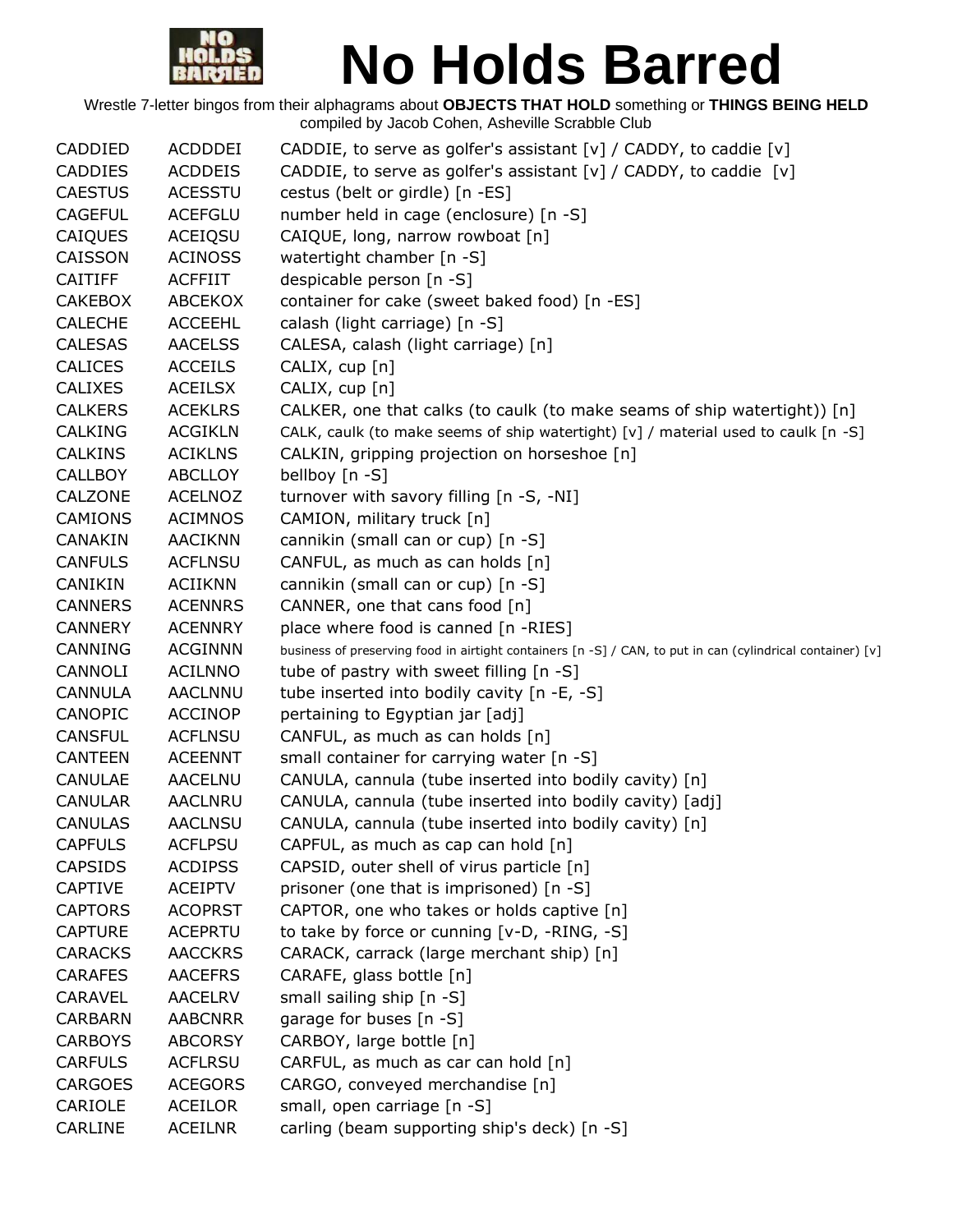

| <b>CARLING</b> | <b>ACGILNR</b> | beam supporting ship's deck [n -S]                                             |
|----------------|----------------|--------------------------------------------------------------------------------|
| <b>CARLING</b> | <b>ACGILNR</b> | beam supporting ship's deck [n -S]                                             |
| CARLOAD        | AACDLOR        | as much as car can hold [n -S]                                                 |
| CAROACH        | <b>AACCHOR</b> | caroche (stately carriage) [n -S]                                              |
| <b>CAROCHE</b> | <b>ACCEHOR</b> | stately carriage [n -S]                                                        |
| <b>CARPORT</b> | <b>ACOPRRT</b> | shelter for car [n -S]                                                         |
| <b>CARRACK</b> | <b>AACCKRR</b> | large merchant ship [n -S]                                                     |
| CARRIED        | <b>ACDEIRR</b> | CARRY, to convey from one place to another [v]                                 |
| <b>CARRIER</b> | <b>ACEIRRR</b> | one that carries (to convey from one place to another) [n -S]                  |
| <b>CARRIES</b> | <b>ACEIRRS</b> | CARRY, to convey from one place to another [v]                                 |
| <b>CARROCH</b> | <b>ACCHORR</b> | caroche (stately carriage) [n -S]                                              |
| <b>CARRYON</b> | <b>ACNORRY</b> | small piece of luggage [n -S]                                                  |
| CARTAGE        | <b>AACEGRT</b> | act of carting (to convey in cart (two-wheeled vehicle)) [n -S]                |
| <b>CARTERS</b> | <b>ACERRST</b> | CARTER, one that carts [n]                                                     |
| <b>CARTFUL</b> | <b>ACFLRTU</b> | cartload (as much as cart can hold) [n -S]                                     |
| <b>CARTING</b> | <b>ACGINRT</b> | CART, to convey in cart (two-wheeled vehicle) [v]                              |
| <b>CARTONS</b> | <b>ACNORST</b> | CARTON, to pack in cardboard box $[v]$                                         |
| <b>CARVELS</b> | <b>ACELRSV</b> | CARVEL, caravel (small sailing ship) [n]                                       |
| <b>CASETTE</b> | <b>ACEESTT</b> | cassette (small case containing audiotape or videotape) [n -S]                 |
| <b>CASHBOX</b> | <b>ABCHOSX</b> | container for money [n -S]                                                     |
| <b>CASKETS</b> | <b>ACEKSST</b> | CASKET, to place in casket (burial case) [v]                                   |
| <b>CASKING</b> | <b>ACGIKNS</b> | CASK, to store in cask (strong barrel) [v]                                     |
| <b>CATBOAT</b> | AABCOTT        | small sailboat (boat that sails) [n -S]                                        |
| <b>CATCHES</b> | <b>ACCEHST</b> | CATCH, to capture after pursuit [v]                                            |
| <b>CATFALL</b> | <b>AACFLLT</b> | anchor line $[n -S]$                                                           |
| <b>CATHEAD</b> | AACDEHT        | beam projecting from ship's bow [n -S]                                         |
| CATTING        | <b>ACGINTT</b> | CAT, to hoist anchor to cathead $[v]$                                          |
| <b>CATWALK</b> | <b>AACKLTW</b> | narrow walkway [n -S]                                                          |
| <b>CAULKED</b> | <b>ACDEKLU</b> | CAULK, to make seams of ship watertight [v]                                    |
| <b>CAULKER</b> | <b>ACEKLRU</b> | one that caulks (to make seams of ship watertight [n -S]                       |
| <b>CAUSEYS</b> | <b>ACESSUY</b> | CAUSEY, paved road [n]                                                         |
| <b>CAVEOLA</b> | <b>AACELOV</b> | small pit in cell [n -E]                                                       |
| <b>CELLARS</b> | <b>ACELLRS</b> | CELLAR, to store in underground room [v]                                       |
| <b>CELLING</b> | <b>CEGILLN</b> | CELL, to store in honeycomb [v]                                                |
| <b>CEMENTS</b> | <b>CEEMNST</b> | CEMENT, to bind firmly [v]                                                     |
| <b>CENSERS</b> | <b>CEENRSS</b> | CENSER, vessel for burning incense [n]                                         |
| <b>CESSION</b> | <b>CEINOSS</b> | act of ceding (to yield (to give up)) [n -S]                                   |
| <b>CHAINED</b> | <b>ACDEHIN</b> | CHAIN, to bind with chain (series of connected rings) [v]                      |
| <b>CHAIRED</b> | <b>ACDEHIR</b> | CHAIR, to install in office [v]                                                |
| <b>CHAISES</b> | <b>ACEHISS</b> | CHAISE, light carriage [n]                                                     |
| <b>CHALICE</b> | <b>ACCEHIL</b> | drinking cup [n -S]                                                            |
| <b>CHARIOT</b> | <b>ACHIORT</b> | to ride in chariot (type of cart) [v -ED, -ING, -S]                            |
| <b>CHARPAI</b> | <b>AACHIPR</b> | charpoy (bed used in India) [n -S]                                             |
| <b>CHARPOY</b> | <b>ACHOPRY</b> | bed used in India [n -S]                                                       |
| <b>CHERISH</b> | <b>CEHHIRS</b> | to hold dear [v -ED, -ING, -S]                                                 |
| <b>CHIMBLY</b> | <b>BCHILMY</b> | chimley (chimney (flue (enclosed passageway for directing current))) [n -LIES] |
|                |                |                                                                                |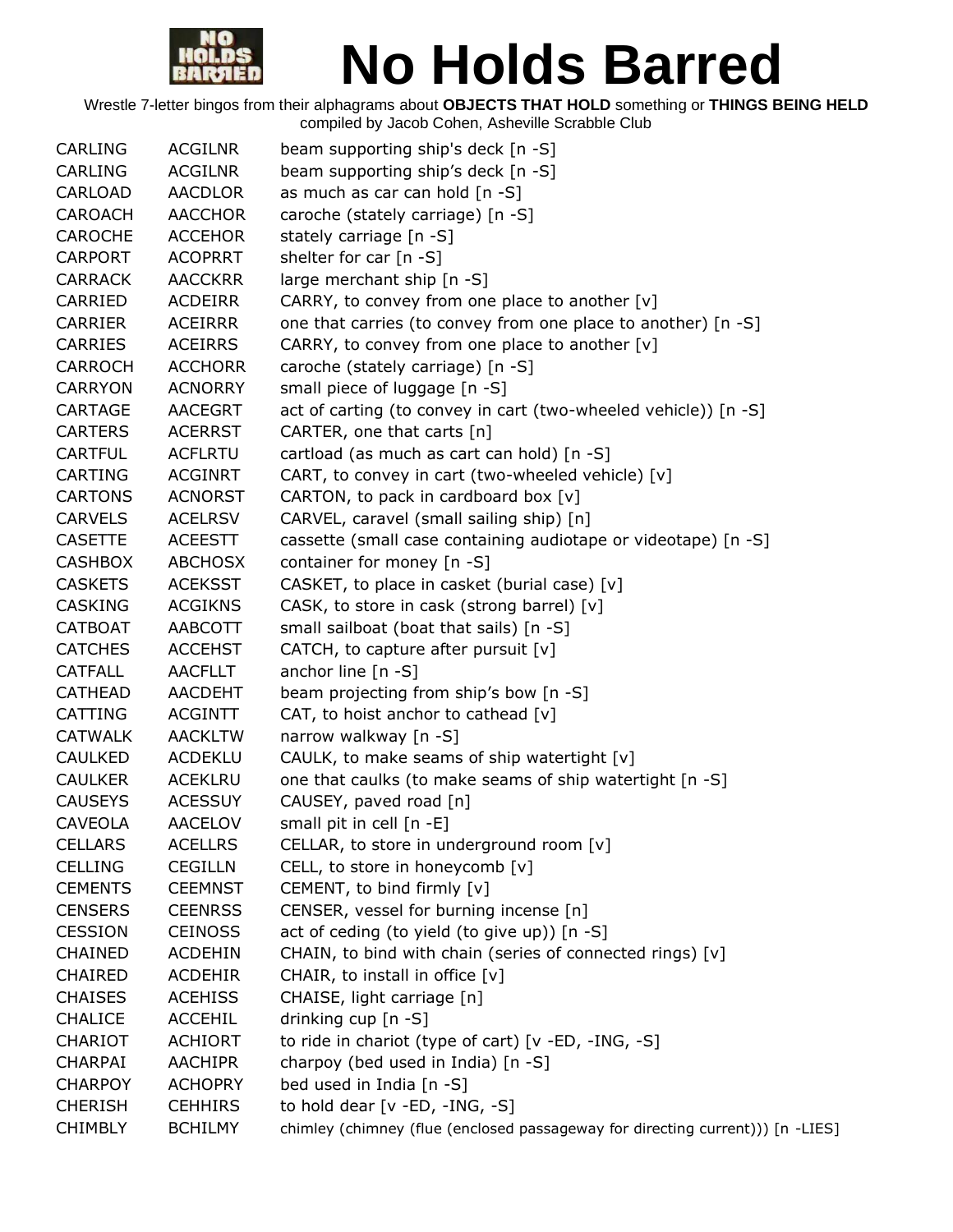

| <b>CHIMLAS</b> | <b>ACHILMS</b> | CHIMLA, chimley (chimney (flue (enclosed passageway for directing current))) [n] |
|----------------|----------------|----------------------------------------------------------------------------------|
| <b>CHIMLEY</b> | <b>CEHILMY</b> | chimney (flue (enclosed passageway for directing current)) [n -S]                |
| <b>CHIMNEY</b> | <b>CEHIMNY</b> | flue (enclosed passageway for directing current) [n -S]                          |
| <b>CHINNED</b> | <b>CDEHINN</b> | CHIN, to hold with chin) lower part of face) [v]                                 |
| <b>CHOCKED</b> | <b>CCDEHKO</b> | CHOCK, to secure with wedge of wood or metal [v]                                 |
| <b>CHOPPER</b> | <b>CEHOPPR</b> | to travel by helicopter [v -ED, -ING, -S]                                        |
| <b>CHUNNEL</b> | <b>CEHLNNU</b> | tunnel under English Channel [n -S]                                              |
| <b>CHUTING</b> | <b>CGHINTU</b> | CHUTE, to convey by chute (vertical passage) [v]                                 |
| <b>CHUTIST</b> | <b>CHISTTU</b> | parachutist [n -S]                                                               |
| <b>CINCHED</b> | <b>CCDEHIN</b> | CINCH, to girth (to encircle (to form circle around)) [v]                        |
| <b>CINCHES</b> | <b>CCEHINS</b> | CINCH, to girth (to encircle (to form circle around)) [v]                        |
| <b>CINDERY</b> | <b>CDEINRY</b> | containing cinders [adj]                                                         |
| <b>CLAGGED</b> | <b>ACDEGGL</b> | CLAG, to clog (to block up or obstruct) [v]                                      |
| <b>CLAMPED</b> | <b>ACDELMP</b> | CLAMP, to fasten with clamp (securing device) [v]                                |
| <b>CLAMPED</b> | <b>ACDELMP</b> | CLAMP, to fasten with clamp (securing device) [v]                                |
| <b>CLAMPER</b> | <b>ACELMPR</b> | one that clamps (to fasten with clamp (securing device)) [n -S]                  |
| <b>CLASPED</b> | <b>ACDELPS</b> | CLASP, to embrace tightly [v]                                                    |
| <b>CLASPER</b> | <b>ACRLPRS</b> | one that clasps (to embrace tightly) [n -S]                                      |
| <b>CLAUCHT</b> | <b>ACCHLTU</b> | past tense of cleek (to clutch (to grasp and hold tightly)) [v]                  |
| <b>CLAUGHT</b> | <b>ACGHLTU</b> | to clutch (to grasp and hold tightly) [v -ED, -ING, -S]                          |
| <b>CLAYISH</b> | <b>ACHILSY</b> | resembling or containing clay [adj]                                              |
| <b>CLEATED</b> | <b>ACDEELT</b> | CLEAT, to strengthen with strip of wood or iron [v]                              |
| <b>CLEEKED</b> | <b>CDEEEKL</b> | CLEEK, to clutch (to grasp and hold tightly) [v]                                 |
| <b>CLINGER</b> | <b>CEGILNR</b> | one that clings (to adhere closely) [n -S]                                       |
| <b>CLOACAE</b> | <b>AACCELO</b> | CLOACA, sewer [n]                                                                |
| <b>CLOACAL</b> | <b>AACCLOS</b> | CLOACA, sewer [adj]                                                              |
| <b>CLOACAS</b> | <b>AACCLOS</b> | CLOACA, sewer [n]                                                                |
| <b>CLOGGED</b> | <b>CDEGGLO</b> | CLOG, to block up or obstruct $[v]$                                              |
| <b>CLOGGER</b> | <b>CEGGLOR</b> | one that clogs (to block up or obstruct) [n -S]                                  |
| <b>CLOSETS</b> | <b>CELOSST</b> | CLOSET, to enclose in private room [v]                                           |
| <b>CLOSING</b> | <b>CGILNOS</b> | CLOSE, to block against entry or passage [v]                                     |
| <b>CLOTTED</b> | <b>CDELOTT</b> | CLOT, to form into clot (thick mass) [v]                                         |
| <b>CLUNKER</b> | <b>CEKLNRU</b> | jalopy (decrepit car) [n -S]                                                     |
| COALBIN        | <b>ABCILNO</b> | bin for storing coal $[n - S]$                                                   |
| <b>COALBOX</b> | <b>ABCLOOX</b> | box for storing coal [n -ES]                                                     |
| <b>COALIER</b> | <b>ACEILOR</b> | COALY, containing coal [adj]                                                     |
| <b>COALPIT</b> | <b>ACILOPT</b> | pit from which coal is obtained [n -S]                                           |
| <b>COAPTED</b> | <b>ACDEOPT</b> | COAPT, to fit together and make fast [v]                                         |
| <b>COASTER</b> | <b>ACEORST</b> | sled $[n - S]$                                                                   |
| <b>COCHAIR</b> | <b>ACCHIOR</b> | to serve jointly as chairman of $[v - ED. -ING, -S]$                             |
| <b>COCKPIT</b> | <b>CCIKOPT</b> | pilot's compartment in certain airplanes [n -S]                                  |
| <b>COCOONS</b> | <b>CCNOOOS</b> | COCOON, to wrap or envelop tightly [v]                                           |
| <b>COFFERS</b> | <b>CEFFORS</b> | COFFER, to put in strongbox [v]                                                  |
| <b>COFFINS</b> | <b>CFFINOS</b> | COFFIN, to put in coffin (burial case) [v]                                       |
| <b>COFFLED</b> | <b>CDEFFLO</b> | COFFLE, to chain slaves together [v]                                             |
| <b>COFFLES</b> | <b>CEFFLOS</b> | COFFLE, to chain slaves together [v]                                             |
|                |                |                                                                                  |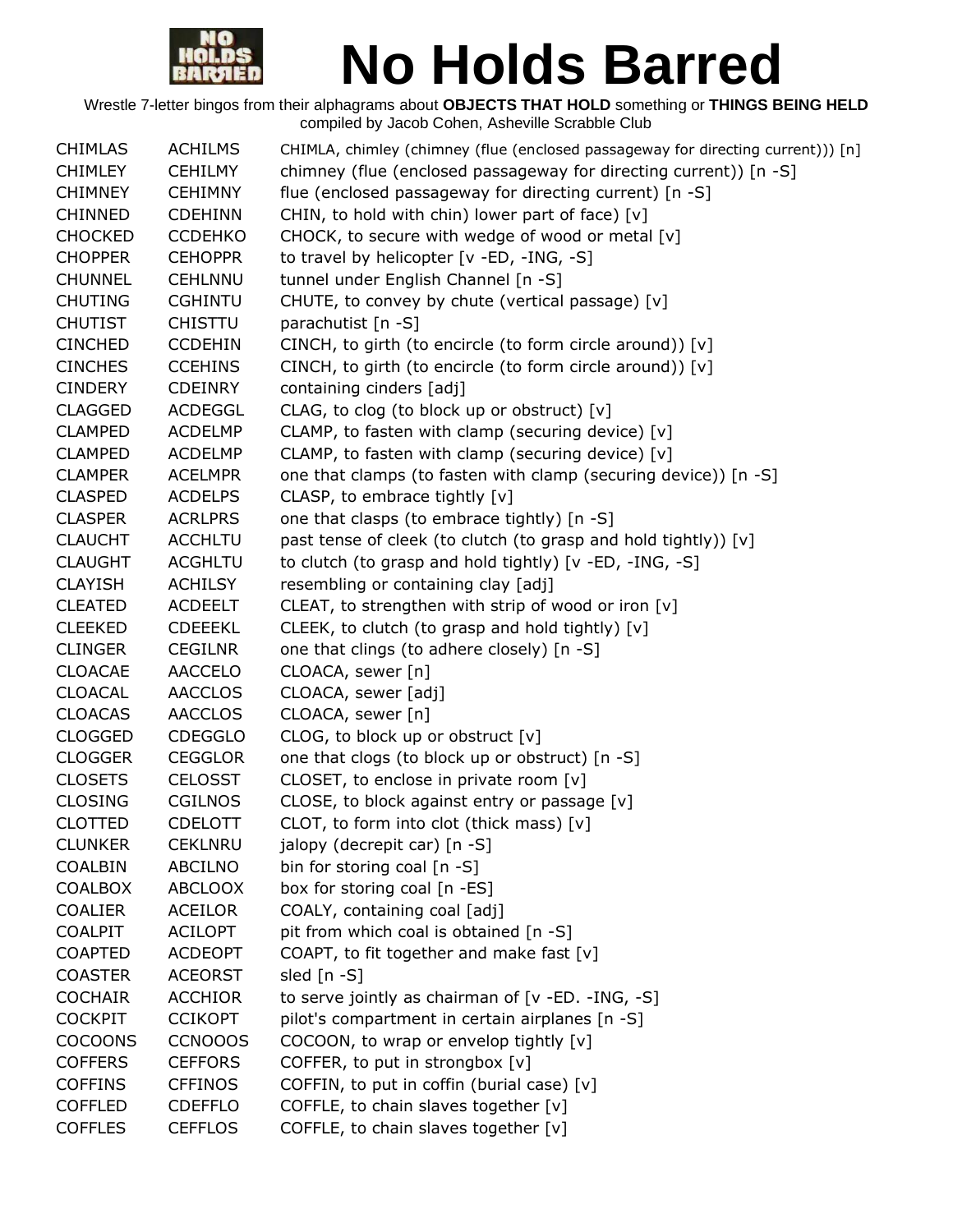

| <b>COFFRET</b> | <b>CEFFORT</b> | small strongbox [n -S]                                              |
|----------------|----------------|---------------------------------------------------------------------|
| <b>COGWAYS</b> | <b>ACGOSWY</b> | COGWAY, railway operating on steep slopes [n]                       |
| <b>COHERED</b> | <b>CDEEHOR</b> | COHERE, to stick together [v]                                       |
| <b>COHERER</b> | <b>CEEHORR</b> | device used to detect radio waves [n -S]                            |
| <b>COHERES</b> | <b>CEEHORS</b> | COHERE, to stick together [v]                                       |
| <b>COIGNED</b> | CDEGINO        | COIGN, to quoin (to secure with type of wedge) [v] / COIGNE, to [v] |
| <b>COIGNES</b> | <b>CEGINOS</b> | COIGNE, to quoin (to secure with type of wedge) [v]                 |
| <b>COLLARS</b> | <b>ACLLORS</b> | COLLAR, to provide with collar (something worn around neck) [v]     |
| <b>COLTANS</b> | <b>ACLNOST</b> | COLTAN, black ore containing columbite and tantalite [n]            |
| <b>COLUMNS</b> | <b>CLMNOSU</b> | COLUMN, vertical cylindrical support [n]                            |
| <b>COMATIK</b> | <b>ACIKMOT</b> | komatik (Inuit sledge) [n -S]                                       |
| <b>COMATIK</b> | <b>ACIKMOT</b> | komatik (Inuit sledge) [n -S]                                       |
| <b>COMMODE</b> | <b>CDEMMOO</b> | cabinet (piece of furniture with shelves and drawers) [n -S]        |
| <b>CONDUIT</b> | <b>CDINOTU</b> | channel or pipe for conveying fluids [n -S]                         |
| <b>CONFINE</b> | <b>CEFINNO</b> | to shut within enclosure [v -D, -NING, -S]                          |
| <b>CONGEST</b> | <b>CEGNOST</b> | to fill to excess [v -ED, -ING, -S]                                 |
| <b>CONTAIN</b> | <b>ACINNOT</b> | to hold within [v -D, -ING, -S]                                     |
| <b>CONTROL</b> | <b>CLNOORT</b> | to exercise authority over [v -LLED, -LLING, -S]                    |
| <b>CONVEYS</b> | <b>CENOSVY</b> | CONVEY, to transport [v]                                            |
| <b>CONVOYS</b> | <b>CNOOSVY</b> | CONVOY, to escort (to accompany (to go with as companion)) [v]      |
| <b>COOPERS</b> | <b>CEOOPRS</b> | COOPER, to make or mend barrels [v]                                 |
| <b>COOPERY</b> | <b>CEOOPRY</b> | trade of coopering [n -RIES]                                        |
| <b>COOPING</b> | <b>CGINOOP</b> | COOP, to confine (to shut within enclosure) [v]                     |
| <b>COPTERS</b> | <b>CEOPRST</b> | COPTER, helicopter [n]                                              |
| <b>CORACLE</b> | <b>ACCELOR</b> | small boat [n -S]                                                   |
| <b>CORBEIL</b> | <b>BCEILOR</b> | sculptured fruit basket [n -S]                                      |
| <b>CORBELS</b> | <b>BCELORS</b> | CORBEL, to provide wall with bracket [v]                            |
| <b>CORDERS</b> | <b>CDEORRS</b> | CORDER, one that cords (to fasten with cord (thin rope)) [n]        |
| <b>CORDING</b> | <b>CDGINOR</b> | CORD, to fasten with cord (thin rope) [v]                           |
| <b>CORDONS</b> | <b>CDNORS</b>  | CORDON, to form barrier around [v]                                  |
| <b>CORKAGE</b> | <b>ACEGKOR</b> | charge for wine in restaurant [n -S]                                |
| <b>CORKERS</b> | <b>CEKORRS</b> | CORKER, one that corks (to stop up) [n]                             |
| <b>CORKIER</b> | <b>CEIKORR</b> | CORKY, corklike (resembling cork (porous tree bark)) [adj]          |
| <b>CORKING</b> | <b>CGIKNOR</b> | CORK, to stop up [v]                                                |
| <b>CORRALS</b> | <b>ACLORRS</b> | CORRAL, to place livestock in corral (enclosure) [v]                |
| <b>CORSAGE</b> | <b>ACEGORS</b> | small bouquet of flowers [n -S]                                     |
| <b>CORSETS</b> | <b>CEORSST</b> | CORSET, to fit with corset (supporting undergarment) [v]            |
| <b>CORVETS</b> | <b>CEORSTV</b> | CORVET, corvette (small, swift warcraft) [n]                        |
| <b>COSTIVE</b> | <b>CEIOSTV</b> | constipated [adj]                                                   |
| <b>COSTREL</b> | <b>CELORST</b> | flask (narrow-necked container) [n -S]                              |
| <b>COTTERS</b> | <b>CEORSTT</b> | COTTER, pin or wedge used for fastening parts together [n]          |
| <b>COUPONS</b> | <b>CNOOPSU</b> | COUPON, certificate entitling holder to certain benefits [n]        |
| <b>COWSHED</b> | <b>CDEHOSW</b> | shelter for cows [n -S]                                             |
| CRAALED        | <b>AACDELR</b> | CRAAL, to kraal (to pen in type of enclosure) [v]                   |
| CRADLED        | <b>ACDDELR</b> | CRADLE, to nurture during infancy [v]                               |
| <b>CRADLER</b> | <b>ACDELRR</b> | one that cradles (to nurture during infancy) [n -S]                 |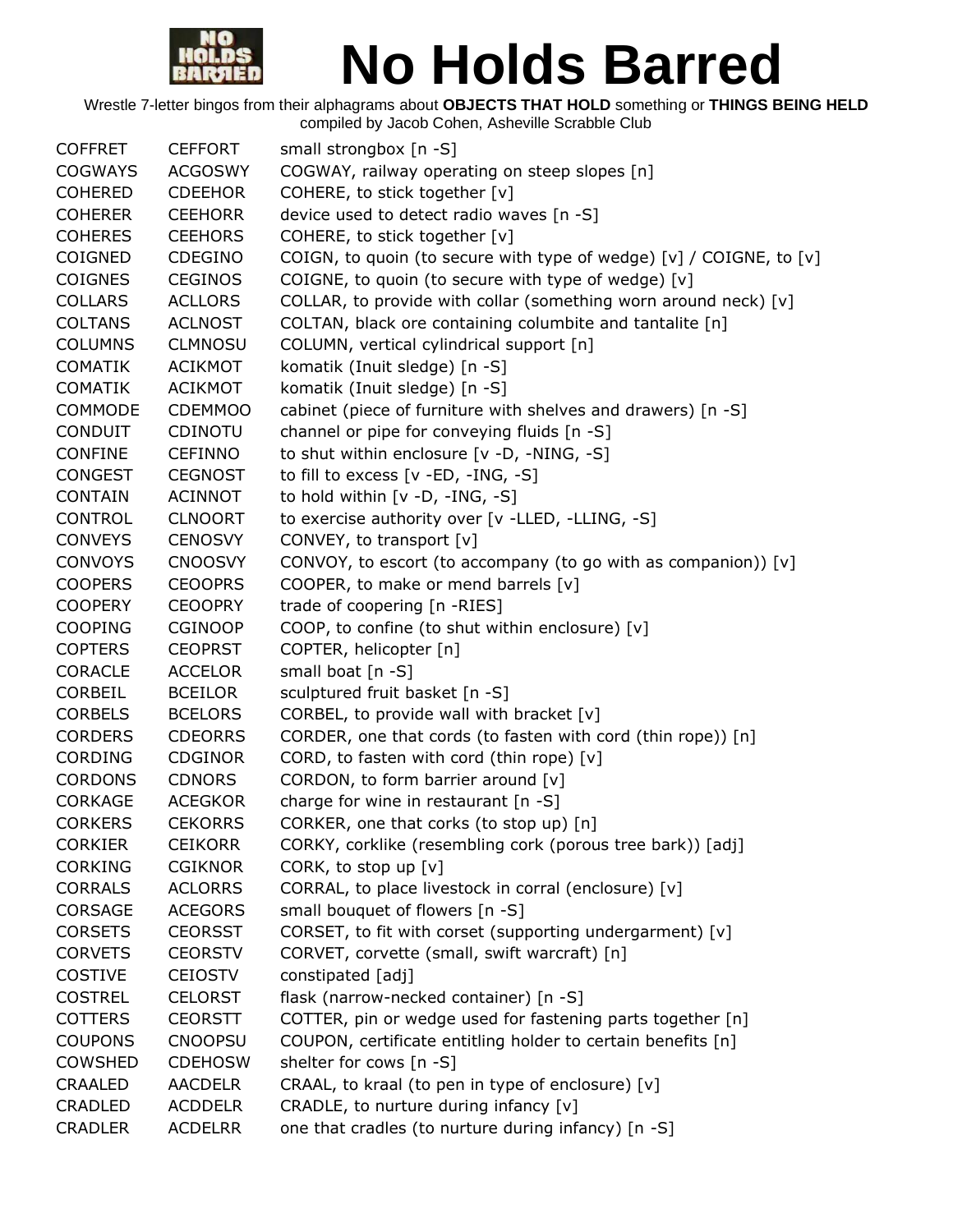

| <b>CRADLES</b> | <b>ACDELRS</b>  | CRADLE, to nurture during infancy $[v]$                                        |
|----------------|-----------------|--------------------------------------------------------------------------------|
| <b>CRAMMED</b> | <b>ACDEMMR</b>  | CRAM, to fill or pack tightly [v]                                              |
| <b>CRAMMER</b> | <b>ACEMMRR</b>  | one that crams (to fill or pack tightly) [n -S]                                |
| <b>CRAMPED</b> | <b>ACDEMPR</b>  | CRAMP, to restrain or confine [v]                                              |
| CRANIAL        | <b>AACILNR</b>  | pertaining to skull [adj]                                                      |
| CRANIUM        | ACIMNRU         | skull [n -IA, -S]                                                              |
| <b>CRAPPER</b> | <b>ACEPPRR</b>  | offensive word [n -S]                                                          |
| <b>CRATING</b> | <b>ACGINRT</b>  | CRATE, to put in packing box $[v]$                                             |
| <b>CREAMER</b> | <b>ACEEMRR</b>  | cream pitcher [n -S]                                                           |
| <b>CRECHES</b> | <b>CCEEHRS</b>  | CRECHE, day nursery [n]                                                        |
| <b>CREELED</b> | <b>CDEEELR</b>  | CREEL, to put fish in creel (fish basket) [v]                                  |
| <b>CREEPIE</b> | <b>CEEEIPR</b>  | low stool [n -S]                                                               |
| <b>CRESSET</b> | <b>CEERSST</b>  | metal cup for burning oil [n -S]                                               |
| CRIBBED        | <b>BBCDEIR</b>  | CRIB, to confine closely [v]                                                   |
| <b>CRIBBER</b> | <b>BBCEIRR</b>  | one that cribs (to confine closely) [n -S]                                     |
| <b>CROUTES</b> | <b>CEORSTU</b>  | CROUTE, pastry case [n]                                                        |
| <b>CROZERS</b> | <b>CEORRSZ</b>  | CROZER, croze (tool used in barrel-making) [n]                                 |
| <b>CRUSETS</b> | <b>CERSSTU</b>  | CRUSET, melting pot [n]                                                        |
| <b>CRYPTAL</b> | <b>ACLPRTY</b>  | CRYPT, burial vault [adj]                                                      |
| <b>CUBBIES</b> | <b>CBBCEISU</b> | CUBBY, small enclosed space [n]                                                |
| <b>CUBICLE</b> | <b>BCCEILU</b>  | small chamber [n -DS]                                                          |
| <b>CUDDIES</b> | CDDEISU         | CUDDY, donkey (domestic ass) [n] / CUDDIE, cuddy (donkey (domestic ass)) [n]   |
| <b>CULVERT</b> | <b>CELRTUV</b>  | conduit [n -S]                                                                 |
| <b>CUMBERS</b> | <b>BCEMRSU</b>  | CUMBER, to hinder (to impede (to obstruct progress of)) [v]                    |
| <b>CUPCAKE</b> | <b>ACCEKPU</b>  | small cake [n -S]                                                              |
| <b>CUPELED</b> | <b>CDEELPU</b>  | CUPEL, to refine gold or silver in cuplike vessel [v]                          |
| <b>CUPELER</b> | <b>CEELPRU</b>  | cupeller (one that cupels (to refine gold or silver in cuplike vessel)) [n -S] |
| <b>CUPFULS</b> | <b>CFLPSUU</b>  | CUPFUL, as much as cup can hold [n]                                            |
| <b>CUPPIER</b> | <b>CEIPPRU</b>  | CUPPY, cuplike [adj]                                                           |
| <b>CUPPING</b> | <b>CGINPPU</b>  | CUP, to place in cup (small, open container) [v]                               |
| <b>CUPROUS</b> | <b>COPRSUU</b>  | containing copper [adj]                                                        |
| <b>CUPSFUL</b> | <b>CFLPSUU</b>  | CUPFUL, as much as cup can hold [n]                                            |
| <b>CURAGHS</b> | <b>ACGHRSU</b>  | CURAGH, currach (coracle (small boat)) [n]                                     |
| <b>CURBERS</b> | <b>BCERRSU</b>  | CURBER, one that curbs (to restrain (to hold back from action)) [n]            |
| <b>CURBING</b> | <b>BCGINRU</b>  | CURB, to restrain (to hold back from action) [v]                               |
| <b>CURRACH</b> | <b>ACCHRRU</b>  | coracle (small boat) [n -S]                                                    |
| <b>CURRAGH</b> | <b>ACGHRRU</b>  | currach (coracle (small boat)) [n -S]                                          |
| <b>CUSHION</b> | <b>CHINOSU</b>  | to pad with soft material [v -ED, -ING, -S]                                    |
| <b>CUVETTE</b> | <b>CEETTUV</b>  | small tube or vessel [n -S]                                                    |
| <b>CYCLERS</b> | <b>CCELRSY</b>  | CYCLER, cyclist (one who rides bicycle) [n]                                    |
| <b>CYCLING</b> | <b>CCGILNY</b>  | act of riding bicycle [n -S] / CYCLE, to ride bicycle [v]                      |
| <b>CYCLIST</b> | <b>CCILSTY</b>  | one who rides bicycle [n -S]                                                   |
| <b>CYLICES</b> | <b>CCEILSY</b>  | CYLIX, kylix (drinking vessel) [n]                                             |
|                |                 | <b>D</b> 7s                                                                    |
| <b>DADOING</b> | ADDGINO         | DADO, to set into groove [v]                                                   |
| <b>DAMMING</b> | ADGIMMN         | DAM, to build barrier to obstruct flow of water [v]                            |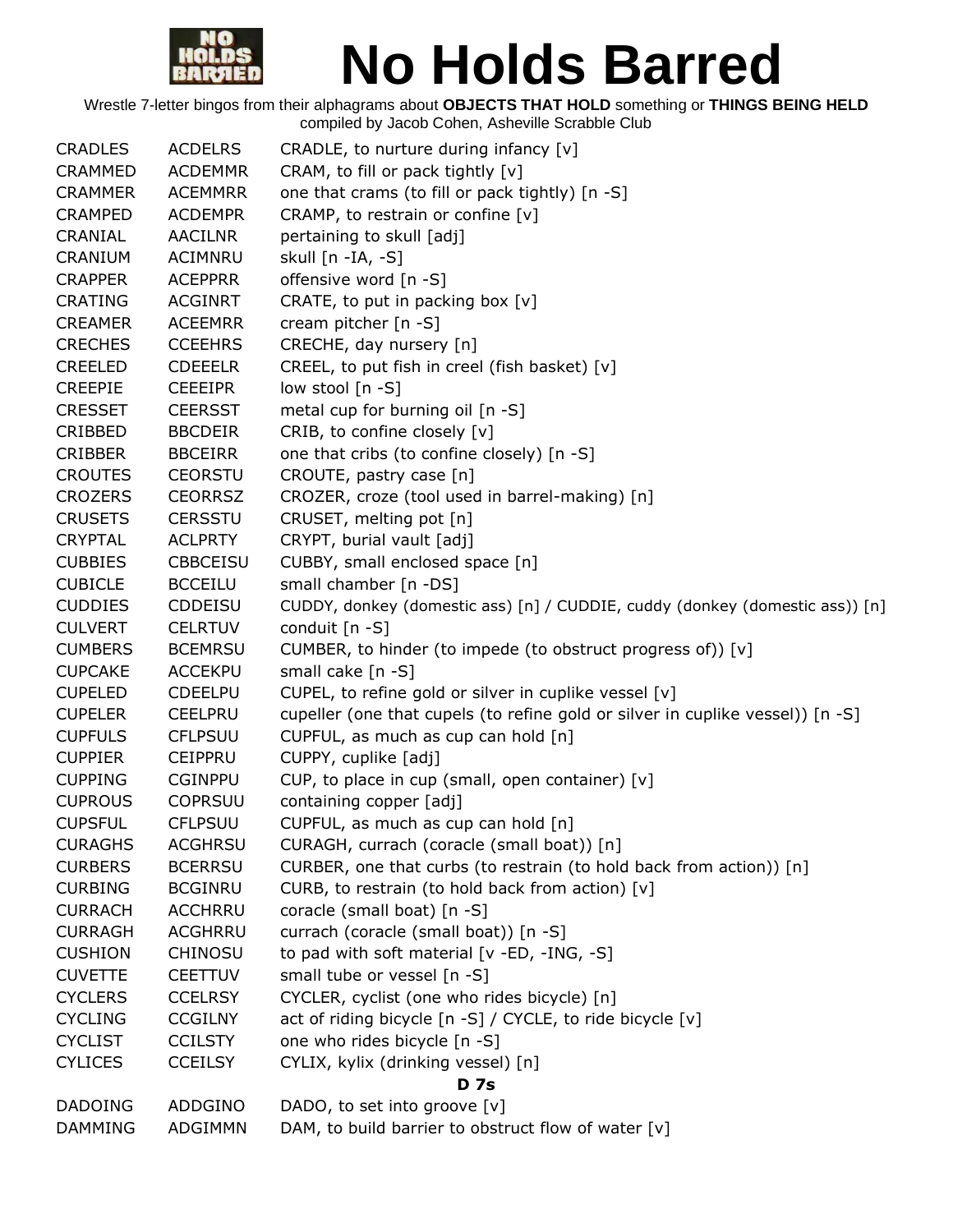

| <b>DARBIES</b> | <b>ABDEIRS</b> | handcuffs [n]                                              |
|----------------|----------------|------------------------------------------------------------|
| <b>DARIOLE</b> | ADEILOR        | type of pastry filled with cream, custard, or jelly [n -S] |
| <b>DAYBEDS</b> | <b>ABDDESY</b> | DAYBED, couch that can be converted into bed [n]           |
| <b>DAYPACK</b> | <b>AACDKPY</b> | bag carrying things that is strapped on one's back [n -S]  |
| <b>DEADMAN</b> | <b>AADDEMN</b> | anchor for securing rope in mountain climbing [n -MEN]     |
| <b>DECANTS</b> | <b>ACDENST</b> | DECANT, to pour from one container into another [v]        |
| <b>DECKING</b> | <b>CDEGIKN</b> | material for ship's deck [n -S]                            |
| <b>DEFORCE</b> | <b>CDEEFOR</b> | to withhold by force [v -D, -CING, -S]                     |
| <b>DENNING</b> | <b>DEGINNN</b> | DEN, to live in lair $[v]$                                 |
| <b>DERAILS</b> | <b>ADEILRS</b> | DERAIL, to run off rails of track [v]                      |
| <b>DESKTOP</b> | <b>DEKOPST</b> | top of desk $[n - S]$                                      |
| <b>DETAINS</b> | <b>ADEINST</b> | DETAIN, to hold in custody [v]                             |
| <b>DETENTS</b> | <b>DEENSTT</b> | DETENT, locking or unlocking mechanism [n]                 |
| <b>DETINUE</b> | <b>DEEINTU</b> | action to recovery property wrongfully detained [n -S]     |
| <b>DETRAIN</b> | <b>ADEINRT</b> | to get off railroad train [v -ED, -ING, -S]                |
| <b>DEXTRIN</b> | <b>DEINRTX</b> | substance used as adhesive [n -S]                          |
| <b>DIAPERS</b> | <b>ADEIPRS</b> | DIAPER, to put diaper (baby's breechcloth) on [v]          |
| <b>DINGEYS</b> | <b>DEGINSY</b> | DINGEY, dinghy (small boat) [n]                            |
| <b>DINGIES</b> | <b>DEGIINS</b> | DINGY, dinghy (small boat) [n]                             |
| <b>DINKEYS</b> | <b>DEIKNSY</b> | DINKEY, small locomotive [n]                               |
| <b>DINKIES</b> | <b>DEIIKNS</b> | DINKY, dinkey (small locomotive) [n]                       |
| <b>DISHFUL</b> | <b>DFHILSU</b> | as much as dish can hold [n -S]                            |
| <b>DISHING</b> | <b>DGHIINS</b> | DISH, to put into dish (concave vessel) [v]                |
| <b>DISHPAN</b> | <b>ADHINPS</b> | pan for washing dishes [n -S]                              |
| <b>DISSEAT</b> | <b>ADEISST</b> | to unseat (to remove from seat) [v -ED, -ING, -S]          |
| <b>DISYOKE</b> | <b>DEIKOSY</b> | to free from yoke [v -D, -KING, -S]                        |
| <b>DOGCART</b> | <b>ACDGORT</b> | one-horse carriage [n -S]                                  |
| <b>DOGGERS</b> | <b>DEGGORS</b> | DOGGER, fishing vessel [n]                                 |
| <b>DOGSLED</b> | <b>DDEGLOS</b> | to move on sled drawn by dogs [v -DDED, -DDING, -S]        |
| <b>DOLLIED</b> | <b>DDEILLO</b> | DOLLY, to move on wheeled platform [v]                     |
| <b>DOLLIES</b> | <b>DEILLOS</b> | DOLLY, to move on wheeled platform [v]                     |
| <b>DONKEYS</b> | <b>DEKNOSY</b> | DONKEY, domestic ass [n]                                   |
| <b>DOOLEES</b> | <b>DEELOOS</b> | DOOLEE, stretcher for sick or wounded [n]                  |
| <b>DOOLIES</b> | <b>DEILOOS</b> | doolee (stretcher for sick or wounded) [n]                 |
| <b>DORSERS</b> | <b>DEORRSS</b> | DORSER, dosser (basket carried on back) [n]                |
| <b>DOSSERS</b> | <b>DEORSSS</b> | DOSSER, basket carried on back [n]                         |
| <b>DOSSIER</b> | <b>DEIORSS</b> | fileof papers on single subject [n -S]                     |
| <b>DOVECOT</b> | <b>CDEOOTV</b> | dovecote (roost for domesticated pigeons) [n -S]           |
| <b>DOWELED</b> | <b>DDEELOW</b> | DOWEL, to fasten with wooden pins [v]                      |
| <b>DRAYAGE</b> | <b>AADEGRY</b> | transportation by dray [n -S]                              |
| <b>DRAYING</b> | ADGINRY        | DRAY, to transport by dray (low, strong cart) [v]          |
| <b>DROGUES</b> | <b>DEGORSU</b> | DROGUE, sea anchor [n]                                     |
| <b>DROMOND</b> | <b>DDMNOOR</b> | large fast-sailing medieval galley [n -S]                  |
| <b>DROMONS</b> | <b>DMNOORS</b> | DROMON, dromond (large fast-sailing medieval galley) [n]   |
| <b>DROPPER</b> | <b>DEOPPRR</b> | tube for dispensing liquid in drops [n -S]                 |
| <b>DROSHKY</b> | <b>DHKORSY</b> | open carriage [n -KIES]                                    |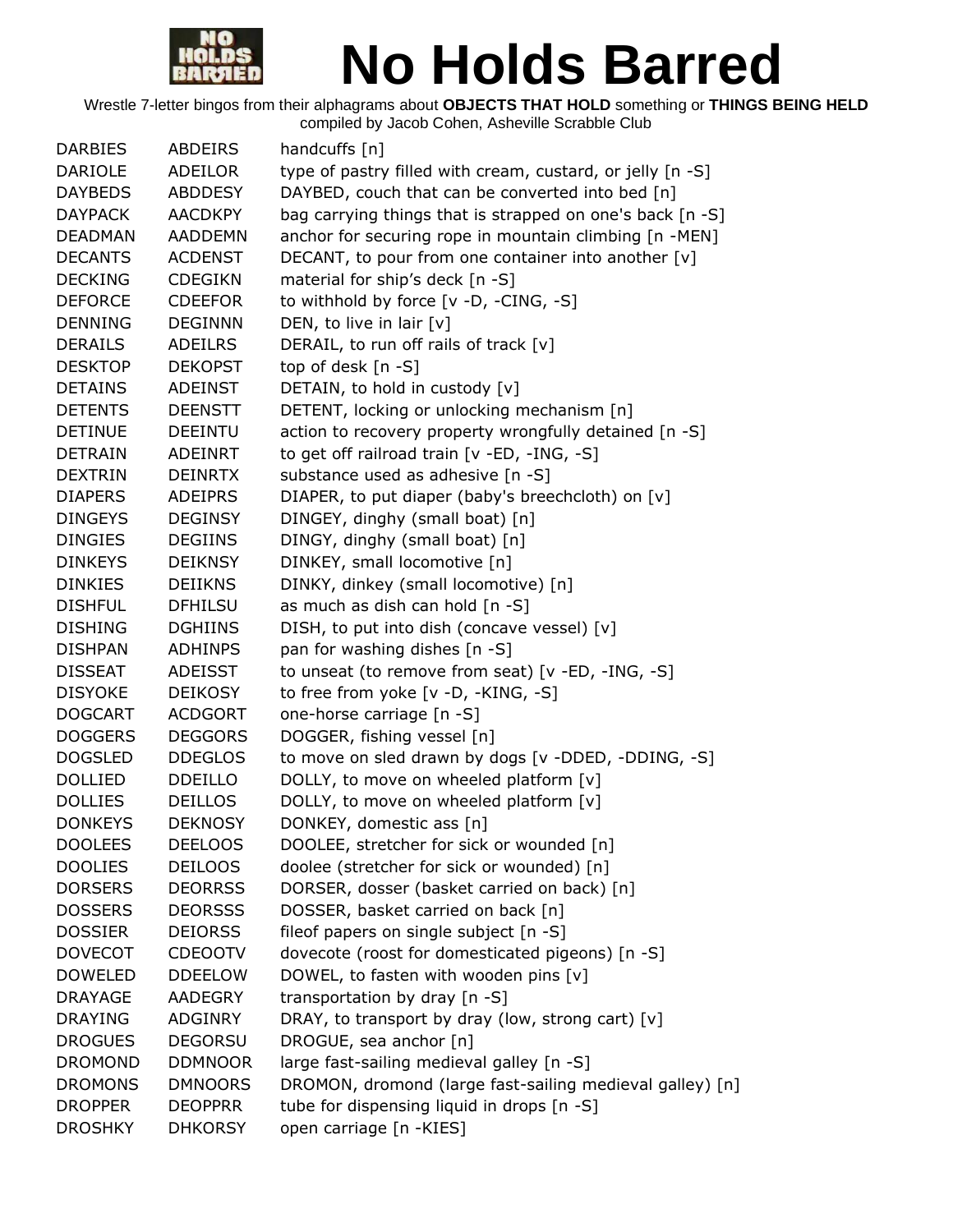

| <b>DRYLOTS</b> | <b>DLORSTY</b> | DRYLOT, enclosure for livestock [n]                                                                     |
|----------------|----------------|---------------------------------------------------------------------------------------------------------|
| <b>DUALLIE</b> | ADEILLU        | dually (pickup truck with double rear wheels) [n -S]                                                    |
| <b>DUCTING</b> | CDGINTU        | system of ducts [n -S] / DUCT, to convey through duct (tubular passage) [v]                             |
| <b>DUGOUTS</b> | <b>DGOSTUU</b> | DUGOUT, canoe made by hollowing out log [n]                                                             |
| <b>DUNGEON</b> | <b>DEGNNOU</b> | to confine in dungeon (underground prison) [v -ED, -ING, -S]                                            |
| <b>DURANCE</b> | <b>ACDENRU</b> | restraint by or as if by physical force [n -S]                                                          |
| <b>DUSTOFF</b> | <b>DFFOSTU</b> | military helicopter for evacuating wounded [n -S]                                                       |
| <b>DUSTPAN</b> | <b>ADNPSTU</b> | pan for holding swept dust [n -S]                                                                       |
|                |                | <b>E</b> 7s                                                                                             |
| <b>EASELED</b> | <b>ADEEELS</b> | EASEL, three-legged frame [adj]                                                                         |
| <b>EGGCUPS</b> | <b>CEGGPSU</b> | EGGCUP, cup from which egg is eaten [n]                                                                 |
| <b>ELEVONS</b> | <b>EELNOSV</b> | ELEVON, type of airplane control surface [n]                                                            |
| <b>EMBANKS</b> | <b>ABEKMNS</b> | EMBANK, to confine or protect with raised structure [v]                                                 |
| <b>EMBARGO</b> | <b>ABEGMOR</b> | to restrain trade by governmental order [v -ED, -ING, -ES]                                              |
| <b>EMBAYED</b> | ABDEEMY        | EMBAY, to enclose in bay [v]                                                                            |
| <b>EMBOSOM</b> | <b>BEMMOOS</b> | to embrace $[v - ED, -ING, -S]$                                                                         |
| <b>EMBRACE</b> | <b>ABCEEMR</b> | to hug [ $v$ -D, -CING, -S]                                                                             |
| <b>EMPLANE</b> | <b>AEELMNP</b> | to enplane (to board airplane) [v -D, -NING, -S]                                                        |
| <b>EMPTIED</b> | <b>DEEIMPT</b> | EMPTY, containing nothing [v]                                                                           |
| <b>EMPTIER</b> |                |                                                                                                         |
|                | EEIMPRT        | EMPTY, containing nothing (absence of all quantity or magnitude) [adj]<br>EMPTY, containing nothing [v] |
| <b>EMPTIES</b> | EEIMPST        |                                                                                                         |
| <b>EMPTILY</b> | <b>EILMPTY</b> | in empty (containing nothing (absence of all quantity or magnitude)) manner [adv]                       |
| <b>ENCAGED</b> | <b>ACDEEGN</b> | ENCAGE, to confine in cage $[v]$                                                                        |
| <b>ENCAGES</b> | <b>ACEEGNS</b> | ENCAGE, to confine in cage $[v]$                                                                        |
| <b>ENCASED</b> | <b>ACDEENS</b> | ENCASE, to enclose in case $[v]$                                                                        |
| <b>ENCASES</b> | <b>ACEENSS</b> | ENCASE, to enclose in case $[v]$                                                                        |
| <b>ENCHAIN</b> | <b>ACEHINN</b> | to bind with chains [v -ED, -ING, -S]                                                                   |
| <b>ENCLASP</b> | <b>ACELNPS</b> | to embrace (to hug (to clasp tightly in arms)) [v -ED, -ING, -S]                                        |
| <b>ENCLAVE</b> | <b>ACEELNV</b> | to enclose within foreign territory [v -D, -VING, -S]                                                   |
| <b>ENCYSTS</b> | <b>CENSSTY</b> | ENCYST, to enclose in cyst [v]                                                                          |
| <b>ENDCAPS</b> | <b>ACDENPS</b> | ENDCAP, display of products at end of aisle in store [n]                                                |
| <b>ENDLEAF</b> | <b>ADEEFLN</b> | endpaper (sheet of paper used in bookbinding) [n -S, -AVES]                                             |
| <b>ENGORGE</b> | <b>EEGGNOR</b> | to fill with blood [v -D, -GING, -S]                                                                    |
| <b>ENGROSS</b> | <b>EGNORSS</b> | to occupy completely [v -ED, -ING, -ES]                                                                 |
| <b>ENLACED</b> | <b>ACDEELN</b> | ENLACE, to bind with laces $[v]$                                                                        |
| <b>ENLACES</b> | <b>ACEELNS</b> | ENLACE, to bind with laces $[v]$                                                                        |
| <b>ENPLANE</b> | <b>AEELNNP</b> | to board airplane [v -D, -NING, -S]                                                                     |
| <b>ENROOTS</b> | <b>ENOORST</b> | ENROOT, to implant (to set securely) [v]                                                                |
| <b>ENSILED</b> | <b>DEEILNS</b> | ENSILE, to store in silo [v]                                                                            |
| <b>ENSILES</b> | <b>EEILNSS</b> | ENSILE, to store in silo [v]                                                                            |
| <b>ENSNARE</b> | <b>AEENNRS</b> | to trap (to catch in trap (device for capturing and holding animals)) [v                                |
| <b>ENSNARL</b> | <b>AELNNRS</b> | to tangle $[v - ED, -ING, -S]$                                                                          |
| <b>ENTOILS</b> | <b>EILNOST</b> | ENTOIL, to entrap (to trap (to catch in trap (device for capturing and holding animals))) [v]           |
| <b>ENTOMBS</b> | <b>BEMNOST</b> | ENTOMB, to place in tomb $[v]$                                                                          |
| <b>ENTRAIN</b> | AEINNRT        | to board train [v -ED, -ING, -S]                                                                        |
| <b>ENTRAPS</b> | <b>AENPRST</b> | ENTRAP, to trap (to catch in trap (device for capturing and holding animals)) [v]                       |
|                |                |                                                                                                         |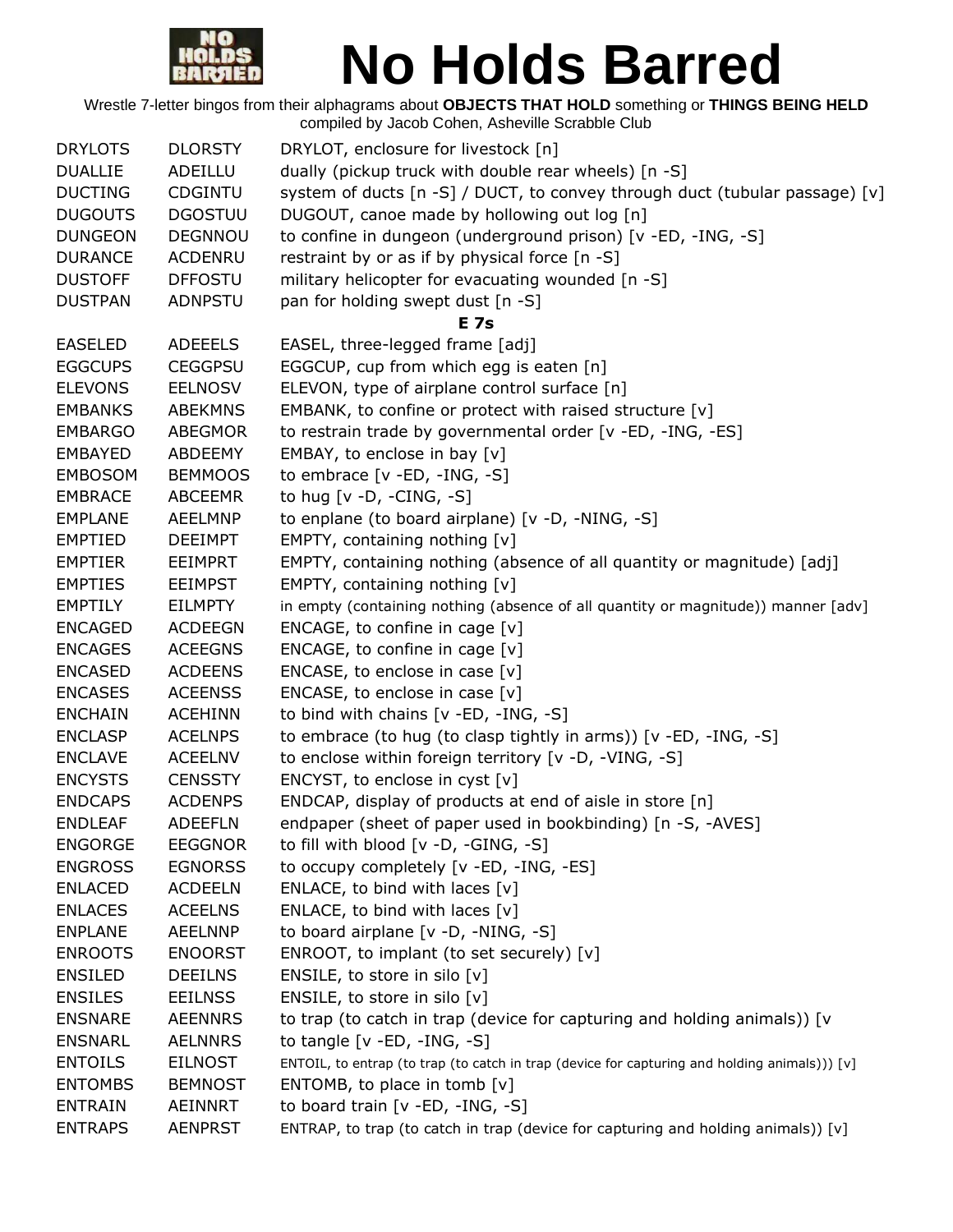

| <b>ENTWINE</b> | <b>EEINNTW</b> | to twine around $[v -D, -NING, -S]$                                                      |
|----------------|----------------|------------------------------------------------------------------------------------------|
| <b>ENTWIST</b> | <b>EINSTTW</b> | to twist together [v -ED, -ING, -S]                                                      |
| <b>ENVELOP</b> | <b>EELNOPV</b> | to cover completely [v -ED, -ING, -S]                                                    |
| <b>ENWINDS</b> | <b>DEINNSW</b> | ENWIND, to wind around [v]                                                               |
| <b>ENWOMBS</b> | <b>BEMNOSW</b> | ENWOMB, to enclose as if in womb $[v]$                                                   |
| <b>ENWOUND</b> | <b>DEINNSW</b> | ENWIND, to wind around [v]                                                               |
| <b>ENWRAPS</b> | <b>AENPRSW</b> | ENWRAP, to envelop [v]                                                                   |
| <b>EPERGNE</b> | <b>EEEGNPR</b> | ornamental dish [n -S]                                                                   |
| <b>EPOXIDE</b> | <b>DEEIOPX</b> | epoxy (glue, a type of resin) compound [n -S]                                            |
| <b>EPOXIED</b> | <b>DEEIOPX</b> | EPOXY, to glue with epoxy (type of resin) [v]                                            |
| <b>EPOXIES</b> | <b>EEIOPSX</b> | EPOXY, to glue with epoxy (type of resin) [v]                                            |
| <b>EPOXYED</b> | <b>DEEOPXY</b> | EPOXY, to glue with epoxy (type of resin) [v]                                            |
| <b>ESCAPED</b> | <b>ACDEEPS</b> | ESCAPE, to get away [v]                                                                  |
| <b>ESCAPEE</b> | <b>ACEEEPS</b> | one that escapes (to get away) [n -S]                                                    |
| <b>ESCAPER</b> | <b>ACEEPRS</b> | one that escapes (to get away) [n -S]                                                    |
| <b>ESCAPES</b> | <b>ACEEPSS</b> | ESCAPE, to get away [v]                                                                  |
| <b>ESCHEAT</b> | <b>ACEEHST</b> | to confiscate [v -ED, -ING, -S]                                                          |
| <b>ETAGERE</b> | <b>AEEEGRT</b> | ornamental stand [n -S]                                                                  |
| <b>EUPHROE</b> | <b>EEHOPRU</b> | device used to adjust shipboard awning [n -S]                                            |
| <b>EXEDRAE</b> | ADEEERX        | EXEDRA, curved outdoor bench [n]                                                         |
| <b>EXEDRAS</b> | <b>ADEERSX</b> | EXEDRA, curved outdoor bench [n]                                                         |
| <b>EXHEDRA</b> | <b>ADEEHRX</b> | exedra (curved outdoor bench) [n -S]                                                     |
| <b>EYEHOLE</b> | <b>EEEHLOY</b> | small opening (as for holding fastening button) [n -S]                                   |
| <b>EYEHOOK</b> | <b>EEHKOOY</b> | type of hook [n -S]                                                                      |
| <b>EYELETS</b> | <b>EEELSTY</b> | EYELET, to make small hole in [as for holding fastening button) [v]                      |
|                |                | <b>F7s</b>                                                                               |
| <b>FAGGOTS</b> | <b>AFGGOST</b> | FAGGOT, to fagot (to bind together into bundle) [v]                                      |
| <b>FAGOTED</b> | <b>ADEFGOT</b> | FAGOT, to bind together into bundle [v]                                                  |
| <b>FAGOTER</b> | <b>AEFGORT</b> | one that fagots (to bind together into bundle) [n -S]                                    |
| <b>FAIENCE</b> | <b>ACEEFIN</b> | variety of glazed pottery [n -S]                                                         |
| <b>FARDELS</b> | <b>ADEFLRS</b> | FARDEL, bundle [n]                                                                       |
| <b>FAREBOX</b> | <b>ABEFORX</b> | receptacle for fares on bus [n -ES]                                                      |
| <b>FASCINE</b> | <b>ACEFINS</b> | bundle of sticks used in building fortifications [n -S]                                  |
| <b>FASTENS</b> | <b>AEFNSST</b> | FASTEN, to secure (to make firm or tight) [v]                                            |
| <b>FEEDBAG</b> | <b>ABDEEFG</b> | bag for feeding horses [n -S]                                                            |
| <b>FEEDBOX</b> | <b>BDEEFOX</b> | box for animal feed [n -ES]                                                              |
| <b>FELLIES</b> | <b>EEFILLS</b> | FELLY, felloe (rim of wheel) [n]                                                         |
| <b>FELLOES</b> | <b>EEFLLOS</b> | FELLOE, rim of wheel [n]                                                                 |
| <b>FELUCCA</b> | <b>ACCEFLU</b> | swift sailing vessel [n -S]                                                              |
| <b>FERRIED</b> | <b>DEEFIRR</b> | FERRY, to transport by ferry (type of boat) [v]                                          |
| <b>FERRIES</b> | <b>EEFIRRS</b> | FERRY, to transport by ferry (type of boat) [v]                                          |
| <b>FETTERS</b> | <b>EEFRSTT</b> | FETTER, to shackle (to confine with metal fastenings placed around wrists or ankles) [v] |
| <b>FIACRES</b> | <b>ACEFIRS</b> | FIACRE, small carriage (wheeled, horse-drawn vehicle) [n]                                |
| <b>FIASCHI</b> | <b>ACFHIIS</b> | FIASCO, wine bottle [n]                                                                  |
| <b>FIASCOS</b> | <b>ACFIOSS</b> | FIASCO, wine bottle [n]                                                                  |
| <b>FIBERED</b> | <b>BDEEFIR</b> | FIBER, thread or threadlike object of structure [adj]                                    |
|                |                |                                                                                          |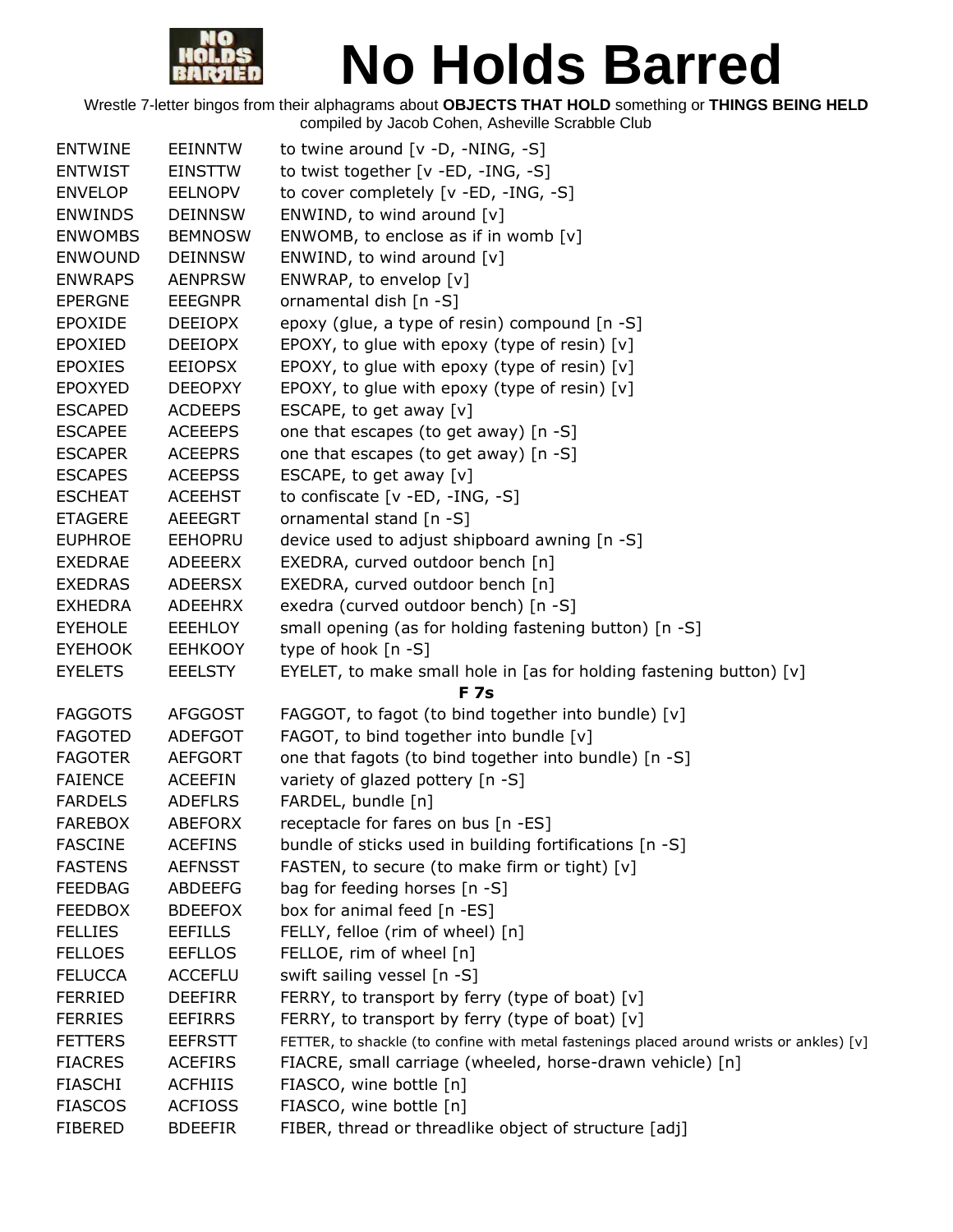

| <b>FIBRILS</b> | <b>BFIILRS</b> | FIBRIL, small fiber [n]                                                                    |
|----------------|----------------|--------------------------------------------------------------------------------------------|
| <b>FIBROUS</b> | <b>BFIORSU</b> | containing, consisting of, or resembling fibers [adj]                                      |
| <b>FILLERS</b> | <b>EFILLRS</b> | FILLER, one that fills (to put as much as can be held into) [n]                            |
| <b>FILLING</b> | <b>FGIILLN</b> | that which is used to fill something [n -S] / FILL, to put as much as can be held into [v] |
| <b>FIREBOX</b> | <b>BEFIORX</b> | chamber in which fuel is burned [n -ES]                                                    |
| <b>FIREDOG</b> | <b>DEFGIOR</b> | andiron (metal support for holding wood in fireplace) [n -S]                               |
| <b>FIREPAN</b> | <b>AEFINPR</b> | open pan for holding live coals [n -S]                                                     |
| <b>FIREPIT</b> | EFIIPRT        | depression dug into ground in which fire is lit [n -S]                                     |
| <b>FIREPOT</b> | <b>EFIOPRT</b> | clay pot filled with burning items [n -S]                                                  |
| <b>FIRKINS</b> | <b>FIIKNRS</b> | FIRKIN, British unit of capacity [n]                                                       |
| <b>FISTFUL</b> | <b>FFILSTU</b> | handful (as much as hand can hold) [n -S]                                                  |
| <b>FIXURES</b> | <b>EFIRSUX</b> | FIXURE, firmness (state of being firm (unyielding to pressure)) [n]                        |
| <b>FLACONS</b> | <b>ACFLNOS</b> | FLACON, small stoppered bottle [n]                                                         |
| <b>FLAGMAN</b> | AAFGLMN        | one who carries flag [n -MEN]                                                              |
| <b>FLAGONS</b> | <b>AFGLNOS</b> | FLAGON, large bulging bottle [n]                                                           |
| <b>FLASKET</b> | <b>AEFKLST</b> | small flask (narrow-necked container) [n -S]                                               |
| <b>FLATBED</b> | <b>ABDEFLT</b> | type of truck or trailer [n -S]                                                            |
| <b>FLATCAR</b> | <b>AACFLRT</b> | railroad car without sides or roof [n -S]                                                  |
| <b>FLATTOP</b> | <b>AFLOPTT</b> | aircraft carrier $[n - S]$                                                                 |
| <b>FLAUTAS</b> | <b>AAFLSTU</b> | FLAUTA, tortilla rolled around filling and fried [n]                                       |
| <b>FLYBOAT</b> | <b>ABFLOTY</b> | small, fast boat [n -S]                                                                    |
| <b>FOLDERS</b> | <b>DEFLORS</b> | FOLDER, one that folds [n]                                                                 |
| <b>FOOTBAG</b> | <b>ABFGOOT</b> | small bag filled with pellets that is kept aloft with feet [n -S]                          |
| <b>FOOTBED</b> | <b>BDEFOOT</b> | insole in boot or shoe [n -S]                                                              |
| <b>FOOTING</b> | <b>FGINOOT</b> | foothold (secure support for feet) [n -S]                                                  |
| <b>FOOTWAY</b> | <b>AFOOTWY</b> | footpath (path for pedestrians) [n -S]                                                     |
| <b>FORCEPS</b> | <b>CEFOPRS</b> | instrument for seizing and holding objects [n -CIPES]                                      |
| <b>FORKFUL</b> | <b>FFKLORU</b> | as much as fork will hold [n -S]                                                           |
| <b>FORKIER</b> | <b>EFIKORR</b> | FORKY, resembling fork [adj]                                                               |
| <b>FOURGON</b> | <b>FGNOORU</b> | wagon for carrying baggage [n -S]                                                          |
| <b>FRAPPED</b> | <b>ADEFPPR</b> | FRAP, to bind firmly [v]                                                                   |
| <b>FRAUGHT</b> | <b>AFGHRTU</b> | to load down [v -ED, -ING, -S]                                                             |
| <b>FREEDOM</b> | <b>DEEFMOR</b> | state of being free (not subject to restriction or control) [n -S]                         |
| <b>FREEWAY</b> | <b>AEEFRWY</b> | express highway [n -S]                                                                     |
| <b>FREEZER</b> | <b>EEEFRRZ</b> | apparatus for freezing food [n -S]                                                         |
| <b>FREIGHT</b> | <b>EFGHIRT</b> | to load with goods for transportation [v -ED, -ING, -S]                                    |
| <b>FRIDGES</b> | <b>DEFGIRS</b> | FRIDGE, refrigerator [n]                                                                   |
| <b>FRIGATE</b> | AEFGIRT        | sailing vessel [n -S]                                                                      |
| <b>FRYPANS</b> | <b>AFNPRSY</b> | FRYPAN, pan for frying food [n]                                                            |
| <b>FULCRUM</b> | <b>CFLMRUU</b> | support for lever [n -RA, -S]                                                              |
| <b>FULLEST</b> | <b>EFLLSTU</b> | FULL, filled completely [adj]                                                              |
| <b>FULNESS</b> | <b>EFLNSSU</b> | fullness (state of being full (filled completely)) [n -ES]                                 |
| <b>FUMBLED</b> | <b>BDEFLMU</b> | FUMBLE, to handle clumsily [v]                                                             |
| <b>FUMBLER</b> | <b>BEFLMRU</b> | one that fumbles (to handle clumsily) [n -S]                                               |
| <b>FUMBLES</b> | <b>BEFLMSU</b> | FUMBLE, to handle clumsily [v]                                                             |
| <b>FUMIEST</b> | EFIMSTU        | FUMY, producing or full of fumes (gaseous exhalations) [adj]                               |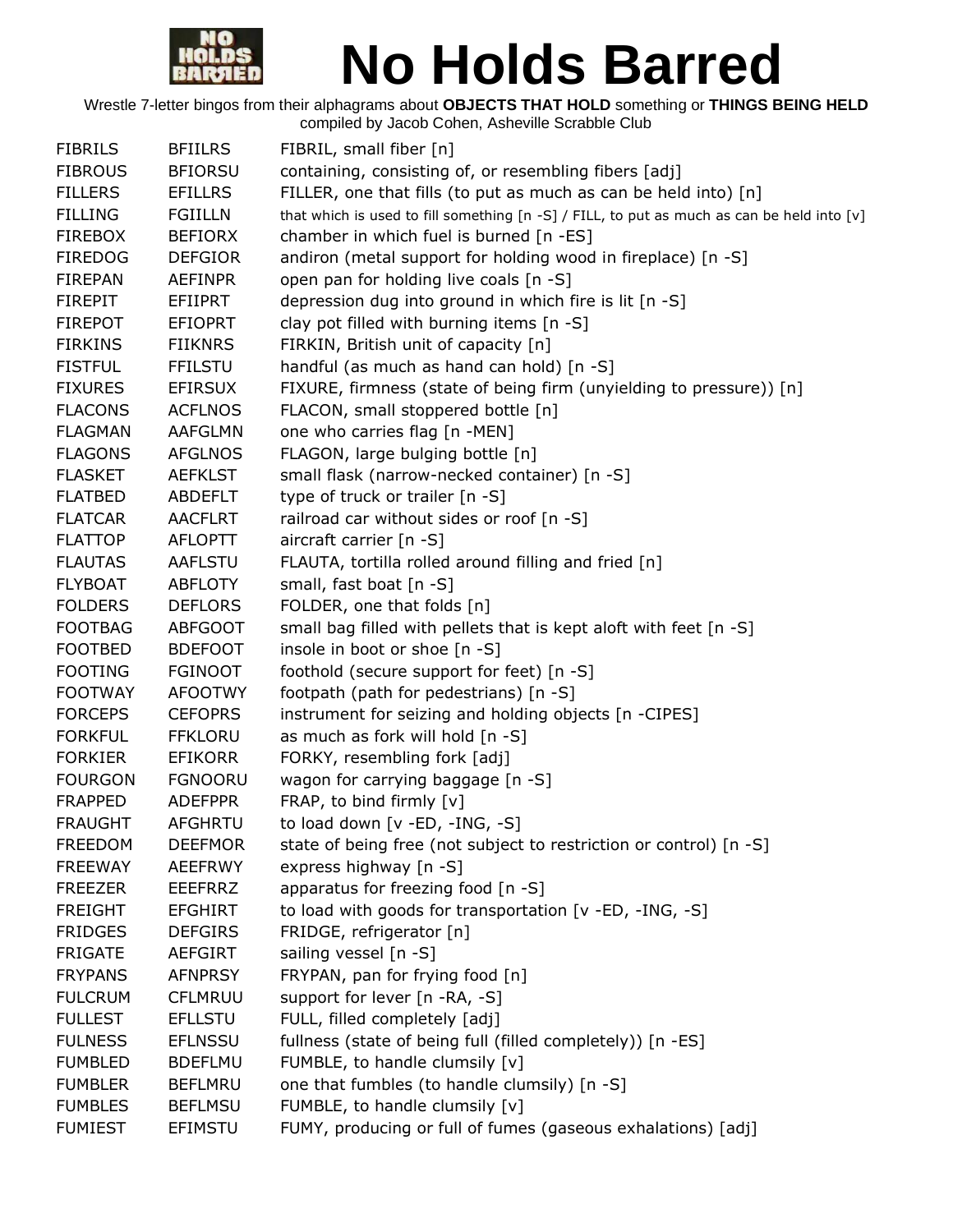

Wrestle 7-letter bingos from their alphagrams about **OBJECTS THAT HOLD** something or **THINGS BEING HELD** compiled by Jacob Cohen, Asheville Scrabble Club

#### **G 7s**

| <b>GABBARD</b> | <b>AABBDGR</b> | barge $[n - S]$                                                        |
|----------------|----------------|------------------------------------------------------------------------|
| <b>GABBART</b> | AABBGRT        | gabbard (barge) [n -S]                                                 |
| <b>GABIONS</b> | ABGINOS        | GABION, type of basket (wooden container) [n]                          |
| <b>GABOONS</b> | <b>ABGNOOS</b> | GABOON, spittoon (receptacle for saliva) [n]                           |
| <b>GALIOTS</b> | <b>AGILOST</b> | GALIOT, galliot (small galley) [n]                                     |
| <b>GALLEON</b> | <b>AEGLLNO</b> | large sailing vessel [n -S]                                            |
| <b>GALLETS</b> | <b>AEGLLST</b> | GALLET, to fill in mortar joints with stone chips [v]                  |
| <b>GALLIOT</b> | <b>AGILLOT</b> | small galley [n -S]                                                    |
| <b>GALLOUS</b> | AGLLOSU        | containing gallium (metallic element) [adj]                            |
| GANGWAY        | AAGGNWY        | passageway [n -S]                                                      |
| <b>GAOLERS</b> | <b>AEGLORS</b> | GAOLER, jailer [n]                                                     |
| <b>GAOLING</b> | AGGILNO        | GAOL, to jail (to put in jail (place of confinement)) [v]              |
| <b>GARNERS</b> | <b>AEGNRRS</b> | GARNER, to gather and store [v]                                        |
| <b>GARTERS</b> | <b>AEGRRST</b> | GARTER, to fasten with elastic band [v]                                |
| <b>GASBAGS</b> | AABGGSS        | GASBAG, bag for holding gas [n]                                        |
| <b>GASKETS</b> | <b>AEGKSST</b> | GASKET, packing to make something fluid-tight [n]                      |
| <b>GASKING</b> | <b>AGGIKNS</b> | gasket (packing to make something fluid-tight) [n -S]                  |
| <b>GASSIER</b> | <b>AEGIRSS</b> | GASSY, containing gas [adj]                                            |
| <b>GASSILY</b> | <b>AGILSSY</b> | GASSY, containing gas [adv]                                            |
| <b>GATELEG</b> | AEEGGLT        | table with extensions supported by movable legs [n -S]                 |
| <b>GATEMAN</b> | AAEGMNT        | one in charge of gate (movable barrier) [n -MEN]                       |
| <b>GATEWAY</b> | AAEGTWY        | passage that may be closed by gate (movable barrier) [n -S]            |
| <b>GATINGS</b> | AGGINST        | GATING, process of opening and closing channel [n]                     |
| <b>GAUNTRY</b> | <b>AGNRTUY</b> | gantry (structure for supporting railroad signals) [n -RIES]           |
| <b>GEARBOX</b> | ABEGORX        | automotive transmission [n -ES]                                        |
| <b>GETAWAY</b> | AAEGTWY        | escape $[n - S]$                                                       |
| <b>GHARRIS</b> | <b>AGHIRRS</b> | GHARRI, gharry (carriage used in India) [n]                            |
| <b>GHETTOS</b> | <b>EGHOSTT</b> | GHETTO, to isolate in slum [v]                                         |
| <b>GIBBING</b> | <b>BBGGIIN</b> | GIB, to fasten with wedge of wood or metal [v]                         |
| <b>GILLIED</b> | <b>DEGIILL</b> | GILLY, to transport on type of wagon $[v]$                             |
| <b>GILLIES</b> | <b>EGIILLS</b> | GILLY, to transport on type of wagon [v]                               |
| <b>GIMBALS</b> | ABGILMS        | GIMBAL, to support on set of rings [v]                                 |
| <b>GIRDERS</b> | <b>DEGIRRS</b> | GIRDER, horizontal support [n]                                         |
| <b>GLASSED</b> | <b>ADEGLSS</b> | GLASS, to encase in glass (transparent substance) [v]                  |
| <b>GLIDERS</b> | <b>DEGILRS</b> | GLIDER, type of aircraft (any machine or device capable of flying) [n] |
| <b>GLUEING</b> | <b>EGGILNU</b> | GLUE, to fasten with glue (adhesive substance) [v]                     |
| <b>GLUEPOT</b> | <b>EGLOPTU</b> | pot for melting glue [n -S]                                            |
| <b>GLUIEST</b> | <b>EGILSTU</b> | GLUEY, resembling glue (adhesive substance) [adj]                      |
| <b>GLUTENS</b> | <b>EGLNSTU</b> | GLUTEN, sticky component of grain flours that contains glutenin [n]    |
| <b>GLUTTED</b> | <b>DEGLTTU</b> | GLUT, to feed or fill to excess [v]                                    |
| <b>GOBBING</b> | <b>BBGGINO</b> | GOB, to fill mine pit with waste material [v]                          |
| <b>GOBLETS</b> | <b>BEGLOST</b> | GOBLET, drinking vessel [n]                                            |
| <b>GODOWNS</b> | <b>DGNOOSW</b> | GODOWN, Asian warehouse [n]                                            |
| <b>GOGLETS</b> | <b>EGGLOST</b> | GOGLET, long-necked jar [n]                                            |
| <b>GONDOLA</b> | <b>ADGLNOO</b> | long, narrow boat [n -S]                                               |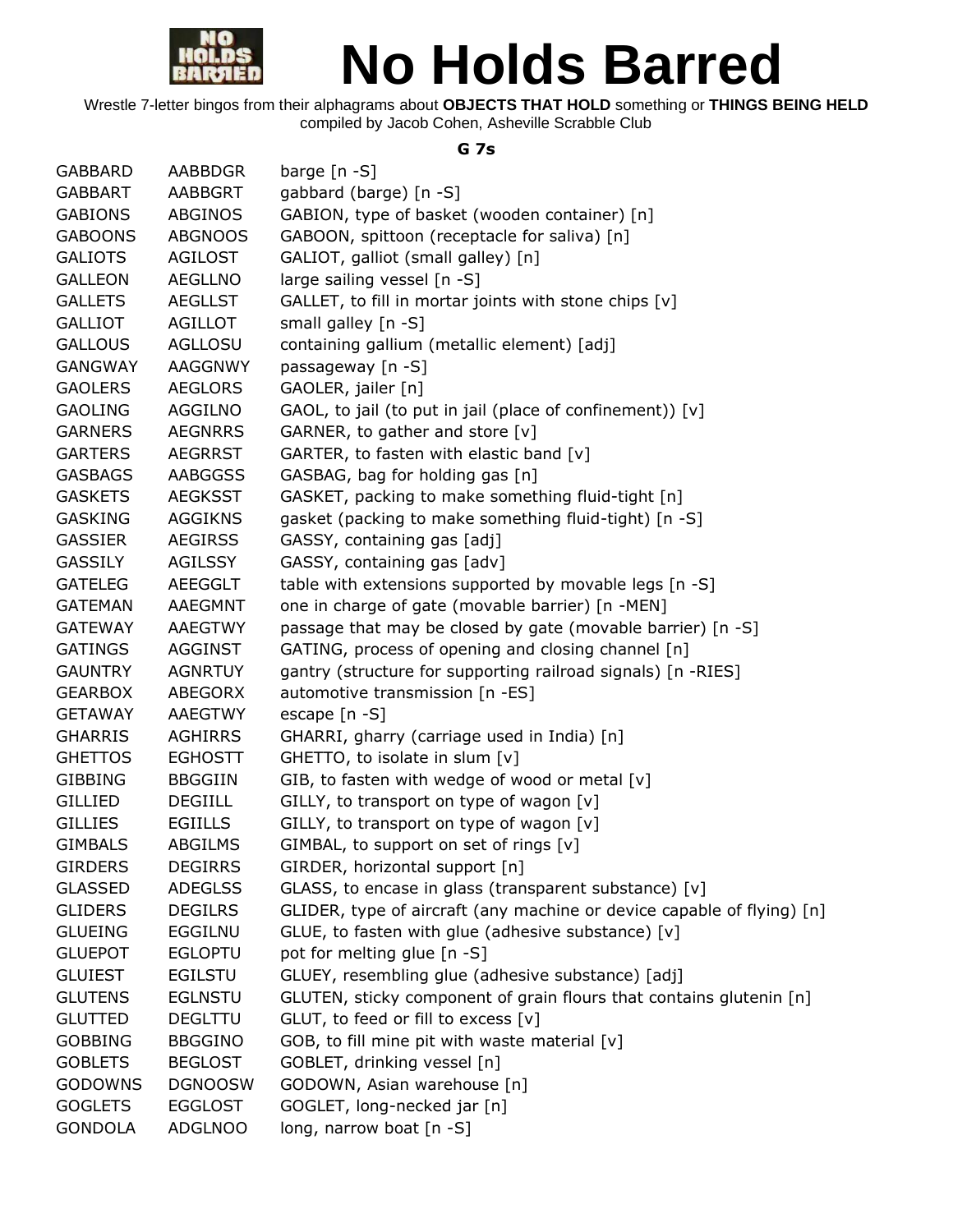

| <b>GORDITA</b> | <b>ADGIORT</b> | stuffed and fried pocket of cornmeal dough [n -S]                                    |
|----------------|----------------|--------------------------------------------------------------------------------------|
| <b>GRABBED</b> | <b>ABBDEGR</b> | GRAB, to grasp suddenly [v]                                                          |
| <b>GRABBER</b> | <b>ABBEGRR</b> | one that grabs (to grasp suddenly) [n -S]                                            |
| <b>GRANARY</b> | <b>AAGNRRY</b> | storehouse for grain [n -RIES]                                                       |
| <b>GRAPLES</b> | <b>AEGLPRS</b> | GRAPLE, small anchor [n]                                                             |
| <b>GRASPED</b> | <b>ADEGPRS</b> | GRASP, to seize firmly with hand [v]                                                 |
| <b>GRASPER</b> | <b>AEGPRRS</b> | one that grasps (to seize firmly with hand) [n -S]                                   |
| <b>GRIPING</b> | <b>GGIINPR</b> | GRIPE, to grasp (to seize firmly with hand) [v]                                      |
| <b>GRIPPED</b> | <b>DEGIPPR</b> | to grasp (to seize firmly with hand) [v]                                             |
| <b>GRIPPER</b> | <b>EGIPPRR</b> | one that grips (to grasp (to seize firmly with hand)) [n -S]                         |
| <b>GRISTLY</b> | <b>GILRSTY</b> | containing gristle (tough part of meat) [adj -LIER, -LIEST]                          |
| <b>GROMMET</b> | <b>EGMMORT</b> | to fasten with reinforcing ring of metal [v -ED, -ING, -S]                           |
| <b>GROUTED</b> | <b>DEGORTU</b> | GROUT, to fill with thin mortar [v]                                                  |
| <b>GROUTER</b> | <b>EGORRTU</b> | one that grouts (to fill with thin mortar) [n -S]                                    |
| <b>GRUMMET</b> | <b>EGMMRTU</b> | to grommet (to fasten with reinforcing ring of metal) [v -ED, -ING, -S]              |
| <b>GUGLETS</b> | <b>EGGLSTU</b> | GUGLET, goglet (long-necked jar) [n]                                                 |
| <b>GUNBOAT</b> | <b>ABGNOTU</b> | armed vessel [n -S]                                                                  |
| <b>GUNGING</b> | <b>GGGINNU</b> | GUNGE, to obstruct with gunky material [v]                                           |
| <b>GUNSHIP</b> | <b>GHINPSU</b> | armed helicopter [n -S]                                                              |
| <b>GURDIES</b> | <b>DEGIRSU</b> | GURDY, winch on fishing boat [n]                                                     |
| <b>GURGLET</b> | <b>EGGLRTU</b> | goglet (long-necked jar) [n -S]                                                      |
| <b>GURNEYS</b> | <b>EGNRSUY</b> | GURNEY, wheeled cot [n]                                                              |
| <b>GUYLINE</b> | <b>EGILNUY</b> | rope, chain, or wire used as brace [n -S]                                            |
|                |                | <b>H</b> 7s                                                                          |
| <b>HADDEST</b> | <b>ADDEHST</b> | $2nd$ person singular of have (to hold as possession, privilege, or entitlement) [v] |
| <b>HAFTERS</b> | <b>AEFHRST</b> | HAFTER, one that hafts (to supply with handle) [n]                                   |
| <b>HAFTING</b> | <b>AFGHINT</b> | HAFT, to supply with handle $[v]$                                                    |
| <b>HAIRNET</b> | <b>AEHINRT</b> | net worn to keep hair in place [n -S]                                                |
| <b>HAIRPIN</b> | AHIINPR        | hair fastener [n -S]                                                                 |
| <b>HALTERS</b> | <b>AEHLRST</b> | HALTER, to put restraint upon [v]                                                    |
| <b>HALYARD</b> | <b>AADHLRY</b> | line used to hoist sail [n -S]                                                       |
| <b>HAMAULS</b> | AAHLMSU        | HAMAUL, hamal (porter in eastern countries) [n]                                      |
| <b>HAMMALS</b> | <b>AAHLMMS</b> | HAMMAL, hamal (porter in eastern countries) [n]                                      |
| <b>HAMMOCK</b> | <b>ACHKMMO</b> | hanging cot $[n - S]$                                                                |
| <b>HANAPER</b> | <b>AAEHNPR</b> | wicker receptacle [n -S]                                                             |
| <b>HANDBAG</b> | <b>AABDGHN</b> | small carrying bag [n -S]                                                            |
| <b>HANDCAR</b> | <b>AACDHNR</b> | hand-operated railroad car [n -S]                                                    |
| <b>HANDFUL</b> | <b>ADFHLNU</b> | as much as hand can hold [n -S]                                                      |
| <b>HANDLED</b> | <b>ADDEHLN</b> | HANDLE, to touch with hands [v]                                                      |
| <b>HANDLER</b> | <b>ADEHLNR</b> | one that handles (to touch with hands) [n -S]                                        |
| <b>HANDLES</b> | <b>ADEHLNS</b> | HANDLE, to touch with hands [v]                                                      |
| <b>HANDSET</b> | <b>ADEHNST</b> | type of telephone [n -S]                                                             |
| <b>HANGARS</b> | <b>AAGHNRS</b> | HANGAR, to place in aircraft shelter [v]                                             |
| <b>HANGERS</b> |                |                                                                                      |
|                | <b>AEGHNRS</b> | HANGER, one that hangs (to attach from above only) [n]                               |
| <b>HANKING</b> | <b>AGHIKNN</b> | HANK, to fasten sail [v]                                                             |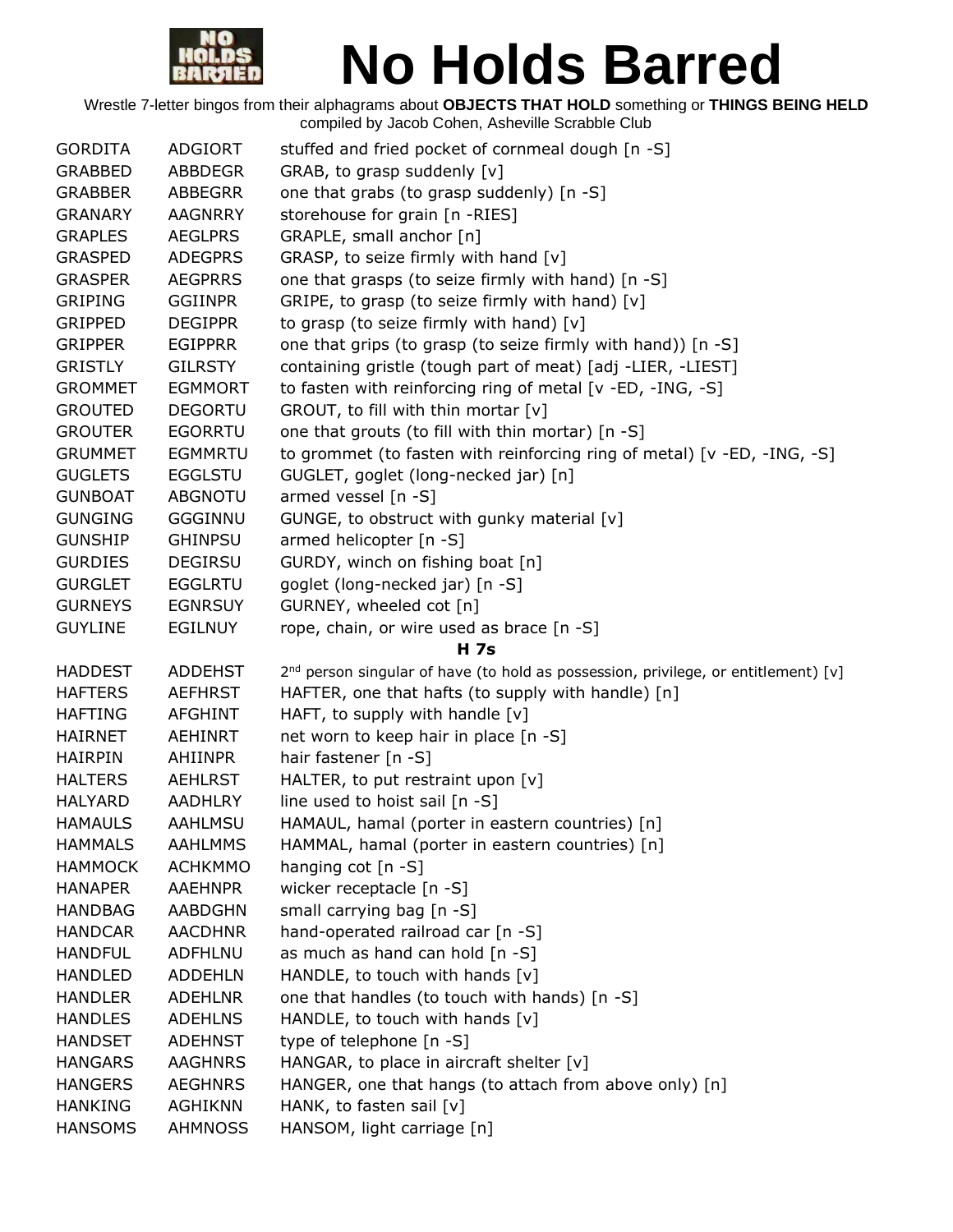

| <b>HARNESS</b> | <b>AEHNRSS</b>  | to put tackle on draft animal [v -ED, -ING, -ES]                                  |
|----------------|-----------------|-----------------------------------------------------------------------------------|
| <b>HASPING</b> | <b>AGHINPS</b>  | HASP, to fasten with clasp $[v]$                                                  |
| <b>HASSOCK</b> | <b>ACHKOSS</b>  | footstool [n -S]                                                                  |
| <b>HATFULS</b> | AFHLSTU         | HATFUL, as much as hat can hold [n]                                               |
| <b>HATPINS</b> | <b>AHINPST</b>  | HATPIN, pin for securing hat [n]                                                  |
| <b>HATRACK</b> | <b>AACHKRT</b>  | rack for hats [n -S]                                                              |
| <b>HAYLOFT</b> | <b>AFHLOTY</b>  | loft for hay storage [n -S]                                                       |
| <b>HAYMOWS</b> | <b>AHMOSWY</b>  | HAYMOW, hayloft (loft for storage of hay) [n]                                     |
| <b>HAYRIDE</b> | <b>ADEHIRY</b>  | wagon ride [n -S]                                                                 |
| <b>HAYWIRE</b> | <b>AEHIRWY</b>  | wire used in baling hay [n -S]                                                    |
| <b>HEADFUL</b> | ADEFHLU         | great amount of knowledge [n -S]                                                  |
| <b>HEARSED</b> | <b>ADEEHRS</b>  | HEARSE, to transport in hearse (vehicle for conveying corpses) [v]                |
| <b>HEARSES</b> | <b>AEEHRSS</b>  | HEARSE, to transport in hearse (vehicle for conveying corpses) [v]                |
| <b>HELIPAD</b> | ADEHILP         | heliport (airport for helicopters) [n -S]                                         |
| <b>HELLBOX</b> | <b>BEHLLOX</b>  | printer's receptacle [n -S]                                                       |
| <b>HELVING</b> | EGHILNV         | HELVE, to provide with handle [v]                                                 |
| <b>HENCOOP</b> | <b>CEHNOOP</b>  | cage for hens [n -S]                                                              |
| <b>HERDICS</b> | <b>CDEHIRS</b>  | HERDIC, type of carriage (wheeled, horse-drawn vehicle) [n]                       |
| <b>HIGHBOY</b> | <b>BGHHIOY</b>  | tall chest of drawers [n -S]                                                      |
| <b>HIGHWAY</b> | <b>AGHHIWY</b>  | main road $[n - S]$                                                               |
| <b>HILTING</b> | <b>GHIILNT</b>  | HILT, to provide with hilt (handle for weapon) $[v]$                              |
| <b>HINGERS</b> | <b>EGHINRS</b>  | HINGER, one that hinges (to attach jointed device) [n]                            |
| <b>HINGING</b> | <b>GGHIINN</b>  | HINGE, to attach jointed device [v]                                               |
| <b>HITCHED</b> | <b>CDEHHIT</b>  | HITCH, to fasten with knot or hook [v]                                            |
| <b>HITCHER</b> | <b>CEHHIRT</b>  | one that hitches (to fasten with knot or hook) [n -S]                             |
| <b>HITCHES</b> | <b>CEHHIST</b>  | HITCH, to fasten with knot or hook [v]                                            |
| <b>HOARDED</b> | <b>ADDEHOR</b>  | HOARD, to gather and store away $[v]$                                             |
| <b>HOARDER</b> | <b>ADEHORR</b>  | one that hoards (to gather and store away) [n -S]                                 |
| <b>HOCKERS</b> | <b>CEHKORS</b>  | HOCKER, one that hocks (to pawn (to give as security for something borrowed)) [n] |
| <b>HOCKING</b> | <b>CGHIKNO</b>  | HOCK, to pawn (to give as security for something borrowed) [v]                    |
| <b>HOGTIED</b> | <b>DEGHIOT</b>  | HOGTIE, to tie together legs of [v]                                               |
| <b>HOGTIES</b> | <b>EGHIOST</b>  | HOGTIE, to tie together legs of [v]                                               |
| <b>HOLDALL</b> | <b>ADHLLLO</b>  | carrying case [n -S]                                                              |
| <b>HOLDERS</b> | <b>DEHLORS</b>  | HOLDER, one that holds (to maintain possession of) [n]                            |
| <b>HOLDING</b> | <b>DGHILNO</b>  | something held [n -S] / HOLD, to maintain possession of [v]                       |
| <b>HOLSTER</b> | <b>EHLORSST</b> | HOLSTER, to put in holster (case for pistol) [v]                                  |
| <b>HOOKLET</b> | <b>EHKLOOT</b>  | small hook [n -S]                                                                 |
| <b>HOOPERS</b> | <b>EHOOPRS</b>  | HOOPER, one that hoops (to fasten with hoop (circular band of metal)) [n]         |
| <b>HOOPING</b> | <b>GHINOOP</b>  | HOOP, to fasten with hoop (circular band of metal) $[v]$                          |
| <b>HOSTAGE</b> | <b>AEGHOST</b>  | person held as security [n -S]                                                    |
| <b>HOUDAHS</b> | <b>ADHHOSU</b>  | HOUDAH, howdah (seat on elephant or camel for riders) [n]                         |
| <b>HOWDAHS</b> | <b>ADHHOSW</b>  | HOWDAH, seat on elephant or camel for riders [n]                                  |
| <b>HUGGERS</b> | <b>EGGHRSU</b>  | HUGGER, one that hugs (to clasp tightly in arms) [n]                              |
| <b>HUGGIER</b> | <b>EGGHIRU</b>  | HUGGY, involving or given to hugging [adj]                                        |
| <b>HUGGING</b> | <b>GGGHINU</b>  | HUG, to clasp tightly in arms $[v]$                                               |
| <b>HUMVEES</b> | <b>EEHMSUV</b>  | HUMVEE, type of motor vehicle [n]                                                 |
|                |                 |                                                                                   |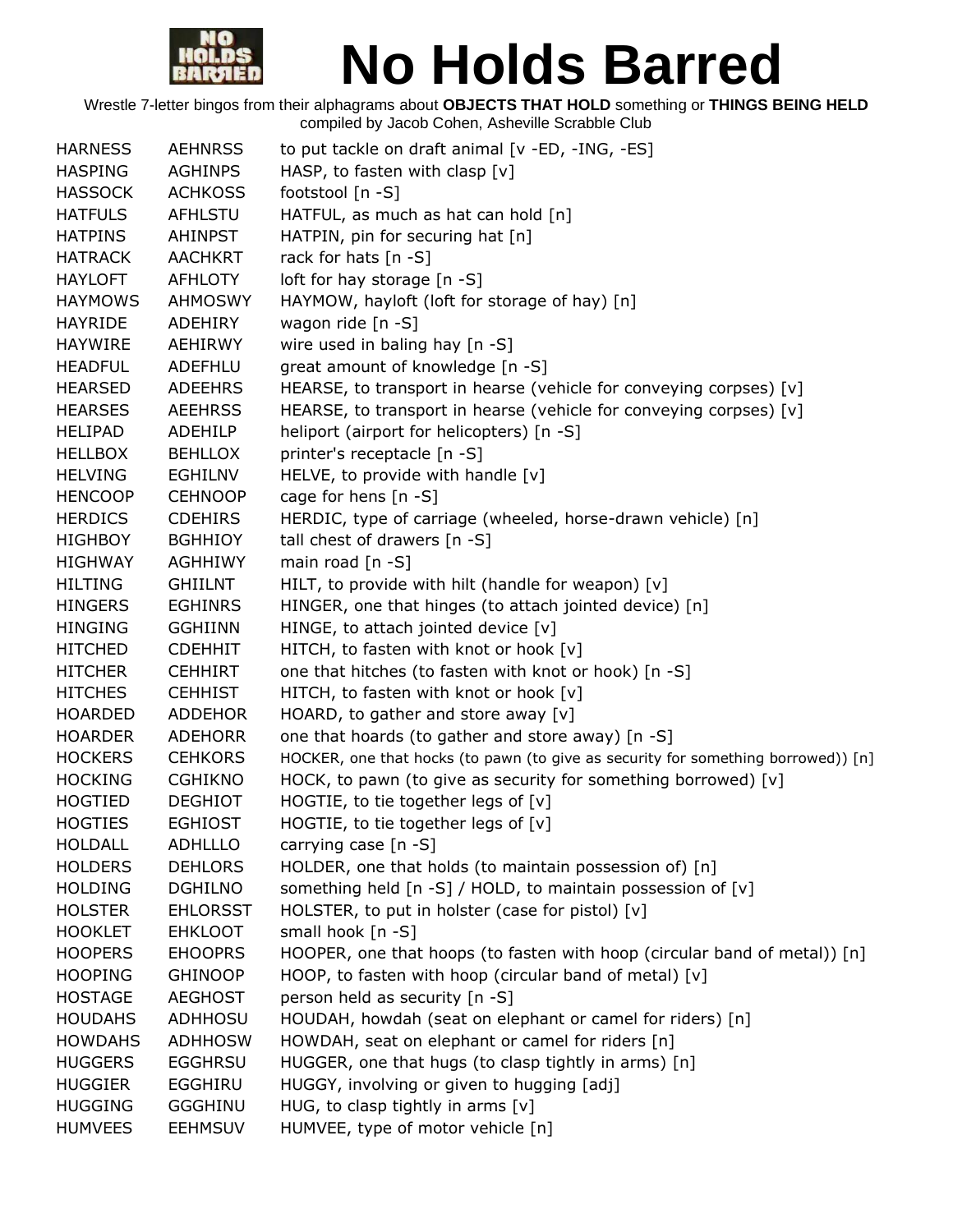

| <b>HUTCHED</b> | <b>CDEHHTU</b> | HUTCH, to store away [v]                                                                             |
|----------------|----------------|------------------------------------------------------------------------------------------------------|
| <b>HUTCHES</b> | <b>CEHHSTU</b> | HUTCH, to store away [v]                                                                             |
| <b>HYDRIAE</b> | ADEHIRY        | HYDRIA, water jar [n]                                                                                |
| <b>HYDROUS</b> | <b>DHORSUY</b> | containing water [adj]                                                                               |
|                |                | I <sub>7s</sub>                                                                                      |
| <b>ICEBOAT</b> | ABCEIOT        | to travel in vehicle that sails on ice [v -ED, -ING, -S]                                             |
| <b>IMBOSOM</b> | <b>BIMMOOS</b> | to embosom (to embrace (to hug (to clasp tightly in arms))) [v -ED, -ING, -S]                        |
| <b>IMMURED</b> | DEIMMRU        | IMMURE, to imprison (to confine (to shut within enclosure)) [v]                                      |
| <b>IMMURES</b> | <b>EIMMRSU</b> | IMMURE, to imprison (to confine (to shut within enclosure)) [v]                                      |
| <b>IMPARKS</b> | <b>AIKMPRS</b> | IMPARK, to confine in park [v]                                                                       |
| <b>IMPAWNS</b> | <b>AIMNPSW</b> | IMPAWN, to pawn (to give as security for something borrowed) [v]                                     |
| <b>IMPEDED</b> | <b>DDEEIMP</b> | IMPEDE, to obstruct progress of [v]                                                                  |
| <b>IMPEDER</b> | <b>DEEIMPR</b> | one that impedes (to obstruct progress of) [n -S]                                                    |
| <b>IMPEDES</b> | <b>DEEIMPS</b> | IMPEDE, to obstruct progress of [v]                                                                  |
| <b>IMPLANT</b> | AILMNPT        | to set securely [v -ED, -ING, -S]                                                                    |
| <b>INBOXES</b> | <b>BEINOSX</b> | INBOX, window in which electronic mail is displayed [n]                                              |
| <b>INCAGED</b> | <b>ACDEGIN</b> | INCAGE, to encage (to confine in cage) [v]                                                           |
| <b>INCAGES</b> | <b>ACEGINS</b> | INCAGE, to encage (to confine in cage) [v]                                                           |
| <b>INCASED</b> | <b>ACDEINS</b> | INCASE, to encase (to enclose in case) [v]                                                           |
| <b>INCASES</b> | <b>ACEINSS</b> | INCASE, to encase (to enclose in case) [v]                                                           |
| <b>INCLASP</b> | <b>ACILNPS</b> | to enclasp (to embrace (to hug (to clasp tightly in arms))) $[v - ED, -ING, -S]$                     |
| <b>INCLIPS</b> | <b>CIILNPS</b> | INCLIP, to clasp (to embrace tightly) [v]                                                            |
| <b>INCLOSE</b> | <b>CEILNOS</b> | to enclose (to close in on all sides) [v -D, -SING, -S]                                              |
| <b>INFILLS</b> | <b>FIILLNS</b> | INFILL, to fill in (hole) [v]                                                                        |
| <b>INFIXED</b> | <b>DEFIINX</b> | INFIX, to implant (to set securely) [v]                                                              |
| <b>INFIXES</b> | <b>EFIINSX</b> | INFIX, to implant (to set securely) [v]                                                              |
| <b>INFLATE</b> | AEFILNT        | to cause to expand by filling with gas or air [v -D, -TING, -S]                                      |
| <b>INGATES</b> | <b>AEGINST</b> | INGATE, channel by which molten metal enters mold [n]                                                |
| <b>INHAULS</b> | AHILNSU        | INHAUL, line for bringing in sail [n]                                                                |
| <b>INHIBIT</b> | <b>BHIIINT</b> | to restrain or hold back [v -ED, -ING, -S]                                                           |
| <b>INKHORN</b> | <b>HIKNNOR</b> | small container for ink [n -S]                                                                       |
| <b>INKPOTS</b> | <b>IKNOPST</b> | INKPOT, inkwell (small container for ink) [n]                                                        |
| <b>INKWELL</b> | <b>EIKLLNW</b> | small container for ink [n -S]                                                                       |
| <b>INLACED</b> | <b>ACDEILN</b> | INLACE, to enlace (to bind with laces) $[v]$                                                         |
| <b>INLACES</b> | <b>ACEILNS</b> | INLACE, to enlace (to bind with laces) [v]                                                           |
| <b>INMATES</b> | <b>AEIMNST</b> | INMATE, one who is confined to institution [n]                                                       |
| <b>INNAGES</b> | <b>AEGINNS</b> | INNAGE, quantity of goods remaining in container after shipment [n]                                  |
| <b>INSNARE</b> | <b>AEINNRS</b> | to ensnare (to trap (to catch in trap (device for capturing and holding animals))) [v -D, -RING, -S] |
| <b>INSPANS</b> | <b>AINNPSS</b> | INSPAN, to harness or yoke to vehicle [v]                                                            |
| <b>INTERNS</b> | <b>EINNRST</b> | INTERN, to confine during war $[v]$                                                                  |
| <b>INTOMBS</b> | <b>BIMNOST</b> | INTOMB, to entomb (to place in tomb) [v]                                                             |
| <b>INURNED</b> | DEINNRU        | INURN, to put in urn $[v]$                                                                           |
| <b>INVOLVE</b> | <b>EILNOVV</b> | to contain or include as part [v -D, -VING, -S]                                                      |
|                |                | J 7s                                                                                                 |
| <b>JACKASS</b> | <b>AACJKSS</b> | male donkey (domestic ass) [n -S]                                                                    |
| <b>JAILING</b> | AGIIJLN        | JAIL, to put in jail (place of confinement) [v]                                                      |
|                |                |                                                                                                      |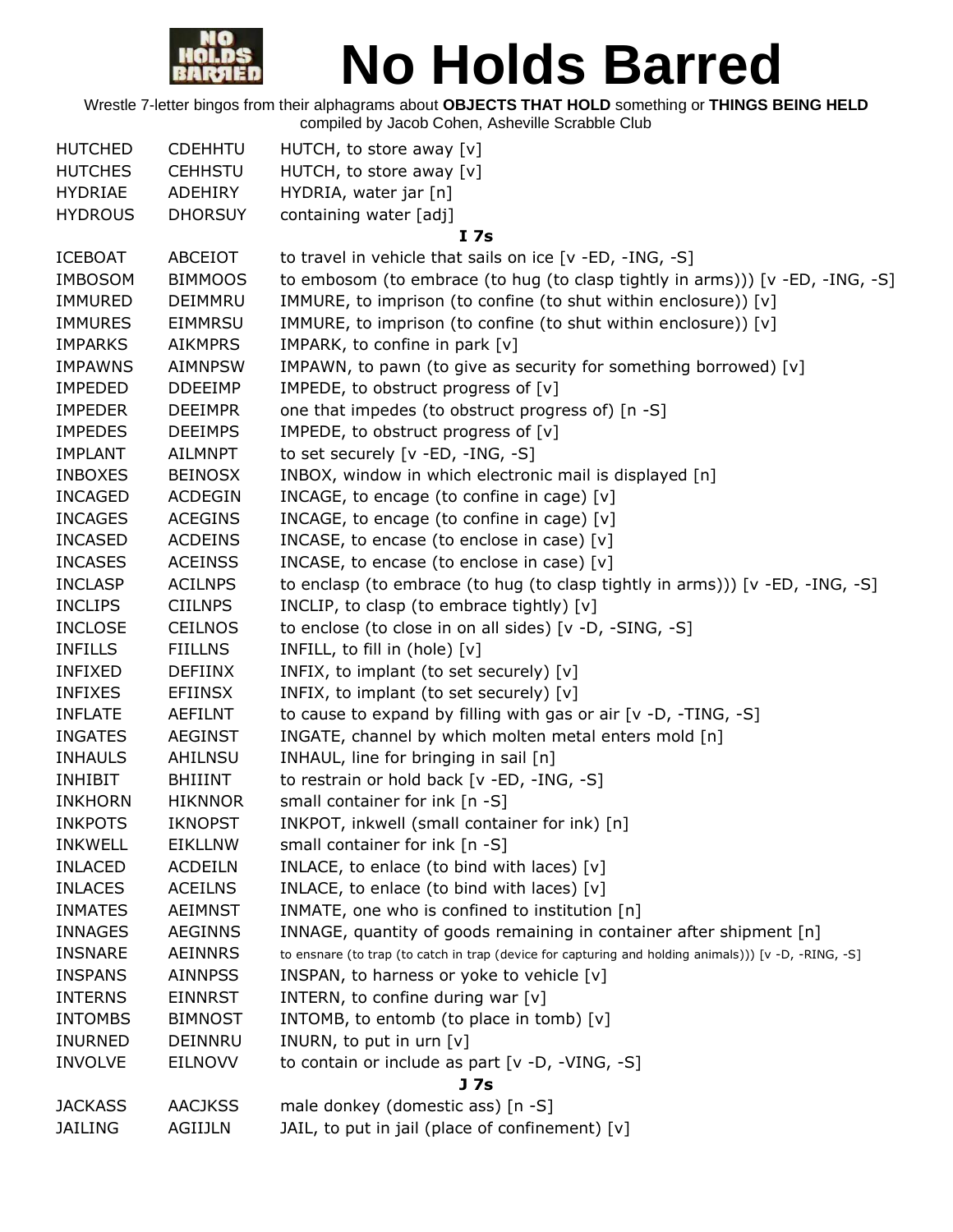

| <b>JALOPPY</b> | <b>AJLOPPY</b> | jalopy (decrepit car) [n -PPIES]                                                          |
|----------------|----------------|-------------------------------------------------------------------------------------------|
| <b>JARFULS</b> | <b>AFJLRSU</b> | JARFUL, quantity held by jar (cylindrical container) [n]                                  |
| <b>JARFULS</b> | <b>AFJLRSU</b> | JARFUL, quantity held by jar (cylindrical container) [n]                                  |
| <b>JARSFUL</b> | <b>AFJLRSU</b> | JARFUL, quantity held by jar (cylindrical container) [n]                                  |
| <b>JEEPING</b> | EEGIJNP        | JEEP, to travel by small type of motor vehicle [v]                                        |
| <b>JEEPNEY</b> | <b>EEEJNPY</b> | Philippine jitney [n -S]                                                                  |
| <b>JESSING</b> | <b>EGIJNSS</b> | JESS, to fasten straps around legs of hawk [v] / JESSE, to jess [v]                       |
| <b>JETFOIL</b> | <b>EFIJLOT</b> | jet-powered hydrofoil (boat with winglike structures for lifting hull above water) [n -S] |
| <b>JETLIKE</b> | <b>EEIJKLT</b> | resembling jet airplane [adj]                                                             |
| <b>JETPORT</b> | <b>EJOPRTT</b> | type of airport (tract of land maintained for landing and takeoff of aircraft) [n -S]     |
| <b>JIBBOOM</b> | <b>BBIJMOO</b> | ship's spar [n -S]                                                                        |
| <b>JOINING</b> | <b>GIIJNNO</b> | JOIN, to unite (to bring together so as to form whole) [v]                                |
| <b>JOINTED</b> | <b>DEIJNOT</b> | JOINT, to fit together by means of junction [v]                                           |
| <b>JOINTER</b> | <b>EIJNORT</b> | one that joints (to fit together by means of junction) [n -S]                             |
| <b>JOISTED</b> | <b>DEIJOST</b> | JOIST, to support with horizontal beams [v]                                               |
| <b>JORDANS</b> | <b>ADJNORS</b> | JORDAN, type of container [n]                                                             |
| <b>JUGFULS</b> | <b>FGJLSUU</b> | JUGFUL, as much as jug will hold [n]                                                      |
| <b>JUGGING</b> | <b>GGGIJNU</b> | JUG, to put into jug (large, deep container with narrow mouth and handle) [v]             |
| <b>JUGSFUL</b> | <b>FGJLSUU</b> | JUGFUL, as much as jug will hold [n]                                                      |
|                |                | <b>K7s</b>                                                                                |
| <b>KAMOTIK</b> | <b>AIKKMOT</b> | komatik (Inuit sledge) [n -S]                                                             |
| <b>KAMOTIQ</b> | AIKMOQT        | komatik (Inuit sledge) [n -S]                                                             |
| <b>KARAHIS</b> | <b>AAHIKRS</b> | KARAHI, small frying pan used in India [n]                                                |
| <b>KAYAKED</b> | <b>AADEKKY</b> | KAYAK, to travel in kayak (Inuit canoe) [v]                                               |
| <b>KAYAKER</b> | <b>AAEKKRY</b> | one that rides in kayak [n -S]                                                            |
| <b>KEDDAHS</b> | <b>ADDEHKS</b> | KEDDAH, enclosure for elephants [n]                                                       |
| <b>KEDGING</b> | <b>DEGGIKN</b> | KEDGE, to move vessel with use of anchor [v]                                              |
| <b>KEEPERS</b> | <b>EEEKPRS</b> | KEEPER, one that keeps (to continue to possess) [n]                                       |
| <b>KEEPING</b> | <b>EEGIKNP</b> | KEEP, to continue to possess [v]                                                          |
| <b>KEGGING</b> | <b>EGGGIKN</b> | KEG, to store in keg (small barrel) [v]                                                   |
| <b>KENCHES</b> | <b>CEEHKNS</b> | KENCH, bin for salting fish [n]                                                           |
| <b>KENNELS</b> | <b>EEKLNNS</b> | KENNEL, to keep in shelter for dogs [v]                                                   |
| <b>KETCHES</b> | <b>CEEHKST</b> | KETCH, sailing vessel [n]                                                                 |
| <b>KETTLES</b> | <b>EEKLSTT</b> | KETTLE, vessel for boiling liquids [n]                                                    |
| <b>KEYHOLE</b> | <b>EEHKLOY</b> | hole for key [n -S]                                                                       |
| <b>KEYWAYS</b> | <b>AEKSWYY</b> | KEYWAY, slot for key [n]                                                                  |
| <b>KHEDAHS</b> | <b>ADEHHKS</b> | KHEDAH, keddah (enclosure for elephants) [n]                                              |
| <b>KIBITKA</b> | ABIIKKT        | type of Russian sled or wagon [n -S]                                                      |
| <b>KILLICK</b> | <b>CIIKKLL</b> | small anchor [n -S]                                                                       |
| <b>KILLOCK</b> | <b>CIKKLLO</b> | killick (small anchor) [n -S]                                                             |
| <b>KINGPIN</b> | <b>GIIKNNP</b> | central bolt connecting axle to vehicle [n -S]                                            |
| <b>KISTFUL</b> | <b>FIKLSTU</b> | as much as kist can hold [n -S]                                                           |
| <b>KITBAGS</b> | ABGIKST        | KITBAG, knapsack (bag carried on back) [n]                                                |
| <b>KNISHES</b> | <b>EHIKNSS</b> | KNISH, dough stuffed with filling and fried [n]                                           |
| KNOTTED        | <b>DEKNOTT</b> | KNOT, to tie in knot (closed loop) [v]                                                    |
| <b>KNOTTER</b> | <b>EKNORTT</b> | one that knots (to tie in knot (closed loop)) [n -S]                                      |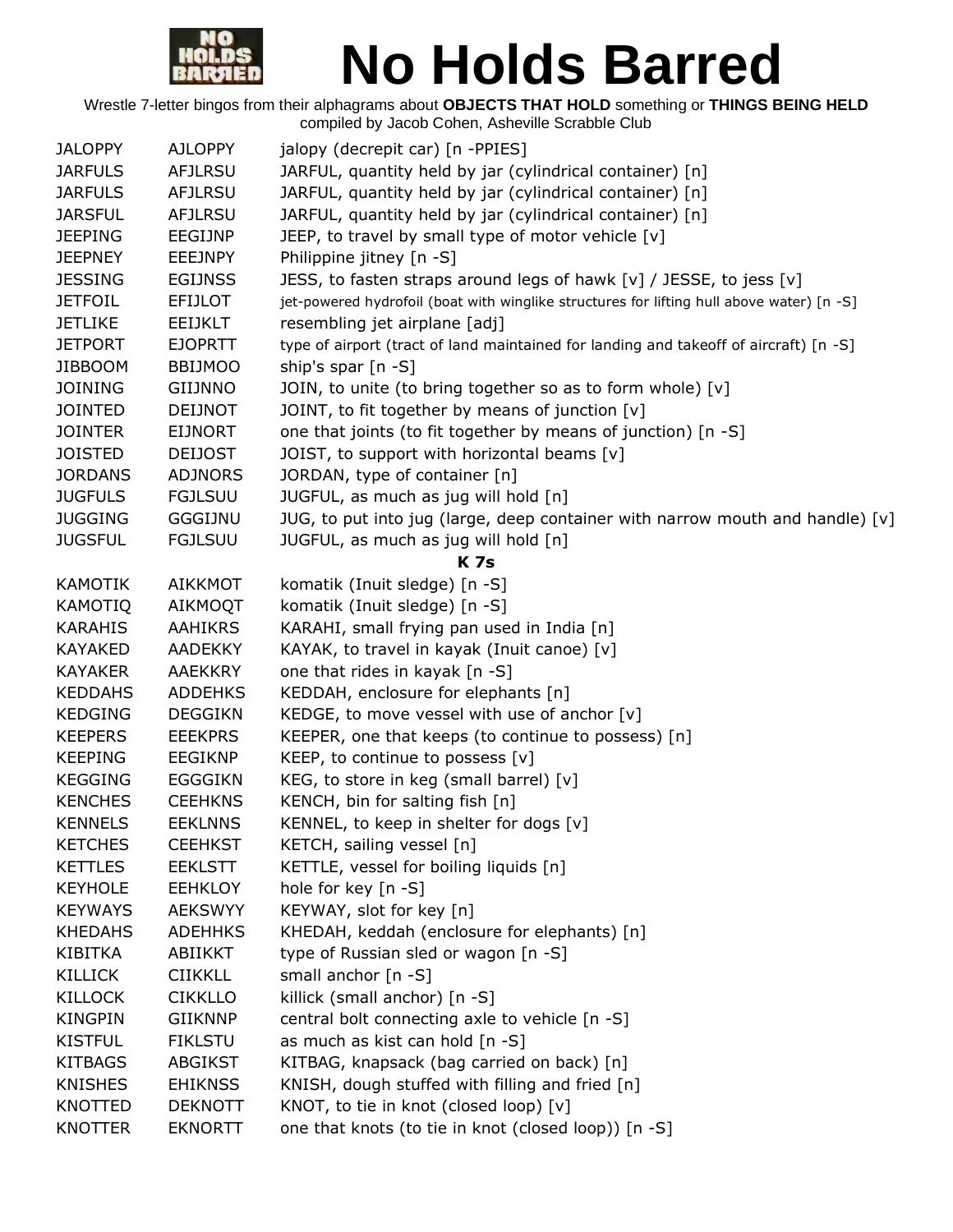

| <b>KOMATIK</b> | <b>AIKKMOT</b> | Inuit sledge [n -S]                                                                   |
|----------------|----------------|---------------------------------------------------------------------------------------|
| <b>KRAALED</b> | <b>AADEKLR</b> | KRAAL, to pen in type of enclosure [v]                                                |
| <b>KRATERS</b> | <b>AEKRRST</b> | KRATER, type of vase (rounded, decorative container) [n]                              |
| <b>KYLIKES</b> | <b>EIKKLSY</b> | KYLIX, drinking vessel [n]                                                            |
| <b>KYLIXES</b> | <b>EIKLSXY</b> | KYLIX, drinking vessel [n]                                                            |
|                |                | <b>L</b> 7s                                                                           |
| LADINGS        | <b>ADGILNS</b> | LADING, cargo; freight [n]                                                            |
| <b>LADLERS</b> | <b>ADELLRS</b> | LADLER, one that ladles (to lift out with ladle (type of spoon)) [n]                  |
| <b>LADLING</b> | <b>ADGILLN</b> | LADLE, to lift out with ladle (type of spoon) [v]                                     |
| <b>LANDAUS</b> | <b>AADLNSU</b> | LANDAU, type of carriage (wheeled, horse-drawn vehicle) [n]                           |
| LANIARD        | <b>AADILNR</b> | lanyard (fastening rope on ship) [n -S]                                               |
| LANYARD        | <b>AADLNRY</b> | fastening rope on ship [n -S]                                                         |
| <b>LAOGAIS</b> | AAGILOS        | LAOGAI, system of forced-labor camps in China [n]                                     |
| <b>LAPFULS</b> | <b>AFLLPSU</b> | LAPFUL, as much as lap can hold [n]                                                   |
| <b>LARDERS</b> | <b>ADELRRS</b> | LARDER, place where food is stored [n]                                                |
| LASSOED        | <b>ADELOSS</b> | LASSO, to catch with lasso (long rope with running noose) $[v]$                       |
| <b>LASSOER</b> | <b>AELORSS</b> | one that lassos (to catch with lasso (long rope with running noose)) [n -S]           |
| <b>LASSOES</b> | <b>AELOSSS</b> | LASSO, to catch with lasso (long rope with running noose) [v]                         |
| <b>LATCHED</b> | <b>ACDEHLT</b> | LATCH, to close with type of fastening device $[v]$                                   |
| <b>LATCHES</b> | <b>ACEHLST</b> | LATCH, to close with type of fastening device $[v]$                                   |
| <b>LATCHET</b> | <b>ACEHLTT</b> | thong used to fasten shoe [n -S]                                                      |
| <b>LATEENS</b> | <b>AEELNST</b> | LATEEN, sailing vessel [n]                                                            |
| LATIGOS        | <b>AGILOST</b> | LATIGO, strap used to fasten saddle [n]                                               |
| <b>LAYOVER</b> | <b>AELORVY</b> | stopover (brief stop in course of journey) [n -S]                                     |
| <b>LEASHED</b> | <b>ADEEHLS</b> | LEASH, to restrain animal with line or thong $[v]$                                    |
| <b>LEASHES</b> | <b>AEEHLSS</b> | LEASH, to restrain animal with line or thong $[v]$                                    |
| <b>LECTERN</b> | <b>CEELNRT</b> | reading desk [n -S]                                                                   |
| <b>LECTINS</b> | <b>CEILNST</b> | LECTIN, protein that binds to sugar molecule [n]                                      |
| <b>LEECHED</b> | <b>CDEEEHL</b> | LEECH, to cling to and feed upon or drain $[v]$                                       |
| <b>LEECHES</b> | <b>CEEEHLS</b> | LEECH, to cling to and feed upon or drain $[v]$                                       |
| <b>LEGGING</b> | <b>EGGGILN</b> | LEG, to move with legs (appendages that serve as means of support and locomotion) [v] |
| <b>LEGHOLD</b> | <b>DEGHLLO</b> | trap that catches animal by its leg [n -S]                                            |
| <b>LIBERTY</b> | <b>BEILRTY</b> | state of being free (not subject to restriction or control) [n -TIES]                 |
| <b>LIDDING</b> | <b>DDGIILN</b> | LID, to provide with lid (movable cover) $[v]$                                        |
| <b>LIDLESS</b> | <b>DEILLSS</b> | having no lid [adj]                                                                   |
| <b>LIGATED</b> | ADEGILT        | LIGATE, to bind (to tie or secure) $[v]$                                              |
| <b>LIGATES</b> | <b>AEGILST</b> | LIGATE, to bind (to tie or secure) $[v]$                                              |
| <b>LIGHTER</b> | <b>EGHILRT</b> | to convey in type of barge [v -ED, -ING, -S]                                          |
| LIMIEST        | <b>EIILMST</b> | LIMY, resembling or containing lime [adj]                                             |
| LIMITED        | <b>DEIILMT</b> | LIMIT, to restrict (to keep within certain boundaries) [v]                            |
| <b>LINTOLS</b> | <b>ILLNOST</b> | LINTOL, lintel (horizontal supporting beam) [n]                                       |
| <b>LISTBOX</b> | <b>BILOSTX</b> | box on computer screen that contains list of options [n -ES]                          |
| <b>LOCKBOX</b> | <b>BCKLOOX</b> | box that locks [n -ES]                                                                |
| <b>LOCKERS</b> | <b>CEKLORS</b> | LOCKER, enclosure that may be locked [n]                                              |
| <b>LOCKETS</b> | <b>CEKLOST</b> | LOCKET, small ornamental case [n]                                                     |
| <b>LOCKING</b> | <b>CGIKLNO</b> | LOCK, to secure by means of mechanical fastening device [v]                           |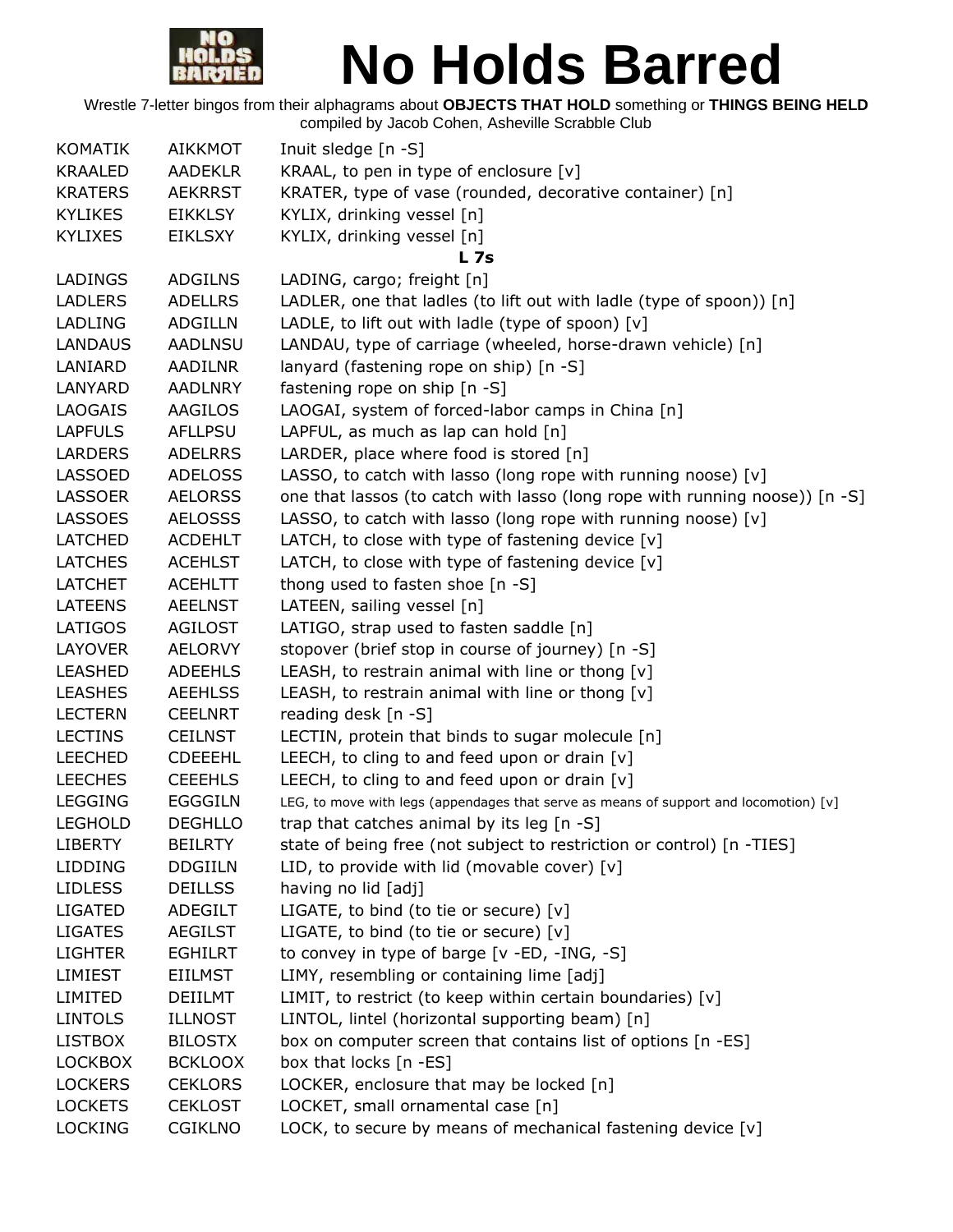

| <b>LOCKNUT</b> | <b>CKLNOTU</b> | nut which keeps another from loosening [n -S]                                                     |
|----------------|----------------|---------------------------------------------------------------------------------------------------|
| <b>LOCKSET</b> | <b>CEKLOST</b> | set of hardware for locking door [n -S]                                                           |
| <b>LOCULAR</b> | <b>ACLLORU</b> | having or divided into loculi [adj]                                                               |
| <b>LOCULED</b> | CDELLOU        | LOCULE, loculus (small, cell-like chamber) [adj]                                                  |
| <b>LOCULES</b> | <b>CELLOSU</b> | LOCULE, loculus (small, cell-like chamber) [n]                                                    |
| <b>LOCULUS</b> | <b>CLLOSUU</b> | small, cell-like chamber [n -LI]                                                                  |
| <b>LOFTING</b> | <b>FGILNOT</b> | LOFT, to store in loft (upper room) [v]                                                           |
| <b>LOGJAMS</b> | <b>AGJLMOS</b> | LOGJAM, to cause to become tangled in mass $[v]$                                                  |
| <b>LOOSELY</b> | <b>ELLOOSY</b> | LOOSE, not firm, taut, or rigid [adv]                                                             |
| <b>LOOSENS</b> | <b>ELNOOSS</b> | LOOSEN, to make looser [v]                                                                        |
| <b>LOOSEST</b> | <b>ELOOSST</b> | LOOSE, not firm, taut, or rigid [adj]                                                             |
| <b>LOOSING</b> | <b>GILNOOS</b> | LOOSE, to set free [v]                                                                            |
| LORRIES        | <b>EILORRS</b> | LORRY, type of wagon or truck [n]                                                                 |
| <b>LOWBOYS</b> | <b>BLOOSWY</b> | LOWBOY, low chest of drawers [n]                                                                  |
| <b>LUGGAGE</b> | <b>AEGGGLU</b> | articles containing traveler's belongings [n -S]                                                  |
| <b>LUGGERS</b> | <b>EGGLRSU</b> | LUGGER, small sailing vessel [n]                                                                  |
| <b>LUGGIES</b> | <b>EGGILSU</b> | LUGGIE, small wooden dish or pail [n]                                                             |
| <b>LUGGING</b> | <b>GGGILNU</b> | LUG, to carry or pull with effort $[v]$                                                           |
| <b>LUNGFUL</b> | <b>FGLLNUU</b> | as much as lungs can hold [n -S]                                                                  |
| LUTINGS        | <b>GILNSTU</b> | LUTING, substance used as sealant [n]                                                             |
|                |                | <b>M</b> 7s                                                                                       |
| <b>MAGLEVS</b> | <b>AEGLMSV</b> | MAGLEV, train using magnets to move above tracks [n]                                              |
| <b>MAGNUMS</b> | AGMMNSU        | MAGNUM, large wine bottle [n]                                                                     |
| MAILBAG        | AABGILM        | bag for carrying mail (postal material) [n -S]                                                    |
| MAILBOX        | ABILMOX        | box for depositing mail [n -ES]                                                                   |
| <b>MANACLE</b> | <b>AACELMN</b> | to handcuff (to fetter with restraining cuffs) [v -D, -LING, -S]                                  |
| <b>MANGERS</b> | <b>AEGMNRS</b> | MANGER, trough or box from which horses or cattle eat [n]                                         |
| <b>MANPACK</b> | <b>AACKMNP</b> | designed to be carried by one person [adj]                                                        |
| <b>MANROPE</b> | <b>AEMNOPR</b> | rope used as handrail [n -S]                                                                      |
| <b>MANTELS</b> | <b>AELMNST</b> | MANTEL, shelf above fireplace [n]                                                                 |
| <b>MANTRAP</b> | <b>AAMNPRT</b> | trap for catching men [n -S]                                                                      |
| <b>MANUMIT</b> | AIMMNTU        | to free from slavery [v -TTED, -TTING, -S]                                                        |
| <b>MARLING</b> | <b>AGILMNR</b> | MARL, to fertilize with marl (earthy deposit containing lime, clay, and sand) [v]                 |
| <b>MARMITE</b> | AEIMMRT        | large soup kettle [n -S]                                                                          |
| <b>MASTING</b> | <b>AGIMNST</b> | MAST, to provide with mast (long pole on ship that supports sails and rigging) [v]                |
| MATILDA        | AADILMT        | hobo's bundle [n -S]                                                                              |
| <b>MATRASS</b> | <b>AAMRSST</b> | long-necked glass vessel [n -ES]                                                                  |
| <b>MEDEVAC</b> | <b>ACDEEMV</b> | to evacuate wounded from battlefield by helicopter [v -ED, -ING, -S or -KED, -KING, -S]           |
| MEDIVAC        | <b>ACDEIMV</b> | medevac (to evacuate wounded from battlefield by helicopter) [v -ED, -ING, -S or -KED, -KING, -S] |
| <b>MENORAH</b> | <b>AEHMNOR</b> | candleholder used in Jewish worship [n -S]                                                        |
| <b>METUMPS</b> | <b>EMMPSTU</b> | METUMP, tumpline (strap for supporting load on back) [n]                                          |
| MILLDAM        | ADILLMM        | dam built to form millpond [n -S]                                                                 |
| <b>MINIBUS</b> | <b>BIIMNSU</b> | small bus [n -ES, -SSES]                                                                          |
| MINICAB        | ABCIIMN        | small taxicab (automobile for hire) [n -S]                                                        |
| MINICAR        | <b>ACIIMNR</b> | small automobile [n -S]                                                                           |
| MINIVAN        | AIIMNNV        | small van [n -S]                                                                                  |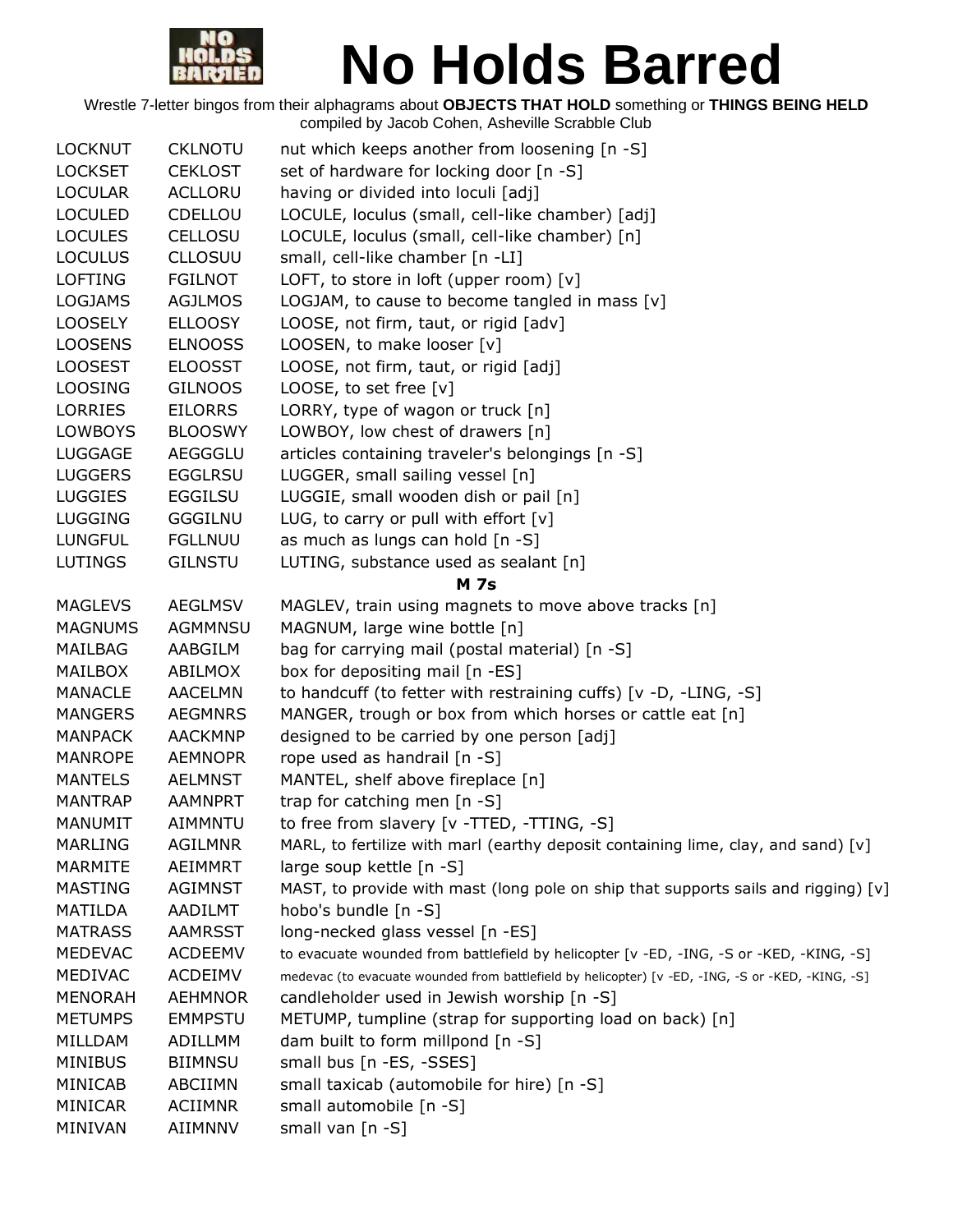

| <b>MISBIND</b> | <b>BDIIMNS</b> | to bind imperfectly [v -BOUND, -ING, -S]                                                |
|----------------|----------------|-----------------------------------------------------------------------------------------|
| <b>MISKEEP</b> | <b>EEIKMPS</b> | to keep wrongly [v -KEPT, -ING, -S]                                                     |
| <b>MISSEAT</b> | <b>AEIMSST</b> | to seat wrongly [v -ED, -ING, -S]                                                       |
| <b>MISYOKE</b> | <b>EIKMOSY</b> | to yoke improperly [v -D, -KING, -S]                                                    |
| <b>MOATING</b> | <b>AGIMNOT</b> | MOAT, to surround with moat (water-filled trench) [v]                                   |
| <b>MOCHILA</b> | <b>ACHILMO</b> | leather covering for saddle [n -S]                                                      |
| <b>MODULAR</b> | ADLMORU        | something built in self-contained units [n -S]                                          |
| <b>MONOPOD</b> | <b>DMNOOOP</b> | one-legged support for camera [n -S]                                                    |
| <b>MONOSKI</b> | <b>IKMNOOS</b> | single broad ski for both feet [n -S]                                                   |
| <b>MOORAGE</b> | <b>AEGMOOR</b> | act of mooring (to secure vessel by means of cables) [n -S]                             |
| <b>MOORING</b> | <b>GIMNOOR</b> | place where vessel may be moored [n -S] / MOOR, to secure vessel by means of cables [v] |
| <b>MORTARS</b> | <b>AMORRST</b> | MORTAR, to secure with mortar (type of cement) [v]                                      |
| <b>MORTARY</b> | <b>AMORRTY</b> | containing or resembling mortar [adj]                                                   |
| <b>MORTICE</b> | <b>CEIMORT</b> | to mortise (to join or fasten securely) [v -D, -CING, -S]                               |
| <b>MORTISE</b> | <b>EIMORST</b> | to join or fasten securely [v -D, -SING, -S]                                            |
| <b>MOTORED</b> | <b>DEMOORT</b> | MOTOR, to travel by automobile [v]                                                      |
| <b>MUDDIER</b> | <b>DDEIMRU</b> | MUDDY, covered or filled with mud [adj]                                                 |
| <b>MUDDILY</b> | <b>DDILMUY</b> | in muddy (covered or filled with mud) manner [adv]                                      |
| <b>MUDHOLE</b> | <b>DEHLMOU</b> | hole or hollow place full of mud $[n - S]$                                              |
| <b>MUDSILL</b> | <b>DILLMSU</b> | lowest supporting timber of structure [n -S]                                            |
| <b>MUGFULS</b> | <b>FGLMSUU</b> | MUGFUL, as much as mug can hold [n]                                                     |
| <b>MURRHAS</b> | <b>AHMRRSU</b> | MURRHA, murra (substance used to make fine vases and cups in ancient Rome) [n]          |
| <b>MURRINE</b> | EIMNRRU        | pertaining to murra (substance used to make fine vases and cups in ancient Rome) [adj]  |
| <b>MUSHERS</b> | <b>EHMRSSU</b> | MUSHER, one that mushes (to travel over snow with dog sled) [n]                         |
| <b>MUSHING</b> | <b>GHIMNSU</b> | advance across snow with dogsled [n -S] / MUSH, to travel over snow with dog sled [v]   |
| MUZZLED        | <b>DELMUZZ</b> | MUZZLE, to put covering over mouth of to prevent biting or eating $[v]$                 |
| <b>MUZZLER</b> | <b>ELMRUZZ</b> | one that muzzles (to put covering over mouth of to prevent biting or eating) [n -S]     |
| <b>MUZZLES</b> | <b>ELMSUZZ</b> | MUZZLE, to put covering over mouth of to prevent biting or eating [v]                   |
|                |                | <b>N</b> 7s                                                                             |
| <b>NABBERS</b> | <b>ABBENRS</b> | NABBER, one that nabs (to capture or arrest) [n]                                        |
| <b>NABBING</b> | <b>ABBGINN</b> | NAB, to capture or arrest $[v]$                                                         |
| <b>NACELLE</b> | <b>ACEELLN</b> | shelter on aircraft [n -S]                                                              |
| <b>NAILERS</b> | <b>AEILNRS</b> | NAILER, one that nails (to fasten with nail (slender piece of metal)) [n]               |
| <b>NAILING</b> | <b>AGIILNN</b> | NAIL, to fasten with nail (slender piece of metal) [v]                                  |
| <b>NEDDIES</b> | <b>DDEEINS</b> | NEDDY, donkey (domestic ass) [n]                                                        |
| <b>NELSONS</b> | <b>ELNNOSS</b> | NELSON, wrestling hold [n]                                                              |
| <b>NESTFUL</b> | <b>EFLNSTU</b> | as much as nest can hold [n -S]                                                         |
| <b>NESTING</b> | <b>EGINNST</b> | NEST, to build nest (structure for holding bird eggs) [v]                               |
| <b>NETFULS</b> | <b>EFLNSTU</b> | NETFUL, as much as net can hold [n]                                                     |
| <b>NETLESS</b> | <b>EELNSST</b> | having no net [adj]                                                                     |
| <b>NETLIKE</b> | <b>EEIKLNT</b> | resembling net [adj]                                                                    |
| <b>NETTERS</b> | <b>EENRSTT</b> | NETTER, one that nets (to catch in net (type of openwork fabric)) [n]                   |
| <b>NETTIER</b> | <b>EEINRTT</b> | NETTY, resembling net [adj]                                                             |
| <b>NETTING</b> | <b>EGINNTT</b> | net [n -S] / NET, to catch in net (type of openwork fabric) [v] / NETT, to net [v]      |
| <b>NIDUSES</b> | <b>DEINSSU</b> | NIDUS, nest or breeding place [n]                                                       |
| <b>NITROUS</b> | <b>INORSTU</b> | containing nitrogen (gaseous element) [adj]                                             |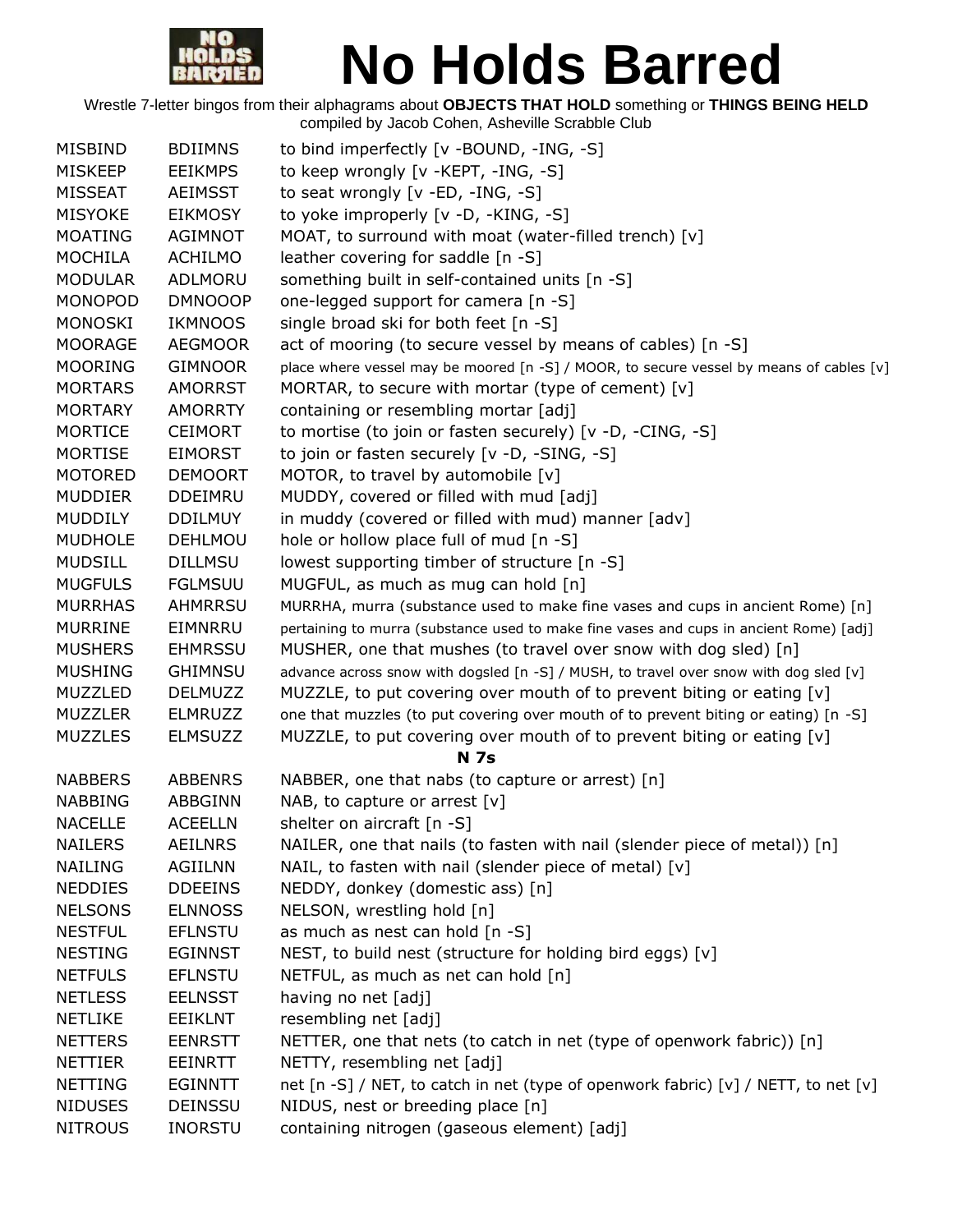

| <b>NOGGING</b> | <b>GGGINNO</b> | NOG, to fill in space in wall with bricks [v]                                                 |
|----------------|----------------|-----------------------------------------------------------------------------------------------|
| <b>NOGGINS</b> | <b>GGINNOS</b> | NOGGIN, small cup [n]                                                                         |
| <b>NONHEME</b> | <b>EEHMNNO</b> | not containing iron that is bound like that of heme [adj]                                     |
| <b>NONMEAT</b> | <b>AEMNNOT</b> | not containing meat [adj]                                                                     |
| <b>NOOSERS</b> | <b>ENOORSS</b> | NOOSER, one that nooses (to secure with type of loop) [n]                                     |
| <b>NOOSING</b> | <b>GINNOOS</b> | NOOSE, to secure with type of loop [v]                                                        |
| <b>NOSEBAG</b> | <b>ABEGNOS</b> | feedbag (bag for feeding horses) [n -S]                                                       |
| <b>NURSERS</b> | <b>ENRRSSU</b> | NURSER, baby's bottle [n]                                                                     |
|                |                | 0 7s                                                                                          |
| <b>OARLOCK</b> | <b>ACKLOOR</b> | device for holding oar in place [n -S]                                                        |
| <b>OBENTOS</b> | <b>BENOOST</b> | OBENTO, Japanese meal packed in box [n]                                                       |
| <b>OCCLUDE</b> | <b>CCDELOU</b> | to close or stop up [v -D, -DING, -S]                                                         |
| <b>OCHROID</b> | <b>CDHIOOR</b> | ocherous (containing or resembling ocher) [adj]                                               |
| <b>OCHROUS</b> | <b>CHOORSU</b> | ocherous (containing or resembling ocher) [adj]                                               |
| <b>OFFICER</b> | <b>CEFFIOR</b> | to furnish with officers (persons holding positions of authority) [v -ED, -ING, -S]           |
| <b>OFFRAMP</b> | <b>AFFMOPR</b> | road leading off expressway [n -S]                                                            |
| <b>OILCANS</b> | <b>ACILNOS</b> | OILCAN, can for applying lubricating oil [n]                                                  |
| <b>OILCUPS</b> | <b>CILOPSU</b> | OILCUP, closed cup for supplying lubricant [n]                                                |
| <b>OILWAYS</b> | <b>AILOSWY</b> | OILWAY, channel for passage of oil [n]                                                        |
| <b>OMELETS</b> | <b>EELMOST</b> | OMELET, dish of beaten eggs cooked and folded around filling [n]                              |
| <b>OMNIBUS</b> | <b>BIMNOSU</b> | bus [n -USES, -USSES]                                                                         |
| ONBOARD        | <b>ABDNOOR</b> | carried aboard vehicle [adj]                                                                  |
| <b>ONLOADS</b> | <b>ADLNOOS</b> | ONLOAD, to load vehicle or container [v]                                                      |
| <b>OOMIACK</b> | <b>ACIKMOO</b> | umiak (open Inuit boat) [n -S]                                                                |
| <b>OOMIACS</b> | <b>ACIMOOS</b> | OOMIAC, umiak (open Inuit boat) [n]                                                           |
| <b>OOMIAKS</b> | <b>AIKMOOS</b> | OOMIAK, umiak (open Inuit boat) [n]                                                           |
| <b>OOZIEST</b> | <b>EIOOSTZ</b> | OOZY, containing or resembling soft mud or slime [adj]                                        |
| OPINING        | GIINNOP        | OPINE, to hold or state as opinion [v]                                                        |
| <b>OSSUARY</b> | <b>AORSSUY</b> | receptacle for bones of dead [n -RIES]                                                        |
| <b>OTTOMAN</b> | <b>AMNOOTT</b> | type of sofa (long, upholstered seat) [n -S]                                                  |
| <b>OUTHAUL</b> | AHLOTUU        | rope for extending sail along spar [n -S]                                                     |
| <b>OUTKEEP</b> | <b>EEKOPTU</b> | to surpass in keeping [v -KEPT, -ING, -S]                                                     |
| <b>OUTLETS</b> | <b>ELOSTTU</b> | OUTLET, passage for escape or discharge [n]                                                   |
| <b>OUTSPAN</b> | <b>ANOPSTU</b> | to unharness draft animal [v -NNED, -NNING, -S]                                               |
| <b>OVISACS</b> | <b>ACIOSSV</b> | OVISAC, sac containing ovum or ova [n]                                                        |
| <b>OXCARTS</b> | <b>ACORSTX</b> | OXCART, ox-drawn cart [n]                                                                     |
| <b>OXYACID</b> | <b>ACDIOXY</b> | acid that contains oxygen [n -S]                                                              |
|                |                | <b>P</b> 7s                                                                                   |
| <b>PACKAGE</b> | <b>AACEGKP</b> | to make into package (wrapped or boxed object) [v -D, -GING, -S]                              |
| <b>PACKERS</b> | <b>ACEKPRS</b> | PACKER, one that packs (to put into receptacle for transportation or storage) [n]             |
| <b>PACKETS</b> | <b>ACEKPST</b> | PACKET, to make into small package [v]                                                        |
| <b>PACKING</b> | <b>ACGIKNP</b> | material used to pack [n -S] / PACK, to put into receptacle for transportation or storage [v] |
| <b>PACKMAN</b> | <b>AACKMNP</b> | peddler (one that peddles (to travel about selling wares)) [n -MEN]                           |
| <b>PACZKIS</b> | <b>ACIKPSZ</b> | PACZKI, round doughnut with filling [n]                                                       |
| <b>PADDOCK</b> | <b>ACDDKOP</b> | to confine in enclosure for horses [v -ED, -ING, -S]                                          |
| <b>PADLOCK</b> | <b>ACDKLOP</b> | to secure with type of lock [v -ED, -ING, -S]                                                 |
|                |                |                                                                                               |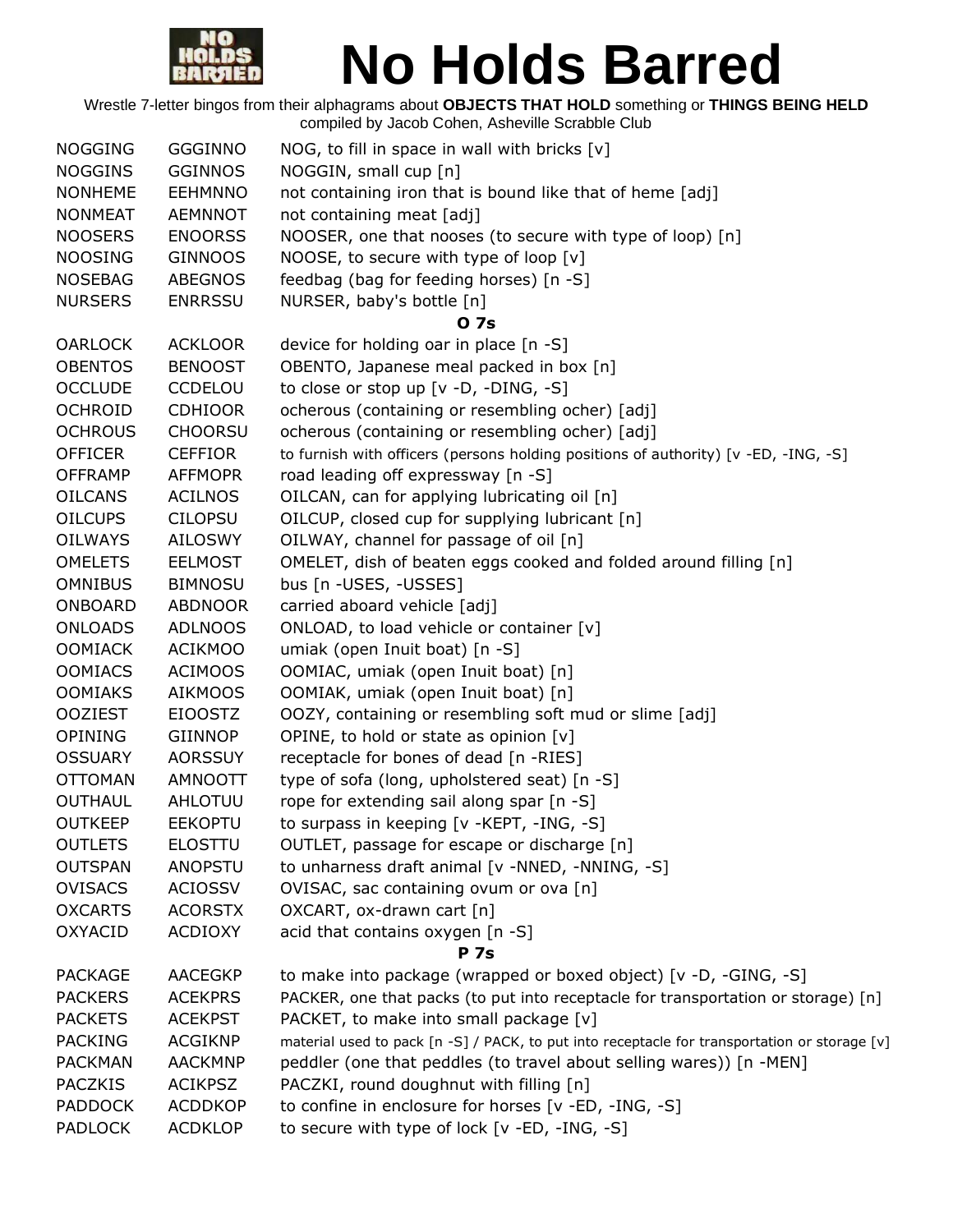

| <b>PADNAGS</b> | <b>AADGNPS</b> | PADNAG, horse that moves along at easy pace [n]                                            |
|----------------|----------------|--------------------------------------------------------------------------------------------|
| <b>PAGEFUL</b> | <b>AEFGLPU</b> | as much as page can hold [n -S]                                                            |
| <b>PAILFUL</b> | AFILLPU        | as much as pail can hold [n -S]                                                            |
| <b>PALETTE</b> | <b>AEELPTT</b> | board on which artist mixes colors [n -S]                                                  |
| <b>PALFREY</b> | <b>AEFLPRY</b> | riding horse [n -S]                                                                        |
| <b>PALINGS</b> | <b>AGILNPS</b> | PALING, picket fence [n]                                                                   |
| <b>PALLETS</b> | <b>AELLPST</b> | PALLET, to place on platforms for storage or moving [v]                                    |
| <b>PALMFUL</b> | <b>AFLLMPU</b> | as much as palm can hold [n -S]                                                            |
| <b>PANFULS</b> | <b>AFLNPSU</b> | PANFUL, as much as pan will hold [n]                                                       |
| <b>PANIERS</b> | <b>AEINPRS</b> | PANIER, pannier (large basket (wooden container)) [n]                                      |
| <b>PANLIKE</b> | AEIKLNP        | resembling pan (container used for cooking) [adj]                                          |
| <b>PANNIER</b> | <b>AEINNPR</b> | large basket (wooden container) [n -S]                                                     |
| <b>PANNING</b> | <b>AGINNNP</b> | PAN, to criticize harshly [v]                                                              |
| <b>PANZERS</b> | <b>AENPRSZ</b> | PANZER, armored combat vehicle [n]                                                         |
| <b>PAPASAN</b> | <b>AAANPPS</b> | bowllike chair [n -S]                                                                      |
| <b>PARKADE</b> | <b>AADEKPR</b> | multilevel structure for parking vehicles [n -S]                                           |
| <b>PARKWAY</b> | <b>AAKPRWY</b> | wide highway [n -S]                                                                        |
| PARQUET        | AEPQRTU        | to furnish with floor of inlaid design [v -ED, -ING, -S]                                   |
| <b>PARRALS</b> | <b>AALPRRS</b> | PARRAL, parrel (sliding loop of rope or chain used on ship) [n]                            |
| <b>PARRELS</b> | <b>AELPRRS</b> | PARREL, sliding loop of rope or chain used on ship [n]                                     |
| <b>PASTERS</b> | <b>AEPRSST</b> | PASTER, one that pastes (to fasten with sticky mixture) [n]                                |
| <b>PASTING</b> | <b>AGINPST</b> | PASTE, to fasten with sticky mixture [v]                                                   |
| <b>PATAMAR</b> | <b>AAAMPRT</b> | sailing vessel [n -S]                                                                      |
| <b>PATCHED</b> | <b>ACDEHPT</b> | PATCH, to mend or cover hole or weak spot in [v]                                           |
| <b>PATCHER</b> | <b>ACEHPRT</b> | one that patches (to mend or cover hole or weak spot in) [n -S]                            |
| <b>PATCHES</b> | <b>ACEHPST</b> | PATCH, to mend or cover hole or weak spot in [v]                                           |
| <b>PATHWAY</b> | <b>AAHPTWY</b> | path (trodden way or track) [n -S]                                                         |
| <b>PAVINGS</b> | AGINPSV        | PAVING, pavement (paved surface) [n]                                                       |
| <b>PAVIORS</b> | <b>AIOPRSV</b> | PAVIOR, paver (one that paves (to cover with material that forms firm, level surface)) [n] |
| <b>PAVIOUR</b> | <b>AIOPRUV</b> | paver (one that paves (to cover with material that forms firm, level surface)) [n -S]      |
| PAWNING        | <b>AGINNPW</b> | PAWN, to give as security for something borrowed [v]                                       |
| PAYLOAD        | <b>AADLOPY</b> | part of cargo producing income [n -S]                                                      |
| <b>PAYSLIP</b> | <b>AILPPSY</b> | brief record of employee's wages indicating deductions [n -S]                              |
| <b>PEATIER</b> | <b>AEEIPRT</b> | PEATY, resembling or containing peat [adj]                                                 |
| <b>PEDALOS</b> | <b>ADELOPS</b> | PEDALO, paddleboat powered by pedals [n]                                                   |
| PEDICAB        | ABCDEIP        | passenger vehicle that is pedaled [n -S]                                                   |
| <b>PEDWAYS</b> | <b>ADEPSWY</b> | PEDWAY, walkway for pedestrians only [n]                                                   |
| <b>PEGGING</b> | <b>EGGGINP</b> | PEG, to fasten with peg (wooden pin) [v]                                                   |
| <b>PEGLESS</b> | <b>EEGLPSS</b> | lacking peg [adj]                                                                          |
| <b>PEGLIKE</b> | <b>EEGIKLP</b> | resembling peg [adj]                                                                       |
| <b>PELHAMS</b> | <b>AEHLMPS</b> | PELHAM, type of horse's mouthpiece [n]                                                     |
| <b>PERFUME</b> | EEFMPRU        | to fill with fragrant odor [v -D, -MING, -S]                                               |
| <b>PEROGIE</b> | <b>EEGIOPR</b> | pierogi (small dumpling with filling) [n -S]                                               |
| <b>PEROGIS</b> | <b>EGIOPRS</b> | PEROGI, pierogi (small dumpling with filling) [n]                                          |
| <b>PHAETON</b> | <b>AEHNOPT</b> | light carriage [n -S]                                                                      |
| <b>PICKUPS</b> | <b>CIKPPSU</b> | PICKUP, small truck [n]                                                                    |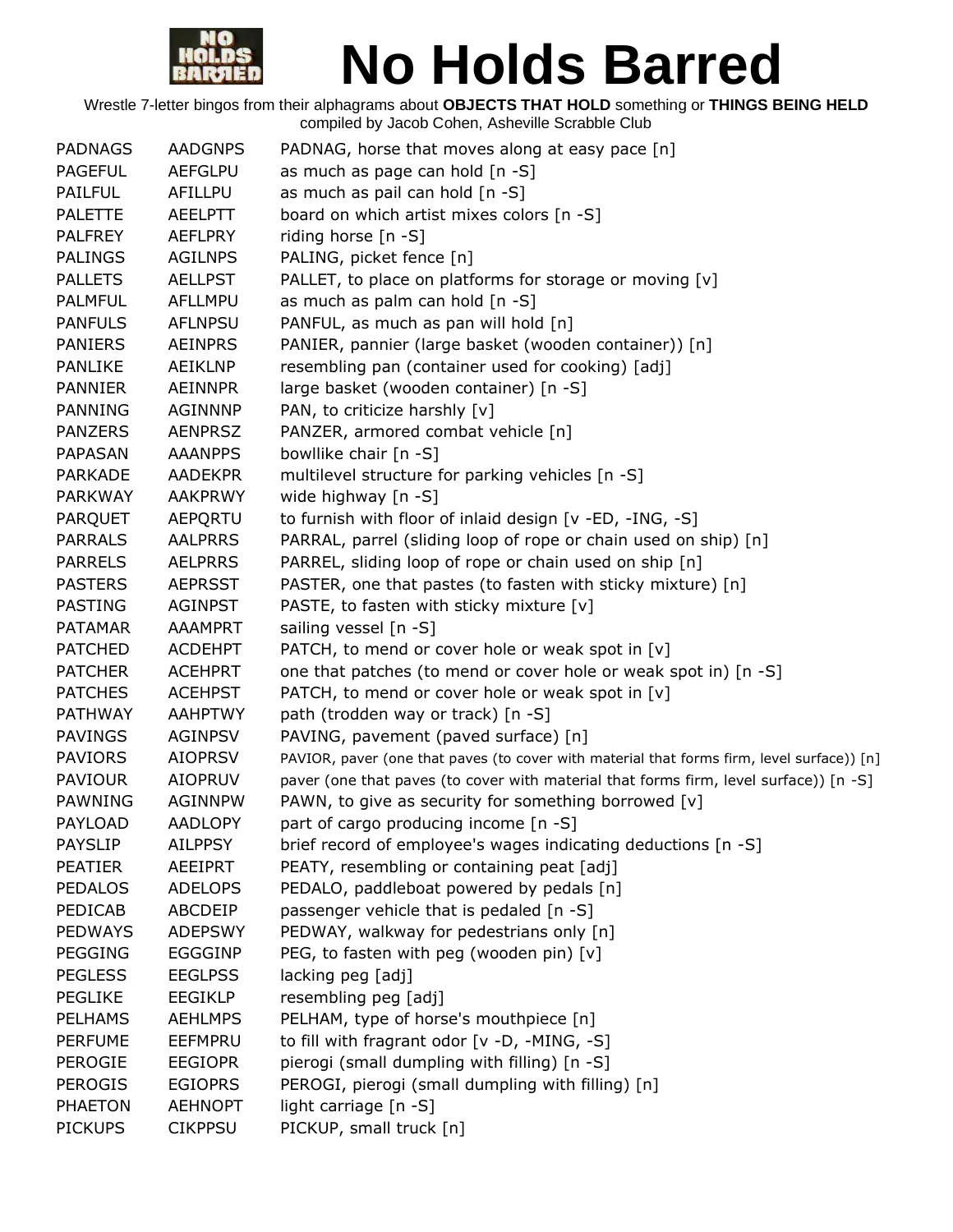

| PIEROGI        | <b>EGIIOPR</b> | small dumpling with filling [n -S]                                                        |
|----------------|----------------|-------------------------------------------------------------------------------------------|
| PIGBOAT        | <b>ABGIOPT</b> | submarine $[n - S]$                                                                       |
| <b>PIGGINS</b> | <b>GGIINPS</b> | PIGGIN, small wooden pail [n]                                                             |
| <b>PIGNORA</b> | <b>AGINOPR</b> | PIGNUS, property held as security for debt [n]                                            |
| <b>PIGPENS</b> | <b>EGINPPS</b> | PIGPEN, place where pigs are kept [n]                                                     |
| <b>PILINGS</b> | <b>GIILNPS</b> | PILING, structure of building supports [n]                                                |
| PILLARS        | <b>AILLPRS</b> | PILLAR, to provide with vertical building supports [v]                                    |
| PILLBOX        | <b>BILLOPX</b> | small box for pills [n -ES]                                                               |
| PILLION        | <b>IILLNOP</b> | pad or cushion for extra rider on horse or motorcycle [n -S]                              |
| PILLOWS        | <b>ILLOPSW</b> | PILLOW, to rest on pillow (cushion for head) [v]                                          |
| <b>PINATAS</b> | <b>AAINPST</b> | PINATA, pottery jar used in Mexican game [n]                                              |
| <b>PINCERS</b> | <b>CEINPRS</b> | PINCER, one of two pivoted parts of grasping tool [n]                                     |
| PINFOLD        | <b>DFILNOP</b> | to confine in enclosure for stray animals [v -ED, -ING, -S]                               |
| PINGUID        | <b>DGIINPU</b> | greasy (containing or resembling grease) [adj]                                            |
| <b>PINIONS</b> | <b>IINNOPS</b> | PINION, to remove or bind wing feathers of to prevent flight [v]                          |
| PINNACE        | <b>ACEINNP</b> | small sailing ship [n -S]                                                                 |
| <b>PINNERS</b> | <b>EINNPRS</b> | PINNER, one that pins (to fasten with pin (slender, pointed piece of metal)) [n]          |
| PINNING        | <b>GIINNNP</b> | PIN, to fasten with pin (slender, pointed piece of metal) [v]                             |
| <b>PIPEFUL</b> | EFILPPU        | quantity sufficient to fill tobacco pipe [n -S]                                           |
| <b>PIPETTE</b> | <b>EEIPPTT</b> | to measure liquid with calibrated tube [v -D, -TTING, -S]                                 |
| <b>PIPKINS</b> | <b>IIKNPPS</b> | PIPKIN, small pot [n]                                                                     |
| PIRAGUA        | AAGIPRU        | dugout canoe [n -S]                                                                       |
| <b>PIROGUE</b> | <b>EGIOPRU</b> | piragua (dugout canoe) [n -S]                                                             |
| PIROQUE        | <b>EIOPQRU</b> | piragua (dugout canoe) [n -S]                                                             |
| PISCINA        | <b>ACIINPS</b> | basin used in certain church ceremonies [n -S or -E]                                      |
| <b>PITCHER</b> | <b>CEHIPRT</b> | container for holding and pouring liquids [n -S]                                          |
| <b>PITFALL</b> | AFILLPT        | hidden danger or difficulty [n -S]                                                        |
| <b>PLACEBO</b> | <b>ABCELOP</b> | substance containing no medication that is given for its psychological effect [n -ES, -S] |
| <b>PLATTER</b> | <b>AELPRTT</b> | large, shallow dish [n -S]                                                                |
| <b>PLAYPEN</b> | <b>AELNPPY</b> | enclosure in which young child may play [n -S]                                            |
| <b>PLEDGED</b> | <b>DDEEGLP</b> | PLEDGE, to give as security for something borrowed [v]                                    |
| <b>PLEDGES</b> | <b>DEEGLPS</b> | PLEDGE, to give as security for something borrowed [v]                                    |
| <b>PLENISH</b> | <b>EHILNPS</b> | to fill up $[v - ED, -ING, -S]$                                                           |
| <b>PLIGHTS</b> | <b>GHILPST</b> | PLIGHT, to promise or bind by solemn pledge [v]                                           |
| <b>PLINTHS</b> | <b>HILNPST</b> | PLINTH, stone or slab upon which column or pedestal rests [n]                             |
| <b>PLUGGED</b> | <b>DEGGLPU</b> | PLUG, to seal or close with plug (piece of material used to fill hole) [v]                |
| <b>PLUGGER</b> | <b>EGGLPRU</b> | one that plugs (to seal or close with plug (piece of material used to fill hole)) [n -S]  |
| PLUMBIC        | <b>BCILMPU</b> | containing lead [adj]                                                                     |
| <b>POCKETS</b> | <b>CEKOPST</b> | POCKET, to place in pouch sewed into garment [v]                                          |
| <b>PODIUMS</b> | <b>DIMOPSU</b> | PODIUM, small platform [n]                                                                |
| <b>POISING</b> | <b>GIINOPS</b> | POISE, to hold in state of equilibrium [v]                                                |
| <b>POLYBAG</b> | <b>ABGLOPY</b> | to place something in polyethylene bag [v -GGED, -GGING, -S]                              |
| <b>PONTINE</b> | <b>EINNOPT</b> | pertaining to bridges [adj]                                                               |
| <b>PONTOON</b> | <b>NNOOOPT</b> | to cross water using pontoons (flat-bottomed boats) [v -ED, -ING, -S]                     |
| <b>PORTERS</b> | <b>EOPRRST</b> | PORTER, to carry luggage for pay [v]                                                      |
| <b>POSTBAG</b> | <b>ABGOPST</b> | mailbag (bag for carrying mail (postal material)) [n -S]                                  |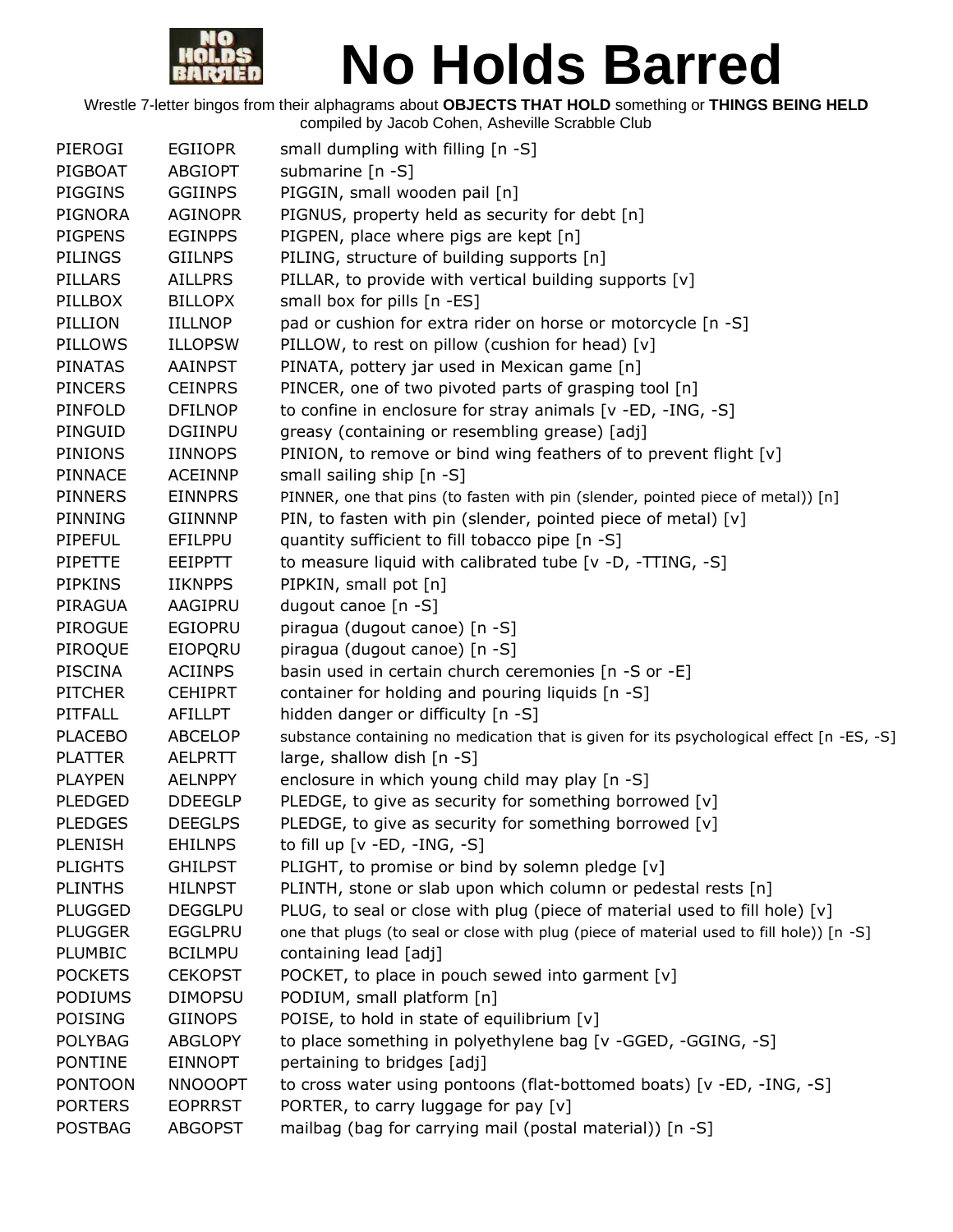

| <b>POSTBOX</b> | <b>BOOPSTX</b> | mailbox (box for depositing mail) [n -ES]                                        |
|----------------|----------------|----------------------------------------------------------------------------------|
| <b>POSTBOY</b> | <b>BOOPSTY</b> | boy who carries mail [n -S]                                                      |
| <b>POSTERS</b> | <b>EOPRSST</b> | POSTER, to affix public notices on [v]                                           |
| <b>POSTFIX</b> | <b>FIOPSTX</b> | to affix at end of something [v -ED, -ING, -ES]                                  |
| <b>POSTIES</b> | <b>EIOPSST</b> | POSTIE, letter carrier [n]                                                       |
| <b>POTFULS</b> | <b>FLOPSTU</b> | POTFUL, as much as pot can hold [n]                                              |
| <b>POTHOLE</b> | <b>EHLOOPT</b> | deep hole in road [n -S]                                                         |
| <b>POTHOOK</b> | <b>HKOOOPT</b> | hook for lifting or hanging pots [n -S]                                          |
| <b>POTICHE</b> | <b>CEHIOPT</b> | type of vase (rounded, decorative container) [n -S]                              |
| <b>POTLIKE</b> | <b>EIKLOPT</b> | resembling pot [adj]                                                             |
| <b>POTPIES</b> | <b>EIOPPST</b> | POTPIE, deep-dish pie containing meat and vegetables [n]                         |
| <b>POTTERY</b> | <b>EOPRTTY</b> | ware molded from clay and hardened by heat [n -RIES]                             |
| <b>POTTIES</b> | <b>EIOPSTT</b> | POTTY, small toilet seat [n]                                                     |
| <b>POTTING</b> | <b>GINOPTT</b> | POT, to put in pot (round, fairly deep container) [v]                            |
| <b>POTTLES</b> | <b>ELOPSTT</b> | POTTLE, drinking vessel [n]                                                      |
| <b>POUCHED</b> | <b>CDEHOPU</b> | POUCH, to put in pouch (small, flexible receptacle) [v]                          |
| <b>POUCHES</b> | <b>CEHOPSU</b> | POUCH, to put in pouch (small, flexible receptacle) [v]                          |
| <b>PREBIND</b> | <b>BDEINPR</b> | to bind beforehand [v -BOUND, -ING, -S]                                          |
|                |                |                                                                                  |
| <b>PREFERS</b> | <b>EEFPRRS</b> | PREFER, to hold in higher regard or esteem [v]                                   |
| <b>PREPACK</b> | <b>ACEKPPR</b> | to package before retail distribution [v -ED, -ING, -S]                          |
| <b>PREPREG</b> | <b>EEGPPRR</b> | reinforcing material already impregnated with synthetic resin [n -S]             |
| <b>PREVENT</b> | <b>EENPRTV</b> | to keep from happening [v -ED, -ING, -S]                                         |
| <b>PRICKET</b> | <b>CEIKPRT</b> | spike for holding candle upright [n -S]                                          |
| <b>PRISONS</b> | <b>INOPRSS</b> | PRISON, to imprison (to confine (to shut within enclosure)) [v]                  |
| <b>PROBANG</b> | <b>ABGNOPR</b> | surgical rod $[n -S]$                                                            |
| <b>PROPJET</b> | <b>EJOPPRT</b> | type of airplane (winged aircraft propelled by jet engines or propellers) [n -S] |
| <b>PROPPED</b> | <b>DEOPPPR</b> | PROP, to keep from falling [v]                                                   |
| <b>PUGGING</b> | GGGINPU        | PUG, to fill in with clay or mortar [v]                                          |
| PULLMAN        | ALLMNPU        | railroad sleeping car [n -S]                                                     |
| <b>PUNNETS</b> | <b>ENNPSTU</b> | PUNNET, small basket (wooden container) [n]                                      |
| <b>PUNTIES</b> | <b>EINPSTU</b> | PUNTY, iron rod used in glassmaking [n]                                          |
| <b>PURLINE</b> | EILNPRU        | purlin (horizontal supporting timber) [n -S]                                     |
| <b>PURLINS</b> | <b>ILNPRSU</b> | PURLIN, horizontal supporting timber [n]                                         |
| <b>PUSTULE</b> | <b>ELPSTUU</b> | small elevation of skin containing pus [n -S]                                    |
| <b>PUTLOCK</b> | <b>CKLOPTU</b> | putlog (horizontal supporting timber) [n -S]                                     |
| <b>PUTLOGS</b> | <b>GLOPSTU</b> | PUTLOG, horizontal supporting timber [n]                                         |
| <b>PUTTIED</b> | <b>DEIPTTU</b> | PUTTY, to fill with type of cement [v]                                           |
| <b>PUTTIER</b> | EIPRTTU        | one that putties (to fill with type of cement) [n -S]                            |
| <b>PUTTIES</b> | <b>EIPSTTU</b> | PUTTY, to fill with type of cement [v]                                           |
|                |                | Q <sub>7s</sub>                                                                  |
| QAMUTIK        | AIKMQTU        | komatik (Inuit sledge) [n -S]                                                    |
| QUADRAT        | AADQRTU        | piece of type metal used for filling spaces [n -S]                               |
| <b>QUAICHS</b> | <b>ACHIQSU</b> | QUAICH, small drinking vessel [n]                                                |
| QUAIGHS        | AGHIQSU        | QUAIGH, quaich (small drinking vessel) [n]                                       |
| <b>QUICHES</b> | <b>CEHIQSU</b> | QUICHE, custard-filled pastry [n]                                                |
| QUOINED        | DEINOQU        | QUOIN, to secure with type of wedge [v]                                          |
|                |                |                                                                                  |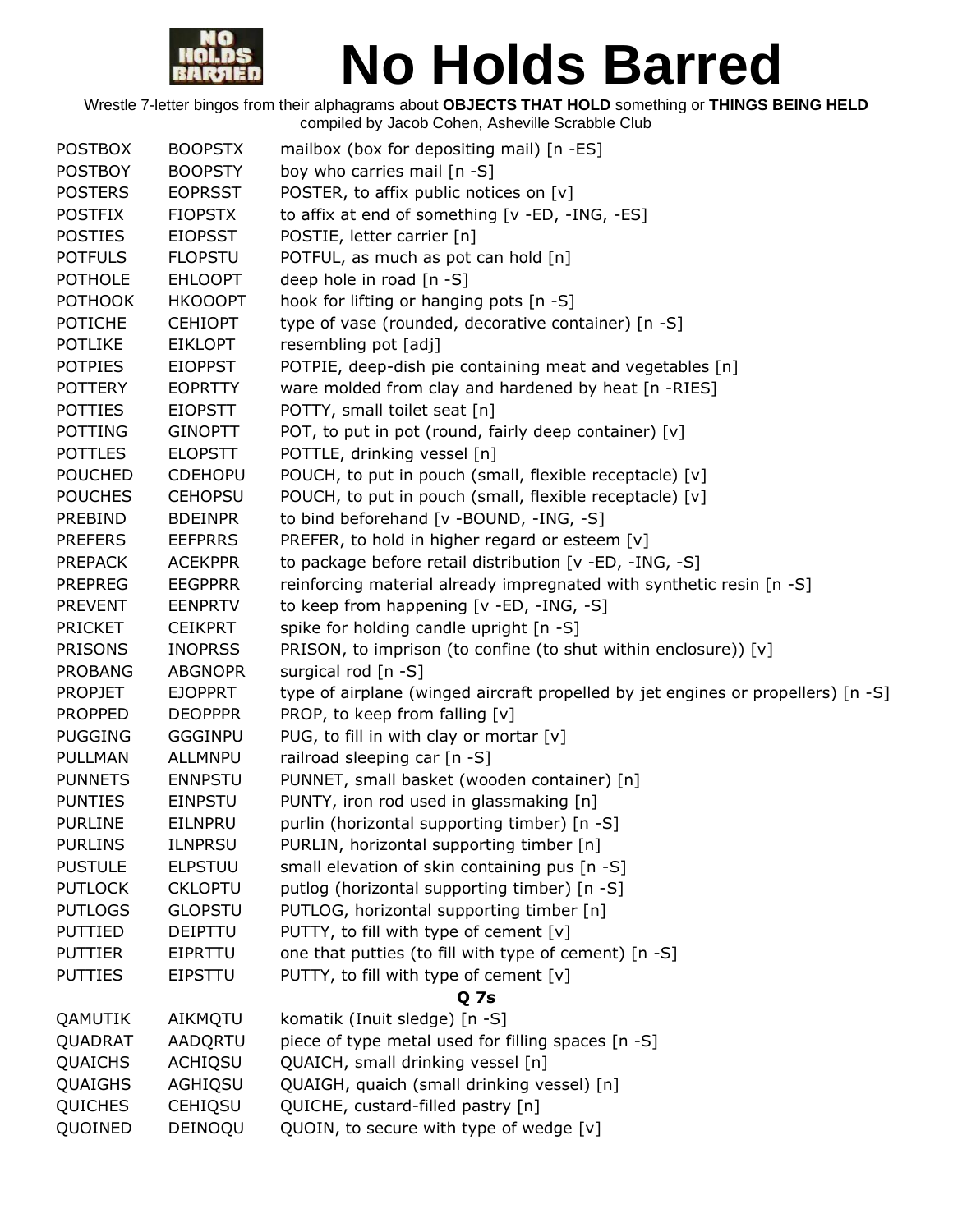

Wrestle 7-letter bingos from their alphagrams about **OBJECTS THAT HOLD** something or **THINGS BEING HELD** compiled by Jacob Cohen, Asheville Scrabble Club

#### **R 7s**

| <b>RABASKA</b> | <b>AAABKRS</b> | large canoe [n -S]                                                     |
|----------------|----------------|------------------------------------------------------------------------|
| <b>RABBETS</b> | <b>ABBERST</b> | RABBET, to cut groove in [v]                                           |
| <b>RACHETS</b> | <b>ACEHRST</b> | RACHET, ratchet (to increase or decrease by small amounts) [v]         |
| <b>RACKFUL</b> | <b>ACFKLRU</b> | as much as rack can hold [n -S]                                        |
| <b>RAFTERS</b> | <b>AEFRRST</b> | RAFTER, supporting beam [n]                                            |
| <b>RAGBAGS</b> | <b>AABGGRS</b> | RAGBAG, bag for storing scraps of cloth [n]                            |
| <b>RAGTOPS</b> | <b>AGOPRST</b> | RAGTOP, convertible automobile [n]                                     |
| <b>RAILBUS</b> | <b>ABILRSU</b> | passenger car equipped for operation on rails [n -ES or -SSES]         |
| <b>RAILCAR</b> | <b>AACILRR</b> | railroad car [n -S]                                                    |
| RAILING        | AGIILNR        | fence-like barrier [n -S]                                              |
| RAILWAY        | <b>AAILRWY</b> | railroad [n -S]                                                        |
| <b>RAMPANT</b> | <b>AAMNPRT</b> | unrestrained (not restrained (to hold back from action)) [adj]         |
| <b>RANDANS</b> | <b>AADNNRS</b> | RANDAN, boat rowed by three persons [n]                                |
| <b>RAPPELS</b> | <b>AELPPRS</b> | RAPPEL, to descend from steep height by means of rope [v]              |
| <b>RATLINE</b> | AEILNRT        | one of ropes forming steps of ship's rope ladder [n -S]                |
| <b>RATLINS</b> | <b>AILNRST</b> | RATLIN, ratline (one of ropes forming steps of ship's rope ladder) [n] |
| <b>REAFFIX</b> | AEFFIRX        | to affix again [v -ED, -ING, -ES]                                      |
| <b>REBINDS</b> | <b>BDEINRS</b> | REBIND, to bind again [v]                                              |
| <b>REBOUND</b> | <b>BDENORU</b> | REBIND, to bind again [v]                                              |
| <b>RECRATE</b> | <b>ACEERRT</b> | CRATE, to put in packing box [v -D, -TING, -S]                         |
| <b>REDCAPS</b> | <b>ACDEPRS</b> | REDCAP, porter [n]                                                     |
| <b>REEDING</b> | <b>DEEGINR</b> | REED, to fasten with reeds (stalks of tall grasses) [v]                |
| <b>REEVING</b> | <b>EEGINRV</b> | REEVE, to fasten by passing through or around something [v]            |
| <b>REFILLS</b> | <b>EFILLRS</b> | REFILL, to fill again [v]                                              |
| <b>REFRAIN</b> | AEFINRR        | to keep oneself back [v -ED, -ING, -S]                                 |
| <b>REFUGED</b> | DEEFGRU        | REFUGE, to give or take shelter [v]                                    |
| <b>REFUGEE</b> | <b>EEEFGRU</b> | one who flees for safety [n -S]                                        |
| <b>REFUGES</b> | <b>EEFGRSU</b> | REFUGE, to give or take shelter [v]                                    |
| <b>REGLUED</b> | <b>DEEGLRU</b> | REGLUE, to glue again [v]                                              |
| <b>REGLUES</b> | <b>EEGLRSU</b> | REGLUE, to glue again [v]                                              |
| <b>REINING</b> | EGIINNR        | REIN, to restrain (to hold back from action) [v]                       |
| <b>REKNOTS</b> | <b>EKNORST</b> | REKNOT, to knot again [v]                                              |
| <b>RELACED</b> | <b>ACDEELR</b> | RELACE, to lace again [v]                                              |
| <b>RELACES</b> | <b>ACEELRS</b> | RELACE, to lace again [v]                                              |
| <b>RELEASE</b> | <b>AEEELRS</b> | to set free $[v -D, -SING, -S]$                                        |
| <b>RELOCKS</b> | <b>CEKLORS</b> | RELOCK, to lock again [v]                                              |
| <b>RENAILS</b> | <b>AEILNRS</b> | RENAIL, to nail again [v]                                              |
| <b>RENESTS</b> | <b>EENRSST</b> | RENEST, NEST, to build nest (structure for holding bird eggs) [v]      |
| <b>REPACKS</b> | <b>ACEKPRS</b> | REPACK, PACK, to put into receptacle for transportation or storage [v] |
| <b>REPLETE</b> | <b>EEELPRT</b> | worker ant that serves as living storehouse for liquid food [n -S]     |
| <b>RERACKS</b> | <b>ACEKRRS</b> | RERACK, to rack again [v]                                              |
| <b>RESEALS</b> | <b>AEELRSS</b> | RESEAL, to seal again [v]                                              |
| <b>RESEATS</b> | <b>AEERSST</b> | RESEAT, to seat again [v]                                              |
| <b>RESEIZE</b> | <b>EEEIRSZ</b> | to seize again [v -D, -ZING, -S]                                       |
| <b>RESERVE</b> | <b>EEERRSV</b> | to keep back for future use [v -D, -VING, -S]                          |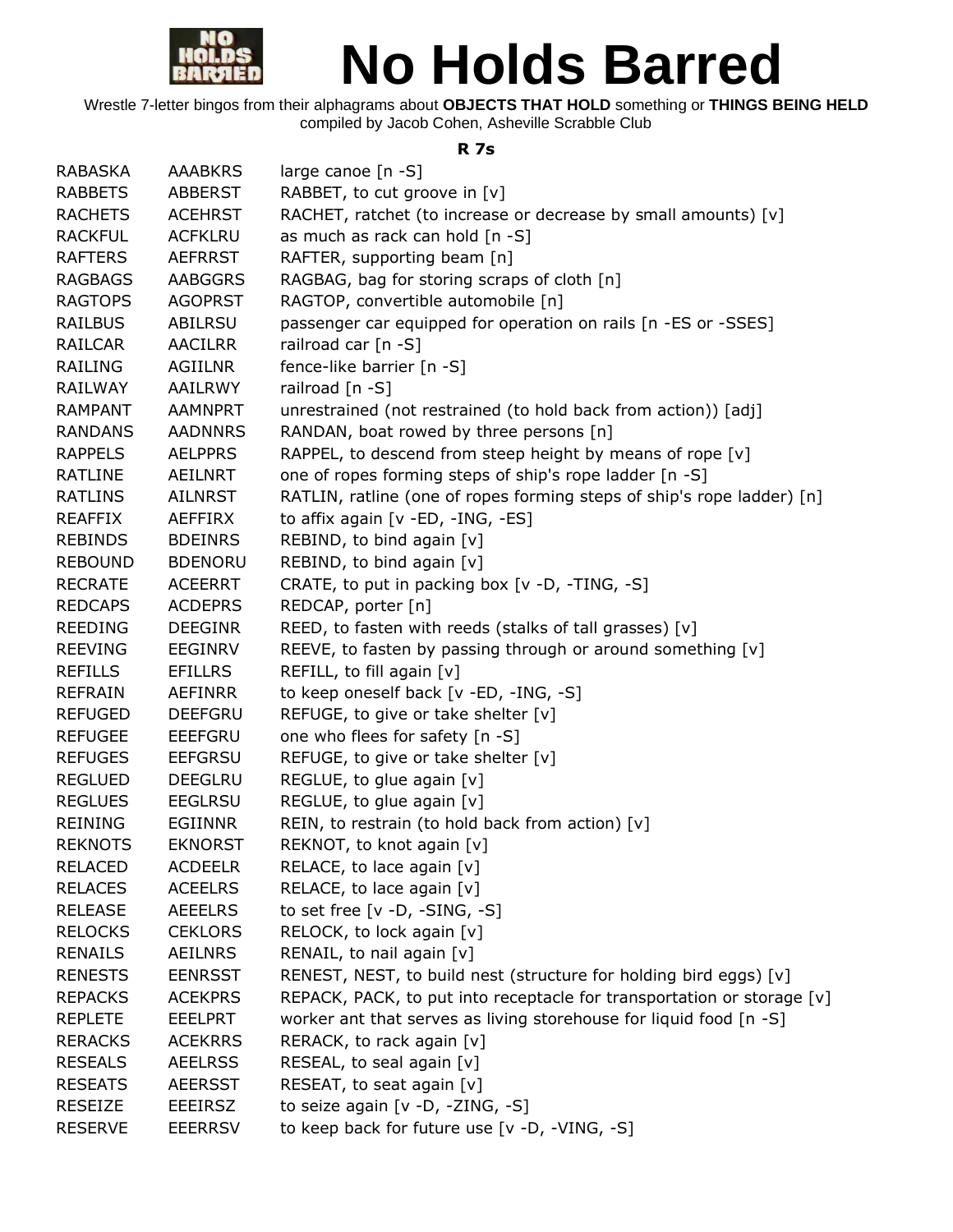

| <b>RESTIVE</b> | <b>EEIRSTV</b> | difficult to control [adj]                                                |
|----------------|----------------|---------------------------------------------------------------------------|
| <b>RESTUFF</b> | <b>EFFRSTU</b> | to stuff again [v -ED, -ING, -S]                                          |
| <b>RETACKS</b> | <b>ACEKRST</b> | RETACK, to tack again [v]                                                 |
| <b>RETAINS</b> | <b>AEINRST</b> | RETAIN, to keep possession of [v]                                         |
| <b>RETYING</b> | <b>EGINRTY</b> | RETIE, to tie again [v]                                                   |
| <b>REWELDS</b> | <b>DEELRSW</b> | REWELD, to weld again [v]                                                 |
| <b>RICKING</b> | <b>CGIIKNR</b> | RICK, to pile hay in stacks [v]                                           |
| <b>RICKSHA</b> | <b>ACHIKRS</b> | rickshaw (small, two-wheeled passenger vehicle) [n -S]                    |
| RIDABLE        | <b>ABDEILR</b> | capable of being ridden [adj]                                             |
| <b>RIDDERS</b> | <b>DDEIRRS</b> | RIDDER, one that rids (to free from something objectionable) [n]          |
| <b>RIDDING</b> | <b>DDGIINR</b> | RID, to free from something objectionable [v]                             |
| <b>RIKISHA</b> | <b>AHIIKRS</b> | rickshaw (small, two-wheeled passenger vehicle) [n -S]                    |
| <b>RIKSHAW</b> | <b>AHIKRSW</b> | rickshaw (small, two-wheeled passenger vehicle) [n -S]                    |
| <b>RISSOLE</b> | <b>EILORSS</b> | small roll filled with meat or fish [n -S]                                |
| <b>RISTRAS</b> | <b>AIRRSST</b> | RISTRA, string on which foodstuffs are tied for storage [n]               |
| RIVETED        | <b>DEEIRTV</b> | RIVET, to fasten with type of metal bolt [v]                              |
| <b>RIVETER</b> | <b>EEIRRTV</b> | one that rivets (to fasten with type of metal bolt) [n -S]                |
| <b>ROADBED</b> | <b>ABDDEOR</b> | foundation for railroad track [n -S]                                      |
| <b>ROADWAY</b> | <b>AADORWY</b> | road (open way for public passage) [n -S]                                 |
| <b>ROBANDS</b> | <b>ABDNORS</b> | ROBAND, piece of yarn used to fasten sail [n]                             |
| <b>ROBBINS</b> | <b>BBINORS</b> | ROBBIN, roband (piece of yarn used to fasten sail) [n]                    |
| <b>ROCKERS</b> | <b>CEKORRS</b> | ROCKER, rocking chair [n]                                                 |
| <b>ROCKERS</b> | <b>CEKORRS</b> | ROCKER, rocking chair [n]                                                 |
| <b>RODNEYS</b> | <b>DENORSY</b> | RODNEY, small fishing boat [n]                                            |
| <b>ROILIER</b> | EIILORR        | ROILY, muddy (covered or filled with mud) [adj]                           |
| <b>ROOMFUL</b> | <b>FLMOORU</b> | as much as room can hold [n -S]                                           |
| <b>ROOMING</b> | <b>GIMNOOR</b> | ROOM, to occupy room (walled space within building) [v]                   |
| <b>ROOSTED</b> | <b>DEOORST</b> | ROOST, to settle down for rest or sleep [v]                               |
| <b>ROPABLE</b> | <b>ABELOPR</b> | ROPE, to bind with rope (thick line of twisted fibers) [adj]              |
| <b>ROPEWAY</b> | <b>AEOPRWY</b> | aerial cable used to transport freight [n -S]                             |
| <b>ROPINGS</b> | <b>GINOPRS</b> | ROPING, act of binding with rope [n]                                      |
| <b>ROWBOAT</b> | <b>ABOORTW</b> | small boat designed to be rowed [n -S]                                    |
| <b>ROWLOCK</b> | <b>CKLOORW</b> | oarlock (device for holding oar in place) [n -S]                          |
| <b>RUMMERS</b> | <b>EMMRRSU</b> | RUMMER, large drinking glass [n]                                          |
| <b>RUNDLET</b> | <b>DELNRTU</b> | small barrel [n -S]                                                       |
| <b>RUNWAYS</b> | <b>ANRSUWY</b> | RUNWAY, landing and takeoff strip for aircraft [n]                        |
|                |                | S <sub>7s</sub>                                                           |
| <b>SACCATE</b> | <b>AACCEST</b> | having sac (pouch-shaped structure in animal or plant) [adj]              |
| <b>SACCULE</b> | <b>ACCELSU</b> | small sac $[n -S]$                                                        |
| <b>SACHETS</b> | <b>ACEHSST</b> | SACHET, small bag containing perfumed powder [n]                          |
| <b>SACKERS</b> | <b>ACEKRSS</b> | SACKER, one that sacks (to put into sack (large bag)) [n]                 |
| <b>SACKFUL</b> | <b>ACFKLSU</b> | as much as sack can hold [n -S]                                           |
| <b>SACKING</b> | <b>ACGIKNS</b> | material for making sacks [n -S] / SACK, to put into sack (large bag) [v] |
| <b>SACLIKE</b> | <b>ACEIKLS</b> | resembling sac (pouch-shaped structure in animal or plant) [adj]          |
| SADDLED        | <b>ADDDELS</b> | SADDLE, to put saddle (leather seat for rider) on [v]                     |
| <b>SADDLER</b> | <b>ADDELRS</b> | one that makes, repairs, or sells saddles [n -S]                          |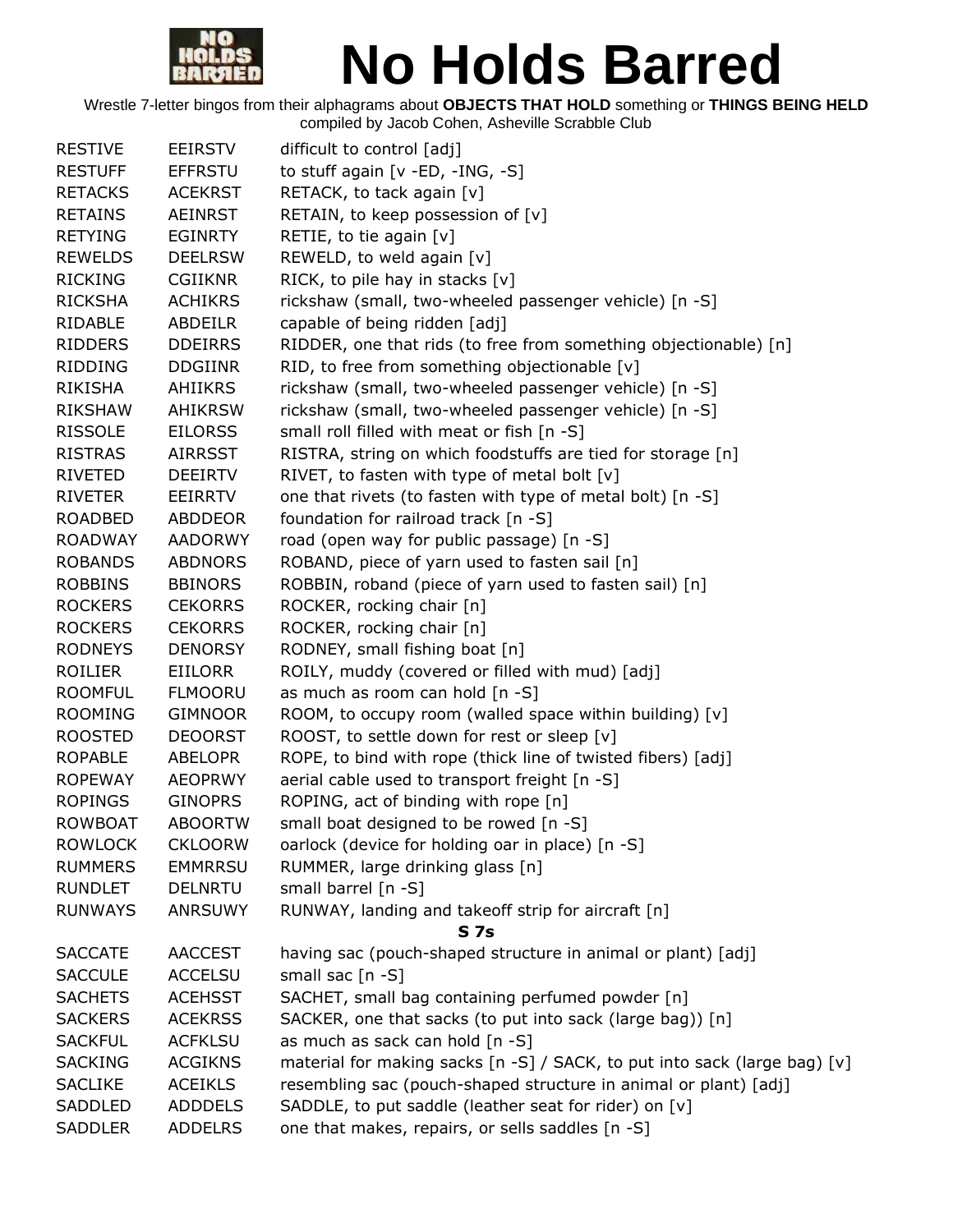

| <b>SADDLES</b> | <b>ADDELSS</b> | SADDLE, to put saddle (leather seat for rider) on [v]                                                 |
|----------------|----------------|-------------------------------------------------------------------------------------------------------|
| <b>SAGGARS</b> | <b>AAGGRSS</b> | SAGGAR, to bake in saggar (protective clay casing) [v]                                                |
| <b>SAGGERS</b> | <b>AEGGRSS</b> | SAGGER, to saggar (to bake in saggar (protective clay casing)) [v]                                    |
| <b>SAILERS</b> | <b>AEILRSS</b> | SAILER, vessel that sails [n]                                                                         |
| <b>SALINAS</b> | <b>AAILNSS</b> | SALINA, pond, marsh, or lake containing salt water [n]                                                |
| <b>SALTEST</b> | <b>AELSSTT</b> | SALT, salty (tasting of or containing salt) [adj]                                                     |
| <b>SALTIER</b> | AEILRST        | SALTY, tasting of or containing salt [adj]                                                            |
| <b>SALTIES</b> | <b>AEILSST</b> | SALTIE, deep-sea vessel sailing Great Lakes [n]                                                       |
| <b>SALTPAN</b> | <b>AALNPST</b> | large pan for making salt by evaporation [n -S]                                                       |
| <b>SALVERS</b> | <b>AELRSSV</b> | SALVER, tray or serving platter [n]                                                                   |
| <b>SAMOSAS</b> | <b>AAMOSSS</b> | SAMOSA, filled pastry turnover [n]                                                                    |
| <b>SAMOVAR</b> | <b>AAMORSV</b> | metal urn for heating water [n -S]                                                                    |
| <b>SANDBAG</b> | <b>AABDGNS</b> | to surround with bags of sand (loose granular rock material) [v -GGED, -GGING, -S]                    |
| <b>SANDBOX</b> | <b>ABDNOSX</b> | box containing sand for children to play in [n -ES]                                                   |
| SANDPIT        | <b>ADINPST</b> | pit dug in sandy soil [n -S]                                                                          |
| <b>SARNIES</b> | <b>AEINRSS</b> | SARNIE, sandwich [n]                                                                                  |
| <b>SASHING</b> | <b>AGHINSS</b> | SASH, to furnish with frame in which glass is set [v]                                                 |
| <b>SATCHEL</b> | <b>ACEHLST</b> | small carrying bag [n -S]                                                                             |
| <b>SAUCERS</b> | <b>ACERSSU</b> | SAUCER, small, shallow dish [n]                                                                       |
| <b>SAWBUCK</b> | <b>ABCKSUW</b> | sawhorse (rack used to support piece of wood being sawed) [n -S]                                      |
| <b>SCENTED</b> | <b>CDEENST</b> | SCENT, to fill with odor [v]                                                                          |
| <b>SCHUITS</b> | <b>CHISSTU</b> | SCHUIT, Dutch sailing vessel [n]                                                                      |
| <b>SCOOPED</b> | <b>CDEOOPS</b> | SCOOP, to take up with scoop (spoon-shaped utensil) [v]                                               |
| <b>SCOOPER</b> | <b>CEOOPRS</b> | one that scoops (to take up with scoop (spoon-shaped utensil)) [n -S]                                 |
| <b>SCOOTER</b> | <b>CEOORST</b> | to ride two-wheeled vehicle [v -ED, -ING, -S]                                                         |
| <b>SCOWING</b> | <b>CGINOSW</b> | SCOW, to transport by scow (flat-bottomed boat) [v]                                                   |
| <b>SCREWED</b> | <b>CDEERSW</b> | SCREW, to attach with screw (type of metal fastener) [v]                                              |
| <b>SCREWER</b> | <b>CEERRSW</b> | one that screws (to attach with screw (type of metal fastener)) [n -S]                                |
| <b>SCROTAL</b> | <b>ACLORST</b> | SCROTUM, pouch of skin that contains testes [adj]                                                     |
| <b>SCROTUM</b> | <b>CMORSTU</b> | pouch of skin that contains testes [n -TA, -S]                                                        |
| <b>SCYPHUS</b> | <b>CHPSSUY</b> | Greek cup with two handles [n -HI]                                                                    |
| <b>SEABAGS</b> | <b>AABEGSS</b> | SEABAG, bag used by sailor [n]                                                                        |
| <b>SEALERS</b> | <b>AEELRSS</b> | SEALER, one that seals (to close or make secure against access, leakage, or passage) [n]              |
| <b>SEALING</b> | <b>AEGILNS</b> | SEAL, to close or make secure against access, leakage, or passage [v]                                 |
| <b>SEATERS</b> | <b>AEERSST</b> | SEATER, one that seats (to place on seat (something on which one sits)) [n]                           |
| <b>SEATING</b> | <b>AEGINST</b> | SEAT, to place on seat (something on which one sits) [v]                                              |
| <b>SECURED</b> | <b>CDEERSU</b> | SECURE, to make firm or tight [v]                                                                     |
| <b>SECURER</b> | <b>CEERRSU</b> | SECURE, free from danger [adj] / one that secures something [n -S]                                    |
| <b>SECURES</b> | <b>CEERSSU</b> | SECURE, to make firm or tight [v]                                                                     |
| <b>SEEDIER</b> | <b>DEEEIRS</b> | SEEDY, containing seeds; inferior in condition or quality [adj]                                       |
| <b>SEEDPOD</b> | <b>DDEEOPS</b> | type of seed vessel [n -S]                                                                            |
| <b>SEELING</b> | <b>EEGILNS</b> | SEEL, to stitch closed eyes of, as falcon during training [v]                                         |
| <b>SEGGARS</b> | <b>AEGGRSS</b> | SEGGAR, saggar (protective clay casing) [n]                                                           |
| <b>SEIDELS</b> | <b>DEEILSS</b> | SEIDEL, large beer glass [n]                                                                          |
| <b>SEISERS</b> | <b>EEIRSSS</b> | SEISER, seizer (one that seizes (to take hold of suddenly and forcibly)) [n]                          |
| <b>SEISING</b> | <b>EGIINSS</b> | SEISE, to seize (to take hold of suddenly and forcibly) [v] / seizing (act of one that seizes) [n -S] |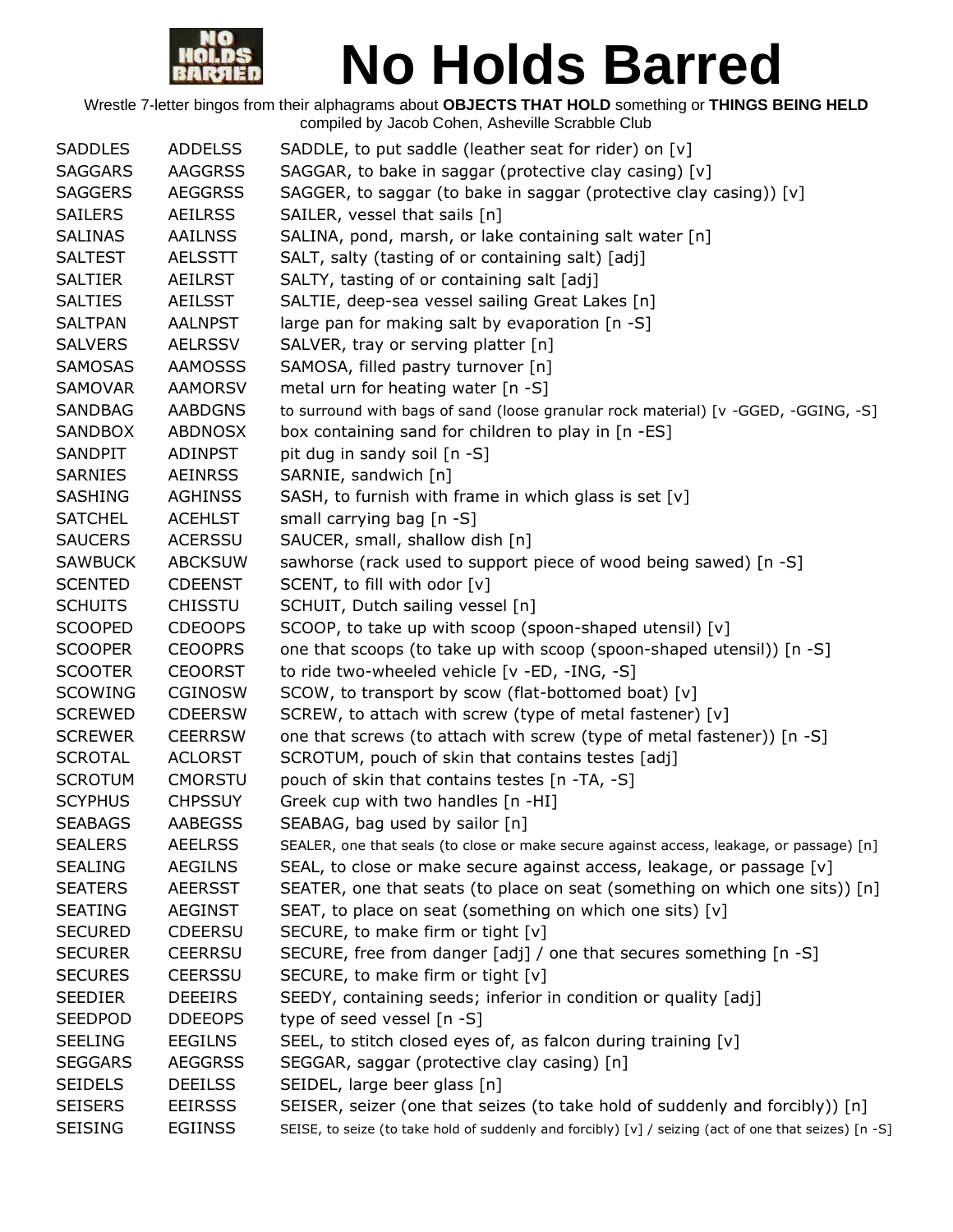

| <b>SEISURE</b>  | <b>EEIRSSU</b>  | seizure (act of seizing (to take hold of suddenly and forcibly)) [n -S]                                   |
|-----------------|-----------------|-----------------------------------------------------------------------------------------------------------|
| <b>SEIZERS</b>  | <b>EEIRSSZ</b>  | SEIZER, one that seizes (to take hold of suddenly and forcibly) [n]                                       |
| <b>SEIZING</b>  | <b>EGIINSZ</b>  | act of one that seizes [n -S] / SEIZE, to take hold of suddenly and forcibly $[v]$                        |
| <b>SEIZURE</b>  | <b>EEIRSUZ</b>  | act of seizing (to take hold of suddenly and forcibly) [n -S]                                             |
| <b>SELLOUT</b>  | <b>ELLOSTU</b>  | performance for which all seats have been sold [n -S]                                                     |
| <b>SETTEES</b>  | <b>EEESSTT</b>  | SETTEE, long seat with high back [n]                                                                      |
| <b>SEWABLE</b>  | <b>ABEELSW</b>  | SEW, to mend or fasten with needle and thread [adj]                                                       |
| <b>SHACKLE</b>  | <b>ACEHKLS</b>  | to confine with metal fastenings placed around wrists or ankles [v -D, -LING, -S                          |
| <b>SHAIRDS</b>  | <b>ADHIRSS</b>  | SHAIRD, shard (fragment of broken pottery) [n]                                                            |
| <b>SHALLOP</b>  | <b>AHLLOPS</b>  | small, open boat [n -S]                                                                                   |
| <b>SHEATHE</b>  | <b>AEEHHST</b>  | to put into protective case [v -D, -HING, -S]                                                             |
| <b>SHEATHS</b>  | <b>AEHHSST</b>  | SHEATH, to sheathe (to put into protective case) [v]                                                      |
| <b>SHEDDED</b>  | <b>DDDEEHS</b>  | SHED, to house in shed (small, low structure) [v]                                                         |
| <b>SHELLIER</b> | <b>EEHILLRS</b> | SHELLY, abounding in seashells [adj]                                                                      |
| <b>SHELLING</b> | <b>EGHILLNS</b> | SHELL, to divest of shell (hard outer covering) [v]                                                       |
| <b>SHELTER</b>  | <b>EEHLRST</b>  | to provide cover or protection for [v -ED, -ING, -S]                                                      |
| <b>SHELVED</b>  | <b>DEEHLSV</b>  | SHELVE, to place on shelf [v]                                                                             |
| <b>SHELVER</b>  | <b>EEHLRSV</b>  | one that shelves (to place on shelf) [n -S]                                                               |
| <b>SHELVES</b>  | <b>EEHLSSV</b>  | SHELF, flat rigid structure used to support articles [n] / SHELVE, to place on shelf [v]                  |
| <b>SHIKARA</b>  | <b>AAHIKRS</b>  | light, flat-bottomed boat in Kashmir [n -S]                                                               |
| <b>SHIMMED</b>  | <b>DEHIMMS</b>  | SHIM, to fill out or level by inserting thin wedge [v]                                                    |
| <b>SHIPMAN</b>  | <b>AHIMNPS</b>  | sailor (member of ship's crew) [n -MEN]                                                                   |
| <b>SHIPPED</b>  | <b>DEHIPPS</b>  | SHIP, to transport by ship (vessel suitable for navigation in deep water) $[v]$                           |
| <b>SHIPPER</b>  | <b>EHIPPRS</b>  | one that ships (to transport by ship (vessel suitable for navigation in deep water)) [n -S]               |
| <b>SHIPWAY</b>  | <b>AHIPSWY</b>  | canal deep enough to serve ships [n -S]                                                                   |
| <b>SHOEBOX</b>  | <b>BEHOOSX</b>  | oblong box for holding pair of shoes [n -ES]                                                              |
| <b>SHORING</b>  | <b>GHINORS</b>  | system of supporting timbers [n -S]                                                                       |
| <b>SHRINED</b>  | <b>DEHINRS</b>  | SHRINE, to place in shrine (receptacle for sacred relics) [v]                                             |
| <b>SHRINES</b>  | <b>EHINRSS</b>  | SHRINE, to place in shrine (receptacle for sacred relics) [v]                                             |
| <b>SHUTOFF</b>  | <b>FFHOSTU</b>  | device that shuts something off [n -S]                                                                    |
| <b>SICKBED</b>  | <b>BCDEIKS</b>  | sick person's bed [n -S]                                                                                  |
| <b>SIDECAR</b>  | <b>ACDEIRS</b>  | passenger car attached to motorcycle [n -S]                                                               |
| <b>SILICLE</b>  | <b>CEIILLS</b>  | short, flat silique (type of seed capsule) [n -S]                                                         |
| <b>SILIQUA</b>  | AIILQSU         | silique (type of seed capsule) [n -UAE]                                                                   |
| <b>SILIQUE</b>  | EIILQSU         | type of seed capsule $[n - S]$                                                                            |
| <b>SILOING</b>  | <b>GIILNOS</b>  | SILO, to store in silo (tall, cylindrical structure) [v]                                                  |
| <b>SILTING</b>  | <b>GIILNST</b>  | SILT, to fill with silt (sedimentary material) [v]                                                        |
| <b>SINKFUL</b>  | <b>FIKLNSU</b>  | as much as sink can hold [n -S]                                                                           |
| <b>SKATERS</b>  | <b>AEKRSST</b>  | SKATER, one that skates (to glide over ice or ground on skates (shoes fitted with runners or wheels)) [n] |
| <b>SKATING</b>  | <b>AGIKNST</b>  | SKATE, to glide over ice or ground on skates (shoes fitted with runners or wheels) [v]                    |
| <b>SKEEING</b>  | <b>EEGIKNS</b>  | SKEE, to ski (to travel on skis (long, narrow strips of wood or metal)) [v]                               |
| <b>SKIBOBS</b>  | <b>BBIKOSS</b>  | SKIBOB, to ride bike-like vehicle with skis instead of wheels [v]                                         |
| <b>SKIDPAD</b>  | <b>ADDIKPS</b>  | road surface on which drivers can practice controlling skidding [n -S]                                    |
| <b>SKILLET</b>  | <b>EIKLLST</b>  | frying pan $[n -S]$                                                                                       |
| <b>SKINFUL</b>  | <b>FIKLNSU</b>  | as much as skin container can hold [n -S]                                                                 |
| <b>SKIPPET</b>  | <b>EIKPPST</b>  | small box for protecting official seal [n -S]                                                             |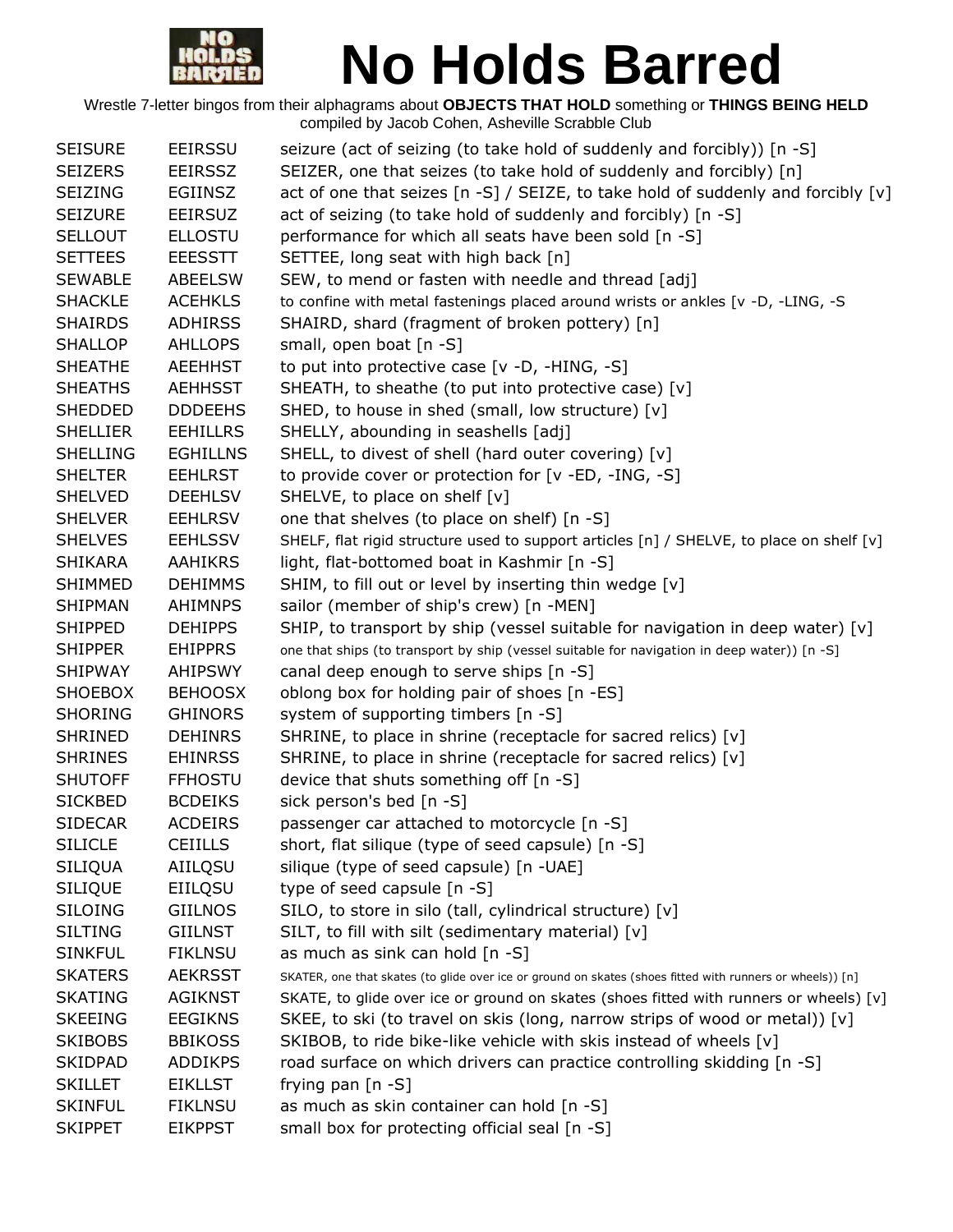

| <b>SKYCAPS</b> | <b>ACKPSSY</b> | SKYCAP, porter at airport [n]                                                                       |
|----------------|----------------|-----------------------------------------------------------------------------------------------------|
| <b>SKYHOOK</b> | <b>HKKOOSY</b> | hook conceived as being suspended from sky [n -S]                                                   |
| <b>SKYPHOS</b> | <b>HKOPSSY</b> | drinking vessel used in ancient Greece [n -OI]                                                      |
| <b>SKYWAYS</b> | <b>AKSSWYY</b> | SKYWAY, elevated highway [n]                                                                        |
| <b>SLEDDED</b> | <b>DDDEELS</b> | SLED, to convey on sled (vehicle for carrying people or loads over snow or ice) $[v]$               |
| <b>SLEDDER</b> | <b>DDEELRS</b> | one that sleds (to convey on sled (vehicle for carrying people or loads over snow or ice)) [n -S]   |
| <b>SLEDGED</b> | <b>DDEEGLS</b> | SLEDGE, to convey on type of sled $[v]$                                                             |
| <b>SLEDGES</b> | <b>DEEGLSS</b> | SLEDGE, to convey on type of sled [v]                                                               |
| <b>SLEIGHS</b> | <b>EGHILSS</b> | SLEIGH, to ride in sled [v]                                                                         |
| <b>SMOKIER</b> | <b>EIKMORS</b> | SMOKEY, smoky (filled with smoke) [adj] / SMOKY, filled with smoke [adj]                            |
| <b>SMOKILY</b> | <b>IKLMOSY</b> | SMOKY, filled with smoke [adv]                                                                      |
| <b>SNAGGED</b> | <b>ADEGGNS</b> | SNAG, to catch on snag (jagged protuberance) [v]                                                    |
| <b>SNAGGER</b> | <b>AEGGNRS</b> | person who uses illegal fishing methods [n -S]                                                      |
| <b>SNAGGLE</b> | <b>AEGGLNS</b> | tangled or knotted mass [n -S]                                                                      |
| <b>SNARERS</b> | <b>AENRRSS</b> | SNARER, one that snares (to trap (to catch in trap (device for capturing and holding animals))) [n] |
| SNARING        | AGINNRS        | SNARE, to trap (to catch in trap (device for capturing and holding animals)) $[v]$                  |
| <b>SNATHES</b> | <b>AEHNSST</b> | SNATHE, snath (handle of scythe) [n]                                                                |
| SNIBBED        | <b>BBDEINS</b> | SNIB, to latch (to close with type of fastening device) [v]                                         |
| <b>SNIFTER</b> | EFINRST        | pear-shaped liquor glass [n -S]                                                                     |
| SNOODED        | <b>DDENOOS</b> | SNOOD, to secure with snood (net or fabric cap for hair) [v]                                        |
| <b>SOAPBOX</b> | <b>ABOOPSX</b> | to deliver informal impassioned speech on street [v -ED, -ING, -ES]                                 |
| <b>SOAPIER</b> | <b>AEIOPRS</b> | SOAPY, containing or resembling soap [adj]                                                          |
| <b>SOAPILY</b> | <b>AILOPSY</b> | in soapy (containing or resembling soap) manner [adv]                                               |
| <b>SOCKETS</b> | <b>CEKOSST</b> | SOCKET, to furnish with socket (opening for receiving something) [v]                                |
| <b>SOFABED</b> | <b>ABDEFOS</b> | sofa that can be made into bed [n -S]                                                               |
| <b>SONDERS</b> | <b>DENORSS</b> | SONDER, class of small yachts [n]                                                                   |
| <b>SORBATE</b> | <b>ABEORST</b> | sorbed substance [n -S]                                                                             |
| <b>SORBENT</b> | <b>BENORST</b> | substance that sorbs [n -S]                                                                         |
| <b>SORBING</b> | <b>BGINORS</b> | SORB, to take up and hold by absorption or adsorption [v]                                           |
| SOYUZES        | <b>EOSSUYZ</b> | SOYUZ, manned spacecraft of former Soviet Union [n]                                                 |
| <b>SPACKLE</b> | <b>ACEKLPS</b> | to fill cracks or holes in surface with paste [v -D, -LING, -S]                                     |
| <b>SPANCEL</b> | <b>ACELNPS</b> | to bind or fetter with rope [v -ED, -LLED, -ING, -LLING, -S]                                        |
| <b>SPANDEX</b> | <b>ADENPSX</b> | synthetic elastic fiber [n -ES]                                                                     |
| <b>SPARRED</b> | <b>ADEPRRS</b> | SPAR, to provide with spars (stout poles used to support rigging) [v]                               |
| <b>SPENCES</b> | <b>CEENPSS</b> | SPENCE, pantry (closet or room for storing kitchen utensils) [n]                                    |
|                | <b>EENPSSS</b> |                                                                                                     |
| <b>SPENSES</b> |                | SPENSE, spence (pantry (closet or room for storing kitchen utensils)) [n]                           |
| <b>SPICIER</b> | <b>CEIIPRS</b> | SPICEY, spicy (containing spices) [adj] / SPICY, containing spices [adj]                            |
| <b>SPICILY</b> | <b>CIILPSY</b> | in spicy (containing spices) manner [adv]                                                           |
| <b>SPIKERS</b> | <b>EIKPRSS</b> | SPIKER, one that spikes (to fasten with spike (long, thick nail)) [n]                               |
| <b>SPIKING</b> | <b>GIIKNPS</b> | SPIKE, to fasten with spike (long, thick nail) [v]                                                  |
| <b>SPILING</b> | <b>GIILNPS</b> | piling (structure of building supports) [n -S]                                                      |
| SPILLED        | <b>DEILLPS</b> | SPILL, to cause to run out of container [v]                                                         |
| <b>SPILLER</b> | <b>EILLPRS</b> | one that spills (to cause to run out of container) [n -S]                                           |
| <b>SPLENTS</b> | <b>ELNPSST</b> | SPLENT, splint [n]                                                                                  |
| <b>SPORRAN</b> | <b>ANOPRRS</b> | large purse worn by Scottish Highlanders [n -S]                                                     |
| <b>SPRINGE</b> | <b>EGINPRS</b> | to catch with type of snare $[v -D, -ING, -S]$                                                      |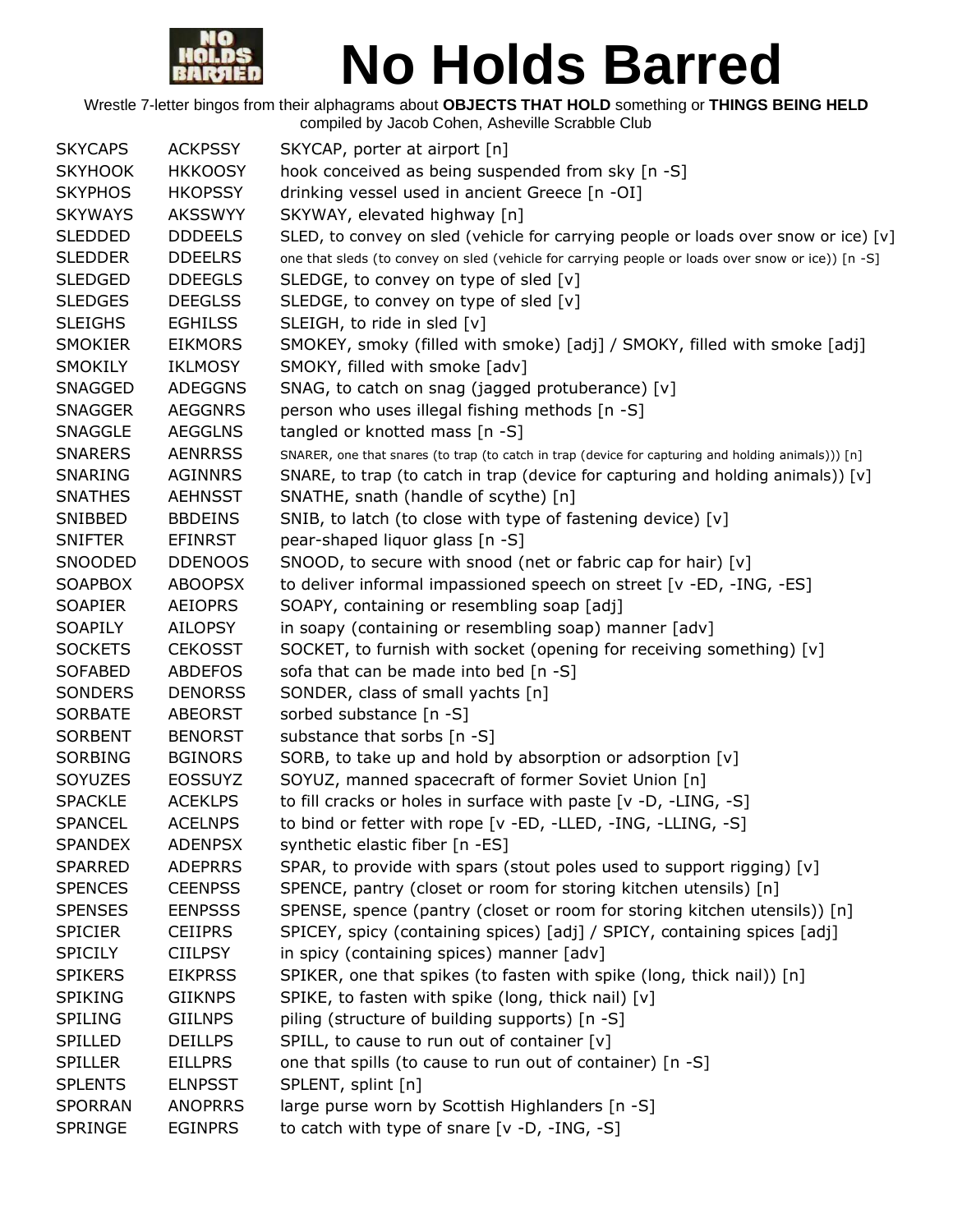

| STAKE, to fasten with stake (pointed piece of wood or metal) [v]<br><b>STAKING</b><br><b>AGIKNST</b><br>one who stands because of lack of seats [n -S]<br><b>STANDEE</b><br><b>ADEENST</b><br>STAPLE, to fasten by means of U-shaped metal loop [v]<br><b>STAPLED</b><br><b>ADELPST</b><br>stapling device [n -S]<br><b>STAPLER</b><br><b>AELPRST</b><br>STAPLE, to fasten by means of U-shaped metal loop [v]<br><b>STAPLES</b><br><b>AELPSST</b><br>containing starch [adj -HIER, -HIEST]<br><b>STARCHY</b><br><b>ACHRSTY</b><br>STASH, to store in secret place [v]<br><b>STASHED</b><br><b>ADEHSST</b><br><b>STASHES</b><br>STASH, to store in secret place [v]<br><b>AEHSSST</b><br>to travel by steamship [v -ED, -ING, -S]<br><b>STEAMER</b><br><b>AEEMRST</b><br>STEEVE, to stow in hold of ship [v]<br><b>STEEVED</b><br><b>DEEESTV</b><br>STEEVE, to stow in hold of ship [v]<br><b>STEEVES</b><br><b>EEESSTV</b><br><b>STEMSON</b><br><b>EMNOSST</b><br>supporting timber of ship [n -S]<br>pertaining to sternum (long, flat supporting bone of most vertebrates) [adj]<br><b>STERNAL</b><br><b>AELNRST</b><br><b>STERNUM</b><br>long, flat supporting bone of most vertebrates [n -NA, -S]<br><b>EMNRSTU</b><br>pan used for stewing [n -S]<br><b>STEWPAN</b><br><b>AENPSTW</b><br>large pot for stewing [n -S]<br><b>STEWPOT</b><br><b>EOPSTTW</b><br>STICK, to pierce with pointed object [v]<br><b>STICKED</b><br><b>CDEIKST</b><br>to attach adhesive label to [v -ED, -ING, -S]<br><b>STICKER</b><br><b>CEIKRST</b><br>sticky (slip of notepaper having adhesive strip on back) [n -S]<br><b>STICKIE</b><br><b>CEIIKST</b><br>substance that causes adhesion [n -S]<br><b>STICKUM</b><br><b>CIKMSTU</b><br>support for foot of horseman [n -S]<br><b>STIRRUP</b><br><b>IPRRSTU</b><br>stopover (brief stop in course of journey) [n -S]<br><b>STOPOFF</b><br><b>FFOOPST</b><br>STORER, one that stores (to put away for future use) [n]<br><b>STORERS</b><br><b>EORRSST</b><br>STORE, to put away for future use $[v]$<br><b>STORING</b><br><b>GINORST</b><br>goods in storage [n -S]<br><b>STOWAGE</b><br><b>AEGOSTW</b><br>STOW, to pack (to put into receptacle for transportation or storage) [v]<br><b>STOWING</b><br><b>GINOSTW</b><br><b>STRAPPY</b><br><b>APPRSTY</b><br>having straps [adj -PPIER, -PPIEST]<br>STRING, to provide with strings (slender cords) [v]<br><b>STRINGS</b><br><b>GINRSST</b><br>STUFF, to fill or pack tightly [v]<br><b>DEFFSTU</b><br><b>STUFFED</b><br>one that stuffs (to fill or pack tightly) [n -S]<br><b>STUFFER</b><br><b>EFFRSTU</b><br>use of styptic [n -ES]<br><b>STYPSIS</b><br><b>IPSSSTY</b><br><b>STYPTIC</b><br><b>CIPSTTY</b><br>substance used to check bleeding [n -S]<br>thin coating on support of photographic film [n -S]<br><b>SUBBING</b><br><b>BBGINSU</b><br><b>ABDLSUU</b><br>act of subduing (to bring under control) [n -S]<br><b>SUBDUAL</b><br><b>BDDESUU</b><br>SUBDUE, to bring under control [v]<br><b>SUBDUED</b><br>one that subdues (to bring under control) [n -S]<br><b>SUBDUER</b><br><b>BDERSUU</b><br>SUBDUE, to bring under control [v]<br><b>SUBDUES</b><br><b>BDESSUU</b><br>SUBSET, mathematical set contained within larger set [n]<br><b>SUBSETS</b><br><b>BESSSTU</b><br>SUBWAY, to travel by underground railroad [v]<br><b>SUBWAYS</b><br><b>ABSSUWY</b><br>SUITER, suitcase holding specified number of suits (sets of garments) [n]<br><b>SUITERS</b><br><b>EIRSSTU</b><br><b>SULKIES</b><br>SULKY, light horse-drawn vehicle [n]<br><b>EIKLSSU</b><br>pack animal [n -S]<br><b>SUMPTER</b><br><b>EMPRSTU</b> | <b>SPUDGEL</b> | <b>DEGLPSU</b> | bucket attached to long pole [n -S]                    |
|----------------------------------------------------------------------------------------------------------------------------------------------------------------------------------------------------------------------------------------------------------------------------------------------------------------------------------------------------------------------------------------------------------------------------------------------------------------------------------------------------------------------------------------------------------------------------------------------------------------------------------------------------------------------------------------------------------------------------------------------------------------------------------------------------------------------------------------------------------------------------------------------------------------------------------------------------------------------------------------------------------------------------------------------------------------------------------------------------------------------------------------------------------------------------------------------------------------------------------------------------------------------------------------------------------------------------------------------------------------------------------------------------------------------------------------------------------------------------------------------------------------------------------------------------------------------------------------------------------------------------------------------------------------------------------------------------------------------------------------------------------------------------------------------------------------------------------------------------------------------------------------------------------------------------------------------------------------------------------------------------------------------------------------------------------------------------------------------------------------------------------------------------------------------------------------------------------------------------------------------------------------------------------------------------------------------------------------------------------------------------------------------------------------------------------------------------------------------------------------------------------------------------------------------------------------------------------------------------------------------------------------------------------------------------------------------------------------------------------------------------------------------------------------------------------------------------------------------------------------------------------------------------------------------------------------------------------------------------------------------------------------------------------------------------------------------------------------------------------------------------------------------------------------------------------------------------------------------------------------------------------------------------------------------------------------------------------------------------------------------------------------------------------------------------------------------------------------------------------------------------------------------------------------------------------------------------------------------------------------------------|----------------|----------------|--------------------------------------------------------|
|                                                                                                                                                                                                                                                                                                                                                                                                                                                                                                                                                                                                                                                                                                                                                                                                                                                                                                                                                                                                                                                                                                                                                                                                                                                                                                                                                                                                                                                                                                                                                                                                                                                                                                                                                                                                                                                                                                                                                                                                                                                                                                                                                                                                                                                                                                                                                                                                                                                                                                                                                                                                                                                                                                                                                                                                                                                                                                                                                                                                                                                                                                                                                                                                                                                                                                                                                                                                                                                                                                                                                                                                                            |                |                |                                                        |
|                                                                                                                                                                                                                                                                                                                                                                                                                                                                                                                                                                                                                                                                                                                                                                                                                                                                                                                                                                                                                                                                                                                                                                                                                                                                                                                                                                                                                                                                                                                                                                                                                                                                                                                                                                                                                                                                                                                                                                                                                                                                                                                                                                                                                                                                                                                                                                                                                                                                                                                                                                                                                                                                                                                                                                                                                                                                                                                                                                                                                                                                                                                                                                                                                                                                                                                                                                                                                                                                                                                                                                                                                            |                |                |                                                        |
|                                                                                                                                                                                                                                                                                                                                                                                                                                                                                                                                                                                                                                                                                                                                                                                                                                                                                                                                                                                                                                                                                                                                                                                                                                                                                                                                                                                                                                                                                                                                                                                                                                                                                                                                                                                                                                                                                                                                                                                                                                                                                                                                                                                                                                                                                                                                                                                                                                                                                                                                                                                                                                                                                                                                                                                                                                                                                                                                                                                                                                                                                                                                                                                                                                                                                                                                                                                                                                                                                                                                                                                                                            |                |                |                                                        |
|                                                                                                                                                                                                                                                                                                                                                                                                                                                                                                                                                                                                                                                                                                                                                                                                                                                                                                                                                                                                                                                                                                                                                                                                                                                                                                                                                                                                                                                                                                                                                                                                                                                                                                                                                                                                                                                                                                                                                                                                                                                                                                                                                                                                                                                                                                                                                                                                                                                                                                                                                                                                                                                                                                                                                                                                                                                                                                                                                                                                                                                                                                                                                                                                                                                                                                                                                                                                                                                                                                                                                                                                                            |                |                |                                                        |
|                                                                                                                                                                                                                                                                                                                                                                                                                                                                                                                                                                                                                                                                                                                                                                                                                                                                                                                                                                                                                                                                                                                                                                                                                                                                                                                                                                                                                                                                                                                                                                                                                                                                                                                                                                                                                                                                                                                                                                                                                                                                                                                                                                                                                                                                                                                                                                                                                                                                                                                                                                                                                                                                                                                                                                                                                                                                                                                                                                                                                                                                                                                                                                                                                                                                                                                                                                                                                                                                                                                                                                                                                            |                |                |                                                        |
|                                                                                                                                                                                                                                                                                                                                                                                                                                                                                                                                                                                                                                                                                                                                                                                                                                                                                                                                                                                                                                                                                                                                                                                                                                                                                                                                                                                                                                                                                                                                                                                                                                                                                                                                                                                                                                                                                                                                                                                                                                                                                                                                                                                                                                                                                                                                                                                                                                                                                                                                                                                                                                                                                                                                                                                                                                                                                                                                                                                                                                                                                                                                                                                                                                                                                                                                                                                                                                                                                                                                                                                                                            |                |                |                                                        |
|                                                                                                                                                                                                                                                                                                                                                                                                                                                                                                                                                                                                                                                                                                                                                                                                                                                                                                                                                                                                                                                                                                                                                                                                                                                                                                                                                                                                                                                                                                                                                                                                                                                                                                                                                                                                                                                                                                                                                                                                                                                                                                                                                                                                                                                                                                                                                                                                                                                                                                                                                                                                                                                                                                                                                                                                                                                                                                                                                                                                                                                                                                                                                                                                                                                                                                                                                                                                                                                                                                                                                                                                                            |                |                |                                                        |
|                                                                                                                                                                                                                                                                                                                                                                                                                                                                                                                                                                                                                                                                                                                                                                                                                                                                                                                                                                                                                                                                                                                                                                                                                                                                                                                                                                                                                                                                                                                                                                                                                                                                                                                                                                                                                                                                                                                                                                                                                                                                                                                                                                                                                                                                                                                                                                                                                                                                                                                                                                                                                                                                                                                                                                                                                                                                                                                                                                                                                                                                                                                                                                                                                                                                                                                                                                                                                                                                                                                                                                                                                            |                |                |                                                        |
|                                                                                                                                                                                                                                                                                                                                                                                                                                                                                                                                                                                                                                                                                                                                                                                                                                                                                                                                                                                                                                                                                                                                                                                                                                                                                                                                                                                                                                                                                                                                                                                                                                                                                                                                                                                                                                                                                                                                                                                                                                                                                                                                                                                                                                                                                                                                                                                                                                                                                                                                                                                                                                                                                                                                                                                                                                                                                                                                                                                                                                                                                                                                                                                                                                                                                                                                                                                                                                                                                                                                                                                                                            |                |                |                                                        |
|                                                                                                                                                                                                                                                                                                                                                                                                                                                                                                                                                                                                                                                                                                                                                                                                                                                                                                                                                                                                                                                                                                                                                                                                                                                                                                                                                                                                                                                                                                                                                                                                                                                                                                                                                                                                                                                                                                                                                                                                                                                                                                                                                                                                                                                                                                                                                                                                                                                                                                                                                                                                                                                                                                                                                                                                                                                                                                                                                                                                                                                                                                                                                                                                                                                                                                                                                                                                                                                                                                                                                                                                                            |                |                |                                                        |
|                                                                                                                                                                                                                                                                                                                                                                                                                                                                                                                                                                                                                                                                                                                                                                                                                                                                                                                                                                                                                                                                                                                                                                                                                                                                                                                                                                                                                                                                                                                                                                                                                                                                                                                                                                                                                                                                                                                                                                                                                                                                                                                                                                                                                                                                                                                                                                                                                                                                                                                                                                                                                                                                                                                                                                                                                                                                                                                                                                                                                                                                                                                                                                                                                                                                                                                                                                                                                                                                                                                                                                                                                            |                |                |                                                        |
|                                                                                                                                                                                                                                                                                                                                                                                                                                                                                                                                                                                                                                                                                                                                                                                                                                                                                                                                                                                                                                                                                                                                                                                                                                                                                                                                                                                                                                                                                                                                                                                                                                                                                                                                                                                                                                                                                                                                                                                                                                                                                                                                                                                                                                                                                                                                                                                                                                                                                                                                                                                                                                                                                                                                                                                                                                                                                                                                                                                                                                                                                                                                                                                                                                                                                                                                                                                                                                                                                                                                                                                                                            |                |                |                                                        |
|                                                                                                                                                                                                                                                                                                                                                                                                                                                                                                                                                                                                                                                                                                                                                                                                                                                                                                                                                                                                                                                                                                                                                                                                                                                                                                                                                                                                                                                                                                                                                                                                                                                                                                                                                                                                                                                                                                                                                                                                                                                                                                                                                                                                                                                                                                                                                                                                                                                                                                                                                                                                                                                                                                                                                                                                                                                                                                                                                                                                                                                                                                                                                                                                                                                                                                                                                                                                                                                                                                                                                                                                                            |                |                |                                                        |
|                                                                                                                                                                                                                                                                                                                                                                                                                                                                                                                                                                                                                                                                                                                                                                                                                                                                                                                                                                                                                                                                                                                                                                                                                                                                                                                                                                                                                                                                                                                                                                                                                                                                                                                                                                                                                                                                                                                                                                                                                                                                                                                                                                                                                                                                                                                                                                                                                                                                                                                                                                                                                                                                                                                                                                                                                                                                                                                                                                                                                                                                                                                                                                                                                                                                                                                                                                                                                                                                                                                                                                                                                            |                |                |                                                        |
|                                                                                                                                                                                                                                                                                                                                                                                                                                                                                                                                                                                                                                                                                                                                                                                                                                                                                                                                                                                                                                                                                                                                                                                                                                                                                                                                                                                                                                                                                                                                                                                                                                                                                                                                                                                                                                                                                                                                                                                                                                                                                                                                                                                                                                                                                                                                                                                                                                                                                                                                                                                                                                                                                                                                                                                                                                                                                                                                                                                                                                                                                                                                                                                                                                                                                                                                                                                                                                                                                                                                                                                                                            |                |                |                                                        |
|                                                                                                                                                                                                                                                                                                                                                                                                                                                                                                                                                                                                                                                                                                                                                                                                                                                                                                                                                                                                                                                                                                                                                                                                                                                                                                                                                                                                                                                                                                                                                                                                                                                                                                                                                                                                                                                                                                                                                                                                                                                                                                                                                                                                                                                                                                                                                                                                                                                                                                                                                                                                                                                                                                                                                                                                                                                                                                                                                                                                                                                                                                                                                                                                                                                                                                                                                                                                                                                                                                                                                                                                                            |                |                |                                                        |
|                                                                                                                                                                                                                                                                                                                                                                                                                                                                                                                                                                                                                                                                                                                                                                                                                                                                                                                                                                                                                                                                                                                                                                                                                                                                                                                                                                                                                                                                                                                                                                                                                                                                                                                                                                                                                                                                                                                                                                                                                                                                                                                                                                                                                                                                                                                                                                                                                                                                                                                                                                                                                                                                                                                                                                                                                                                                                                                                                                                                                                                                                                                                                                                                                                                                                                                                                                                                                                                                                                                                                                                                                            |                |                |                                                        |
|                                                                                                                                                                                                                                                                                                                                                                                                                                                                                                                                                                                                                                                                                                                                                                                                                                                                                                                                                                                                                                                                                                                                                                                                                                                                                                                                                                                                                                                                                                                                                                                                                                                                                                                                                                                                                                                                                                                                                                                                                                                                                                                                                                                                                                                                                                                                                                                                                                                                                                                                                                                                                                                                                                                                                                                                                                                                                                                                                                                                                                                                                                                                                                                                                                                                                                                                                                                                                                                                                                                                                                                                                            |                |                |                                                        |
|                                                                                                                                                                                                                                                                                                                                                                                                                                                                                                                                                                                                                                                                                                                                                                                                                                                                                                                                                                                                                                                                                                                                                                                                                                                                                                                                                                                                                                                                                                                                                                                                                                                                                                                                                                                                                                                                                                                                                                                                                                                                                                                                                                                                                                                                                                                                                                                                                                                                                                                                                                                                                                                                                                                                                                                                                                                                                                                                                                                                                                                                                                                                                                                                                                                                                                                                                                                                                                                                                                                                                                                                                            |                |                |                                                        |
|                                                                                                                                                                                                                                                                                                                                                                                                                                                                                                                                                                                                                                                                                                                                                                                                                                                                                                                                                                                                                                                                                                                                                                                                                                                                                                                                                                                                                                                                                                                                                                                                                                                                                                                                                                                                                                                                                                                                                                                                                                                                                                                                                                                                                                                                                                                                                                                                                                                                                                                                                                                                                                                                                                                                                                                                                                                                                                                                                                                                                                                                                                                                                                                                                                                                                                                                                                                                                                                                                                                                                                                                                            |                |                |                                                        |
|                                                                                                                                                                                                                                                                                                                                                                                                                                                                                                                                                                                                                                                                                                                                                                                                                                                                                                                                                                                                                                                                                                                                                                                                                                                                                                                                                                                                                                                                                                                                                                                                                                                                                                                                                                                                                                                                                                                                                                                                                                                                                                                                                                                                                                                                                                                                                                                                                                                                                                                                                                                                                                                                                                                                                                                                                                                                                                                                                                                                                                                                                                                                                                                                                                                                                                                                                                                                                                                                                                                                                                                                                            |                |                |                                                        |
|                                                                                                                                                                                                                                                                                                                                                                                                                                                                                                                                                                                                                                                                                                                                                                                                                                                                                                                                                                                                                                                                                                                                                                                                                                                                                                                                                                                                                                                                                                                                                                                                                                                                                                                                                                                                                                                                                                                                                                                                                                                                                                                                                                                                                                                                                                                                                                                                                                                                                                                                                                                                                                                                                                                                                                                                                                                                                                                                                                                                                                                                                                                                                                                                                                                                                                                                                                                                                                                                                                                                                                                                                            |                |                |                                                        |
|                                                                                                                                                                                                                                                                                                                                                                                                                                                                                                                                                                                                                                                                                                                                                                                                                                                                                                                                                                                                                                                                                                                                                                                                                                                                                                                                                                                                                                                                                                                                                                                                                                                                                                                                                                                                                                                                                                                                                                                                                                                                                                                                                                                                                                                                                                                                                                                                                                                                                                                                                                                                                                                                                                                                                                                                                                                                                                                                                                                                                                                                                                                                                                                                                                                                                                                                                                                                                                                                                                                                                                                                                            |                |                |                                                        |
|                                                                                                                                                                                                                                                                                                                                                                                                                                                                                                                                                                                                                                                                                                                                                                                                                                                                                                                                                                                                                                                                                                                                                                                                                                                                                                                                                                                                                                                                                                                                                                                                                                                                                                                                                                                                                                                                                                                                                                                                                                                                                                                                                                                                                                                                                                                                                                                                                                                                                                                                                                                                                                                                                                                                                                                                                                                                                                                                                                                                                                                                                                                                                                                                                                                                                                                                                                                                                                                                                                                                                                                                                            |                |                |                                                        |
|                                                                                                                                                                                                                                                                                                                                                                                                                                                                                                                                                                                                                                                                                                                                                                                                                                                                                                                                                                                                                                                                                                                                                                                                                                                                                                                                                                                                                                                                                                                                                                                                                                                                                                                                                                                                                                                                                                                                                                                                                                                                                                                                                                                                                                                                                                                                                                                                                                                                                                                                                                                                                                                                                                                                                                                                                                                                                                                                                                                                                                                                                                                                                                                                                                                                                                                                                                                                                                                                                                                                                                                                                            |                |                |                                                        |
|                                                                                                                                                                                                                                                                                                                                                                                                                                                                                                                                                                                                                                                                                                                                                                                                                                                                                                                                                                                                                                                                                                                                                                                                                                                                                                                                                                                                                                                                                                                                                                                                                                                                                                                                                                                                                                                                                                                                                                                                                                                                                                                                                                                                                                                                                                                                                                                                                                                                                                                                                                                                                                                                                                                                                                                                                                                                                                                                                                                                                                                                                                                                                                                                                                                                                                                                                                                                                                                                                                                                                                                                                            |                |                |                                                        |
|                                                                                                                                                                                                                                                                                                                                                                                                                                                                                                                                                                                                                                                                                                                                                                                                                                                                                                                                                                                                                                                                                                                                                                                                                                                                                                                                                                                                                                                                                                                                                                                                                                                                                                                                                                                                                                                                                                                                                                                                                                                                                                                                                                                                                                                                                                                                                                                                                                                                                                                                                                                                                                                                                                                                                                                                                                                                                                                                                                                                                                                                                                                                                                                                                                                                                                                                                                                                                                                                                                                                                                                                                            |                |                |                                                        |
|                                                                                                                                                                                                                                                                                                                                                                                                                                                                                                                                                                                                                                                                                                                                                                                                                                                                                                                                                                                                                                                                                                                                                                                                                                                                                                                                                                                                                                                                                                                                                                                                                                                                                                                                                                                                                                                                                                                                                                                                                                                                                                                                                                                                                                                                                                                                                                                                                                                                                                                                                                                                                                                                                                                                                                                                                                                                                                                                                                                                                                                                                                                                                                                                                                                                                                                                                                                                                                                                                                                                                                                                                            |                |                |                                                        |
|                                                                                                                                                                                                                                                                                                                                                                                                                                                                                                                                                                                                                                                                                                                                                                                                                                                                                                                                                                                                                                                                                                                                                                                                                                                                                                                                                                                                                                                                                                                                                                                                                                                                                                                                                                                                                                                                                                                                                                                                                                                                                                                                                                                                                                                                                                                                                                                                                                                                                                                                                                                                                                                                                                                                                                                                                                                                                                                                                                                                                                                                                                                                                                                                                                                                                                                                                                                                                                                                                                                                                                                                                            |                |                |                                                        |
|                                                                                                                                                                                                                                                                                                                                                                                                                                                                                                                                                                                                                                                                                                                                                                                                                                                                                                                                                                                                                                                                                                                                                                                                                                                                                                                                                                                                                                                                                                                                                                                                                                                                                                                                                                                                                                                                                                                                                                                                                                                                                                                                                                                                                                                                                                                                                                                                                                                                                                                                                                                                                                                                                                                                                                                                                                                                                                                                                                                                                                                                                                                                                                                                                                                                                                                                                                                                                                                                                                                                                                                                                            |                |                |                                                        |
|                                                                                                                                                                                                                                                                                                                                                                                                                                                                                                                                                                                                                                                                                                                                                                                                                                                                                                                                                                                                                                                                                                                                                                                                                                                                                                                                                                                                                                                                                                                                                                                                                                                                                                                                                                                                                                                                                                                                                                                                                                                                                                                                                                                                                                                                                                                                                                                                                                                                                                                                                                                                                                                                                                                                                                                                                                                                                                                                                                                                                                                                                                                                                                                                                                                                                                                                                                                                                                                                                                                                                                                                                            |                |                |                                                        |
|                                                                                                                                                                                                                                                                                                                                                                                                                                                                                                                                                                                                                                                                                                                                                                                                                                                                                                                                                                                                                                                                                                                                                                                                                                                                                                                                                                                                                                                                                                                                                                                                                                                                                                                                                                                                                                                                                                                                                                                                                                                                                                                                                                                                                                                                                                                                                                                                                                                                                                                                                                                                                                                                                                                                                                                                                                                                                                                                                                                                                                                                                                                                                                                                                                                                                                                                                                                                                                                                                                                                                                                                                            |                |                |                                                        |
|                                                                                                                                                                                                                                                                                                                                                                                                                                                                                                                                                                                                                                                                                                                                                                                                                                                                                                                                                                                                                                                                                                                                                                                                                                                                                                                                                                                                                                                                                                                                                                                                                                                                                                                                                                                                                                                                                                                                                                                                                                                                                                                                                                                                                                                                                                                                                                                                                                                                                                                                                                                                                                                                                                                                                                                                                                                                                                                                                                                                                                                                                                                                                                                                                                                                                                                                                                                                                                                                                                                                                                                                                            |                |                |                                                        |
|                                                                                                                                                                                                                                                                                                                                                                                                                                                                                                                                                                                                                                                                                                                                                                                                                                                                                                                                                                                                                                                                                                                                                                                                                                                                                                                                                                                                                                                                                                                                                                                                                                                                                                                                                                                                                                                                                                                                                                                                                                                                                                                                                                                                                                                                                                                                                                                                                                                                                                                                                                                                                                                                                                                                                                                                                                                                                                                                                                                                                                                                                                                                                                                                                                                                                                                                                                                                                                                                                                                                                                                                                            |                |                |                                                        |
|                                                                                                                                                                                                                                                                                                                                                                                                                                                                                                                                                                                                                                                                                                                                                                                                                                                                                                                                                                                                                                                                                                                                                                                                                                                                                                                                                                                                                                                                                                                                                                                                                                                                                                                                                                                                                                                                                                                                                                                                                                                                                                                                                                                                                                                                                                                                                                                                                                                                                                                                                                                                                                                                                                                                                                                                                                                                                                                                                                                                                                                                                                                                                                                                                                                                                                                                                                                                                                                                                                                                                                                                                            |                |                |                                                        |
|                                                                                                                                                                                                                                                                                                                                                                                                                                                                                                                                                                                                                                                                                                                                                                                                                                                                                                                                                                                                                                                                                                                                                                                                                                                                                                                                                                                                                                                                                                                                                                                                                                                                                                                                                                                                                                                                                                                                                                                                                                                                                                                                                                                                                                                                                                                                                                                                                                                                                                                                                                                                                                                                                                                                                                                                                                                                                                                                                                                                                                                                                                                                                                                                                                                                                                                                                                                                                                                                                                                                                                                                                            |                |                |                                                        |
|                                                                                                                                                                                                                                                                                                                                                                                                                                                                                                                                                                                                                                                                                                                                                                                                                                                                                                                                                                                                                                                                                                                                                                                                                                                                                                                                                                                                                                                                                                                                                                                                                                                                                                                                                                                                                                                                                                                                                                                                                                                                                                                                                                                                                                                                                                                                                                                                                                                                                                                                                                                                                                                                                                                                                                                                                                                                                                                                                                                                                                                                                                                                                                                                                                                                                                                                                                                                                                                                                                                                                                                                                            |                |                |                                                        |
|                                                                                                                                                                                                                                                                                                                                                                                                                                                                                                                                                                                                                                                                                                                                                                                                                                                                                                                                                                                                                                                                                                                                                                                                                                                                                                                                                                                                                                                                                                                                                                                                                                                                                                                                                                                                                                                                                                                                                                                                                                                                                                                                                                                                                                                                                                                                                                                                                                                                                                                                                                                                                                                                                                                                                                                                                                                                                                                                                                                                                                                                                                                                                                                                                                                                                                                                                                                                                                                                                                                                                                                                                            |                |                |                                                        |
|                                                                                                                                                                                                                                                                                                                                                                                                                                                                                                                                                                                                                                                                                                                                                                                                                                                                                                                                                                                                                                                                                                                                                                                                                                                                                                                                                                                                                                                                                                                                                                                                                                                                                                                                                                                                                                                                                                                                                                                                                                                                                                                                                                                                                                                                                                                                                                                                                                                                                                                                                                                                                                                                                                                                                                                                                                                                                                                                                                                                                                                                                                                                                                                                                                                                                                                                                                                                                                                                                                                                                                                                                            |                |                |                                                        |
|                                                                                                                                                                                                                                                                                                                                                                                                                                                                                                                                                                                                                                                                                                                                                                                                                                                                                                                                                                                                                                                                                                                                                                                                                                                                                                                                                                                                                                                                                                                                                                                                                                                                                                                                                                                                                                                                                                                                                                                                                                                                                                                                                                                                                                                                                                                                                                                                                                                                                                                                                                                                                                                                                                                                                                                                                                                                                                                                                                                                                                                                                                                                                                                                                                                                                                                                                                                                                                                                                                                                                                                                                            |                |                |                                                        |
|                                                                                                                                                                                                                                                                                                                                                                                                                                                                                                                                                                                                                                                                                                                                                                                                                                                                                                                                                                                                                                                                                                                                                                                                                                                                                                                                                                                                                                                                                                                                                                                                                                                                                                                                                                                                                                                                                                                                                                                                                                                                                                                                                                                                                                                                                                                                                                                                                                                                                                                                                                                                                                                                                                                                                                                                                                                                                                                                                                                                                                                                                                                                                                                                                                                                                                                                                                                                                                                                                                                                                                                                                            |                |                |                                                        |
|                                                                                                                                                                                                                                                                                                                                                                                                                                                                                                                                                                                                                                                                                                                                                                                                                                                                                                                                                                                                                                                                                                                                                                                                                                                                                                                                                                                                                                                                                                                                                                                                                                                                                                                                                                                                                                                                                                                                                                                                                                                                                                                                                                                                                                                                                                                                                                                                                                                                                                                                                                                                                                                                                                                                                                                                                                                                                                                                                                                                                                                                                                                                                                                                                                                                                                                                                                                                                                                                                                                                                                                                                            |                |                |                                                        |
|                                                                                                                                                                                                                                                                                                                                                                                                                                                                                                                                                                                                                                                                                                                                                                                                                                                                                                                                                                                                                                                                                                                                                                                                                                                                                                                                                                                                                                                                                                                                                                                                                                                                                                                                                                                                                                                                                                                                                                                                                                                                                                                                                                                                                                                                                                                                                                                                                                                                                                                                                                                                                                                                                                                                                                                                                                                                                                                                                                                                                                                                                                                                                                                                                                                                                                                                                                                                                                                                                                                                                                                                                            | <b>SUNBEDS</b> | <b>BDENSSU</b> | SUNBED, device for acquiring tan skin artificially [n] |
| <b>SUPPORT</b><br>OPPRSTU<br>to hold up or add strength to [v -ED, -ING, -S]                                                                                                                                                                                                                                                                                                                                                                                                                                                                                                                                                                                                                                                                                                                                                                                                                                                                                                                                                                                                                                                                                                                                                                                                                                                                                                                                                                                                                                                                                                                                                                                                                                                                                                                                                                                                                                                                                                                                                                                                                                                                                                                                                                                                                                                                                                                                                                                                                                                                                                                                                                                                                                                                                                                                                                                                                                                                                                                                                                                                                                                                                                                                                                                                                                                                                                                                                                                                                                                                                                                                               |                |                |                                                        |
| <b>SURREYS</b><br>SURREY, light carriage [n]<br><b>ERRSSUY</b>                                                                                                                                                                                                                                                                                                                                                                                                                                                                                                                                                                                                                                                                                                                                                                                                                                                                                                                                                                                                                                                                                                                                                                                                                                                                                                                                                                                                                                                                                                                                                                                                                                                                                                                                                                                                                                                                                                                                                                                                                                                                                                                                                                                                                                                                                                                                                                                                                                                                                                                                                                                                                                                                                                                                                                                                                                                                                                                                                                                                                                                                                                                                                                                                                                                                                                                                                                                                                                                                                                                                                             |                |                |                                                        |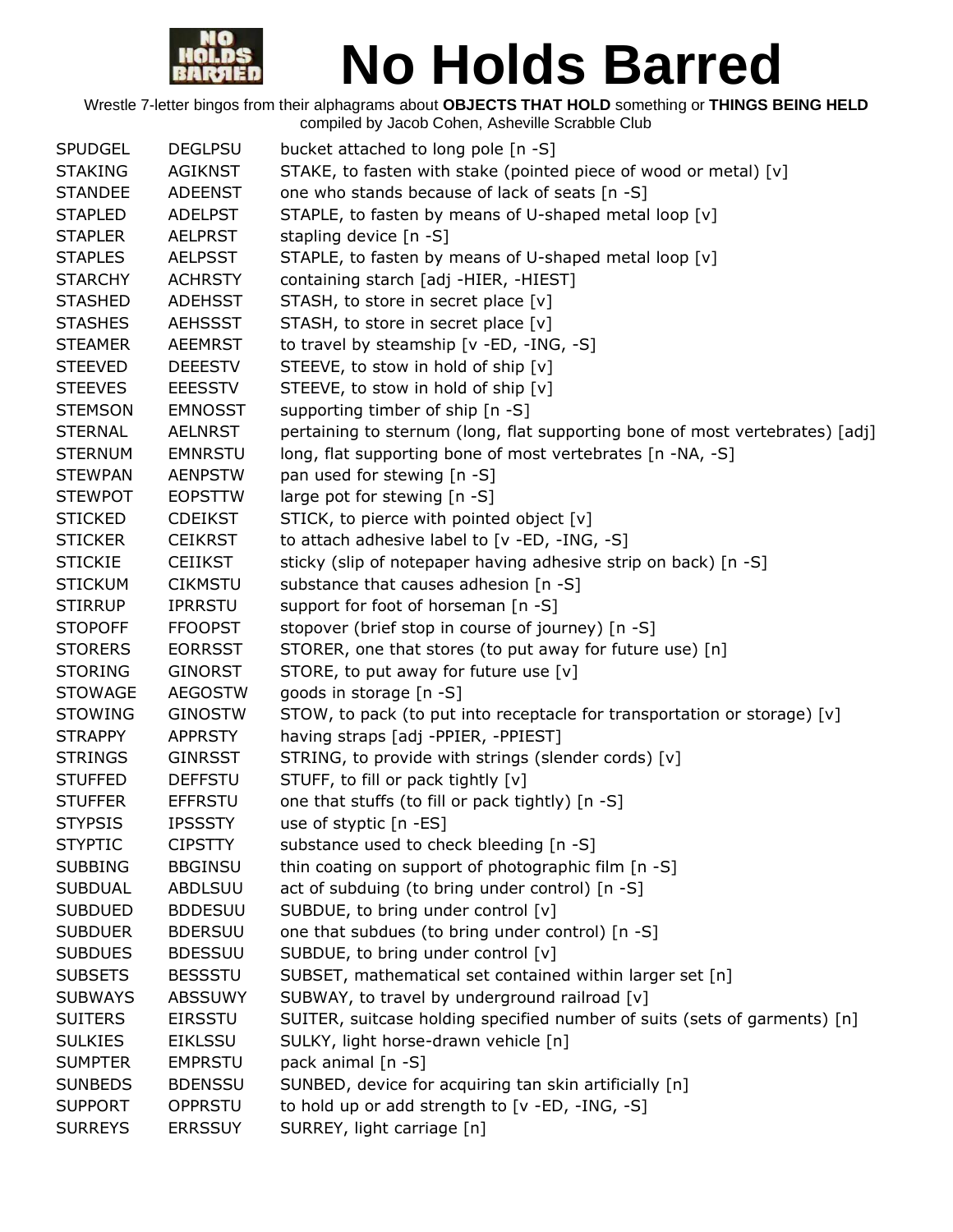

| <b>SUTURED</b> | <b>DERSTUU</b> | SUTURE, to unite by sewing [v]                                                       |
|----------------|----------------|--------------------------------------------------------------------------------------|
| <b>SUTURES</b> | <b>ERSSTUU</b> | SUTURE, to unite by sewing [v]                                                       |
| <b>SWADDLE</b> | <b>ADDELSW</b> | to wrap in bandages [v -D, -LING, -S]                                                |
| <b>SWARTHS</b> | <b>AHRSSTW</b> | SWARTH, turf (surface layer of earth containing dense growth of grass) [n]           |
| <b>SWIFTER</b> | <b>EFIRSTW</b> | rope on ship [n -S]                                                                  |
| <b>SWIVELS</b> | <b>EILSSVW</b> | SWIVEL, to turn on pivoted support [v]                                               |
| <b>SYRETTE</b> | <b>EERSTTY</b> | small tube fitted with hypodermic needle containing single dose of medication [n -S] |
|                |                | T 7s                                                                                 |
| <b>TABLING</b> | ABGILNT        | TABLE, to place on table (piece of furniture having flat upper surface) $[v]$        |
| <b>TACKERS</b> | <b>ACEKRST</b> | TACKER, one that tacks (to fasten with tacks (short, sharp-pointed nails)) [n]       |
| <b>TACKIER</b> | <b>ACEIKRT</b> | TACKY, adhesive [adj] / TACKEY, tacky (adhesive) [adj]                               |
| <b>TACKIFY</b> | <b>ACFIKTY</b> | to make tacky [v -FIED, -ING, -FIES]                                                 |
| <b>TACKILY</b> | <b>ACIKLTY</b> | in tacky (adhesive) manner [adv]                                                     |
| <b>TACKING</b> | <b>ACGIKNT</b> | TACK, to fasten with tacks (short, sharp-pointed nails) [v]                          |
| <b>TAGINES</b> | <b>AEGINST</b> | TAGINE, tajine (earthenware Moroccan cooking pot) [n]                                |
| <b>TAJINES</b> | <b>AEIJNST</b> | TAJINE, earthenware Moroccan cooking pot [n]                                         |
| <b>TALLBOY</b> | <b>ABLLOTY</b> | highboy (tall chest of drawers) [n -S]                                               |
| <b>TANDEMS</b> | <b>ADEMNST</b> | TANDEM, bicycle built for two [n]                                                    |
| <b>TANKAGE</b> | <b>AAEGKNT</b> | capacity of tank [n -S]                                                              |
| <b>TANKARD</b> | <b>AADKNRT</b> | tall drinking vessel [n -S]                                                          |
| <b>TANKERS</b> | <b>AEKNRST</b> | TANKER, ship designed to transport liquids [n]                                       |
| <b>TANKFUL</b> | <b>AFKLNTU</b> | amount tank can hold [n -S]                                                          |
| <b>TANKING</b> | <b>AGIKNNT</b> | TANK, to store in tank (container usually for liquids) [v]                           |
| <b>TANYARD</b> | <b>AADNRTY</b> | section of tannery containing vats [n -S]                                            |
| <b>TARRIER</b> | AEIRRRT        | TARRY, resembling tar [adj]                                                          |
| <b>TARRING</b> | <b>AGINRRT</b> | TAR, to cover with tar (black viscous liquid) [v]                                    |
| <b>TARTANA</b> | <b>AAANRTT</b> | Mediterranean sailing vessel [n -S]                                                  |
| <b>TASSIES</b> | AEISSST        | TASSIE, tass (drinking cup) [n]                                                      |
| <b>TATAMIS</b> | AAIMSTT        | TATAMI, straw matting used as floor covering [n]                                     |
| <b>TAXICAB</b> | AABCITX        | automobile for hire [n -S]                                                           |
| <b>TAXIWAY</b> | <b>AAITWXY</b> | paved strip at airport [n -S]                                                        |
| <b>TEABOWL</b> | <b>ABELOTW</b> | teacup having no handle [n -S]                                                       |
| <b>TEACART</b> | <b>AACERTT</b> | wheeled table used in serving tea [n -S]                                             |
| <b>TEACUPS</b> | <b>ACEPSTU</b> | TEACUP, cup in which tea is served [n]                                               |
| <b>TEAPOTS</b> | <b>AEOPSTT</b> | TEAPOT, vessel used in making and serving tea [n]                                    |
| <b>TEAPOYS</b> | <b>AEOPSTY</b> | TEAPOY, small table used in serving tea [n]                                          |
| <b>TELAMON</b> | <b>AELMNOT</b> | male figure used as supporting column [n -ES]                                        |
| <b>TELEGAS</b> | <b>AEEGLST</b> | TELEGA, Russian wagon [n]                                                            |
| <b>TELFERS</b> | <b>EEFLRST</b> | TELFER, to telpher (to transport by system of aerial cable cars) [v]                 |
| <b>TELFORD</b> | <b>DEFLORT</b> | road made of stones [n -S]                                                           |
| <b>TELPHER</b> | <b>EEHLPRT</b> | to transport by system of aerial cable cars [v -ED, -ING, -S]                        |
| <b>TENABLE</b> | ABEELNT        | capable of being held [adj]                                                          |
| <b>TENABLY</b> | <b>ABELNTY</b> | TENABLE, capable of being held [adv]                                                 |
| <b>TERREEN</b> | <b>EEENRRT</b> | terrine (earthenware jar) [n -S]                                                     |
| TERRINE        | EEINRRT        | earthenware jar [n -S]                                                               |
| <b>TETHERS</b> | <b>EEHRSTT</b> | TETHER, to fasten to fixed object with rope [v]                                      |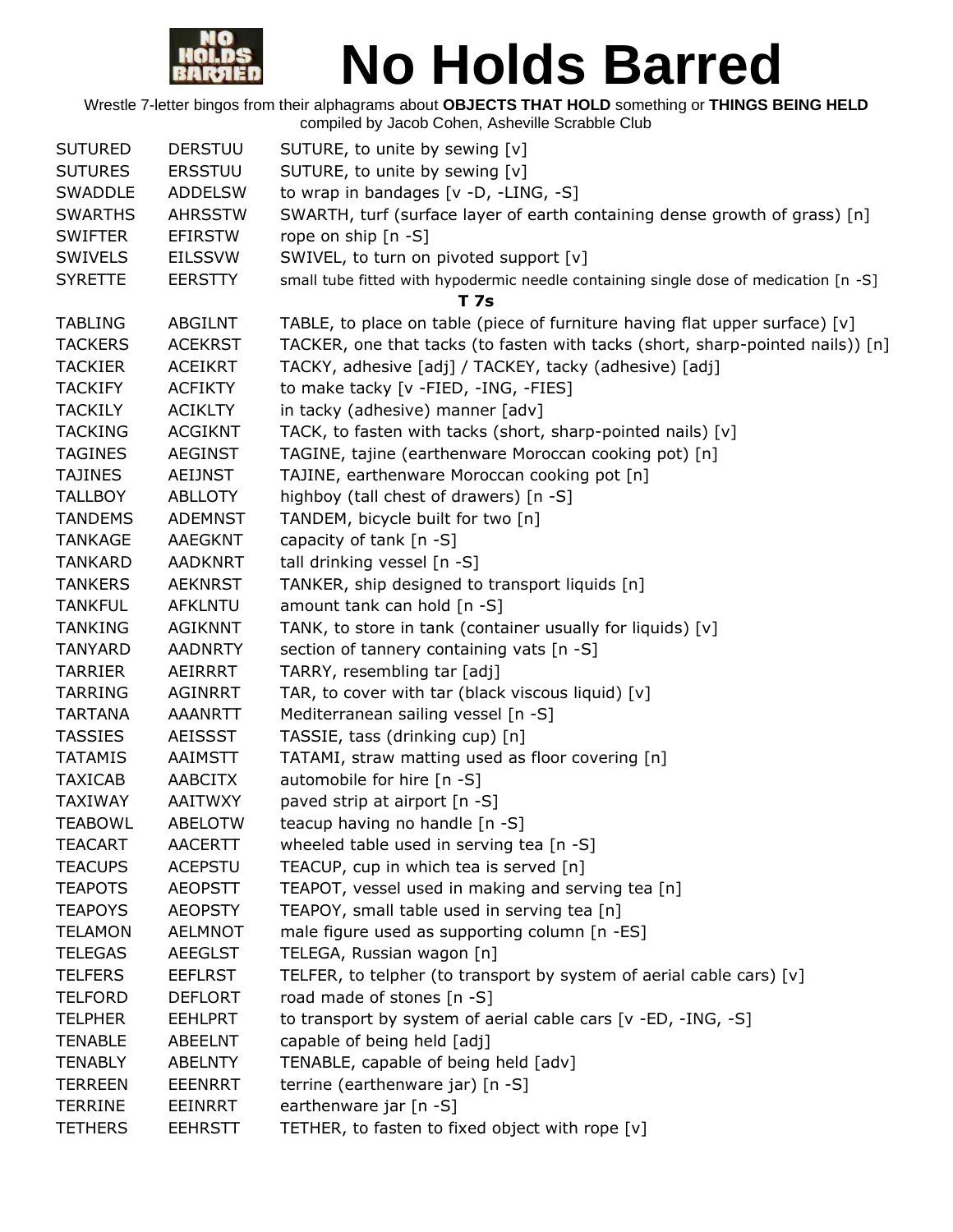

| <b>TETROSE</b> | <b>EEORSTT</b> | sugar whose molecules contain four carbon atoms [n -S]                                 |
|----------------|----------------|----------------------------------------------------------------------------------------|
| <b>THERMOS</b> | <b>EHMORST</b> | container used to keep liquids either hot or cold [n -ES]                              |
| <b>THRONED</b> | <b>DEHNORT</b> | THRONE, to place on throne (royal chair) [v]                                           |
| <b>THRONES</b> | <b>EHNORST</b> | THRONE, to place on throne (royal chair) [v]                                           |
| <b>THRUWAY</b> | <b>AHRTUWY</b> | express highway [n -S]                                                                 |
| <b>TIEBACK</b> | ABCEIKT        | loop for holding curtain back to one side [n -S]                                       |
| <b>TIEPINS</b> | EIINPST        | TIEPIN, pin for securing necktie [n]                                                   |
| <b>TIGHTEN</b> | <b>EGHINTT</b> | to make tight [v -ED, -ING, -S]                                                        |
| <b>TIGHTER</b> | <b>EGHIRTT</b> | TIGHT, firmly or closely fixed in place [adj]                                          |
| <b>TIGHTLY</b> | <b>GHILTTY</b> | TIGHT, firmly or closely fixed in place [adv]                                          |
| <b>TILBURY</b> | <b>BILRTUY</b> | carriage having two wheels [n -RIES]                                                   |
| <b>TINFULS</b> | <b>FILNSTU</b> | TINFUL, as much as tin container can hold [n]                                          |
| <b>TIPCART</b> | <b>ACIPRTT</b> | type of cart $[n - S]$                                                                 |
| <b>TITTERS</b> | <b>EIRSTTT</b> | TITTER, to utter restrained, nervous laugh [v]                                         |
| <b>TOECLIP</b> | <b>CEILOPT</b> | device that holds front of cyclist's shoe to pedal [n -S]                              |
| <b>TOEHOLD</b> | <b>DEHLOOT</b> | space that supports toes in climbing [n -S]                                            |
| <b>TOENAIL</b> | AEILNOT        | to fasten with obliquely driven nails [v -ED, -ING, -S]                                |
| <b>TOGGLED</b> | <b>DEGGLOT</b> | TOGGLE, to fasten with type of pin or short rod [v]                                    |
| <b>TOGGLER</b> | <b>EGGLORT</b> | one that toggles (to fasten with type of pin or short rod) [n -S]                      |
| <b>TOGGLES</b> | <b>EGGLOST</b> | TOGGLE, to fasten with type of pin or short rod [v]                                    |
| <b>TOLLBAR</b> | ABLLORT        | tollgate [n -S]                                                                        |
| <b>TOMBING</b> | <b>BGIMNOT</b> | TOMB, to place in tomb (burial vault or chamber) [v]                                   |
| <b>TONEARM</b> | <b>AEMNORT</b> | pivoted part of record player that holds needle [n -S]                                 |
| <b>TONNEAU</b> | <b>AENNOTU</b> | rear seating compartment of automobile [n -S, -X]                                      |
| <b>TOOLBOX</b> | <b>BLOOOTX</b> | box for tools [n -ES]                                                                  |
| <b>TOPKNOT</b> | <b>KNOOPTT</b> | ornament for hair [n -S]                                                               |
| <b>TOTABLE</b> | ABELOTT        | capable of being toted [adj]                                                           |
| <b>TOWAWAY</b> | <b>AAOTWWY</b> | act of towing away vehicle [n -S]                                                      |
| <b>TOWBOAT</b> | <b>ABOOTTW</b> | tugboat (boat built for towing) [n -S]                                                 |
| <b>TOWPATH</b> | <b>AHOPTTW</b> | path along river that is used by animals towing boats [n -S]                           |
| <b>TOWROPE</b> | <b>EOOPRTW</b> | rope used for towing [n -S]                                                            |
| <b>TOWSACK</b> | <b>ACKOSTW</b> | sack made of coarse fabric [n -S]                                                      |
| <b>TRACTOR</b> | <b>ACORRTT</b> | motor vehicle used in farming [n -S]                                                   |
| <b>TRAILER</b> | <b>AEILRRT</b> | to transport by means of trailer (vehicle drawn by another) [v -ED, -ING, -S]          |
| <b>TRAMCAR</b> | <b>AACMRRT</b> | streetcar [n -S]                                                                       |
| <b>TRAMWAY</b> | <b>AAMRTWY</b> | tramline (streetcar line) [n -S]                                                       |
| <b>TRAPPED</b> | <b>ADEPPRT</b> | TRAP, to catch in trap (device for capturing and holding animals) [v]                  |
| <b>TRAPPER</b> | <b>AEPPRRT</b> | one that traps (to catch in trap (device for capturing and holding animals)) [n -S]    |
| <b>TRAVOIS</b> | <b>AIORSTV</b> | type of sled [n -ES]                                                                   |
| <b>TRAWLER</b> | <b>AELRRTW</b> | boat used for trawling [n -S]                                                          |
| <b>TRAWLEY</b> | <b>AELRTWY</b> | small truck or car for conveying material [n -S]                                       |
| <b>TRAYFUL</b> | <b>AFLRTUY</b> | as much as tray will hold [n -S]                                                       |
| <b>TRAYFUL</b> | <b>AFLRTUY</b> | as much as tray will hold [n -S]                                                       |
| <b>TRELLIS</b> | <b>EILLRST</b> | to provide with trellis (frame used as support for climbing plants) [v -ED, -ING, -ES] |
| <b>TRENAIL</b> | <b>AEILNRT</b> | treenail (wooden peg used for fastening timbers) [n -S]                                |
| <b>TRESSEL</b> | <b>EELRSST</b> | trestle (framework for supporting bridge) [n -S]                                       |
|                |                |                                                                                        |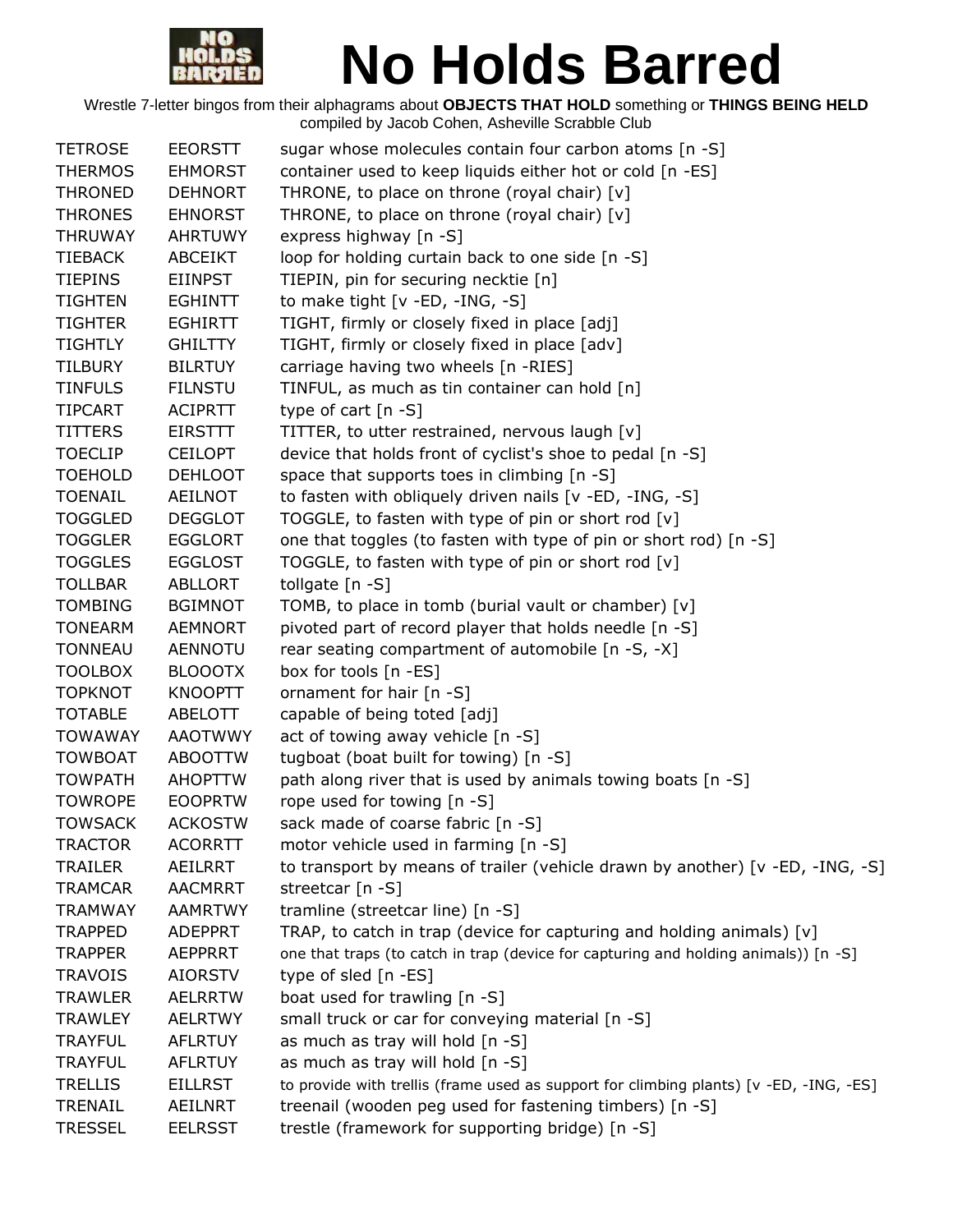

| <b>TRESTLE</b> | <b>EELRSTT</b> | framework for supporting bridge [n -S]                                          |
|----------------|----------------|---------------------------------------------------------------------------------|
| <b>TREVETS</b> | <b>EERSTTV</b> | TREVET, trivet (small stand having three legs) [n]                              |
| <b>TRICING</b> | CGIINRT        | TRICE, to haul up with rope $[v]$                                               |
| <b>TRIJETS</b> | <b>EIJRSTT</b> | TRIJET, airplane powered by three jet engines [n]                               |
| <b>TRISHAW</b> | <b>AHIRSTW</b> | pedicab (passenger vehicle that is pedaled) [n -S]                              |
| <b>TRIVETS</b> | EIRSTTV        | TRIVET, small stand having three legs [n]                                       |
| <b>TROIKAS</b> | <b>AIKORST</b> | TROIKA, Russian carriage [n]                                                    |
| <b>TROLLEY</b> | <b>ELLORTY</b> | to convey by streetcar [v -ED, -ING, -S]                                        |
| <b>TROUGHS</b> | <b>GHORSTU</b> | TROUGH, long, narrow receptacle [n]                                             |
| <b>TRUCKED</b> | <b>CDEKRTU</b> | TRUCK, to transport by truck (automotive vehicle designed to carry loads) $[v]$ |
| TRUMEAU        | AEMRTUU        | column supporting part of doorway [n -X]                                        |
| <b>TRUNNEL</b> | <b>ELNNRTU</b> | treenail (wooden peg used for fastening timbers) [n -S]                         |
| <b>TRUSSED</b> | <b>DERSSTU</b> | TRUSS, to secure tightly [v]                                                    |
| <b>TRUSSER</b> | <b>ERRSSTU</b> | one that trusses (to secure tightly) [n -S]                                     |
| <b>TRUSSES</b> | <b>ERSSSTU</b> | TRUSS, to secure tightly [v]                                                    |
| <b>TUBBERS</b> | <b>BBERSTU</b> | TUBBER, one that tubs (to wash in tub (round, open vessel)) [n]                 |
| <b>TUBBING</b> | <b>BBGINTU</b> | TUB, to wash in tub (round, open vessel) [v]                                    |
| <b>TUBFULS</b> | <b>BFLSTUU</b> | TUBFUL, as much as tub will hold [n]                                            |
| <b>TUBLIKE</b> | <b>BEIKLTU</b> | resembling tub [adj]                                                            |
| <b>TUBULAR</b> | <b>ABLRTUU</b> | completely enclosed bicycle tire [n -S]                                         |
| <b>TUGBOAT</b> | <b>ABGOTTU</b> | boat built for towing [n -S]                                                    |
| <b>TUMBREL</b> | <b>BELMRTU</b> | type of cart $[n - S]$                                                          |
| <b>TUMBRIL</b> | <b>BILMRTU</b> | tumbrel (type of cart) [n -S]                                                   |
| <b>TUNDISH</b> | <b>DHINSTU</b> | receptacle for molten metal [n -ES]                                             |
| <b>TUNNING</b> | <b>GINNNTU</b> | TUN, to store in large cask [v]                                                 |
| <b>TUREENS</b> | <b>EENRSTU</b> | TUREEN, large, deep bowl [n]                                                    |
| <b>TWINERS</b> | <b>EINRSTW</b> | TWINER, one that twines (to twist together) [n]                                 |
| TWINIER        | EIINRTW        | TWINY, resembling twine (strong string) [adj]                                   |
| TWINJET        | EIJNTTW        | aircraft with two jet engines [n -S]                                            |
|                |                | <b>U</b> 7s                                                                     |
| <b>ULLAGED</b> | <b>ADEGLLU</b> | ULLAGE, amount that container lacks of being full [adj]                         |
| <b>ULLAGES</b> | <b>AEGLLSU</b> | ULLAGE, amount that container lacks of being full [n]                           |
| <b>UMIACKS</b> | <b>ACIKMSU</b> | UMIACK, umiak (open Inuit boat) [n]                                             |
| <b>UNBALED</b> | ABDELNU        | UNBALE, to loosen from compressed bundle [v]                                    |
| <b>UNBALES</b> | <b>ABELNSU</b> | UNBALE, to loosen from compressed bundle [v]                                    |
| <b>UNBEARS</b> | ABENRSU        | UNBEAR, to free from pressure of rein $[v]$                                     |
| <b>UNBELTS</b> | <b>BELNSTU</b> | UNBELT, to remove belt of [v]                                                   |
| <b>UNBINDS</b> | <b>BDINNSU</b> | UNBIND, to free from bindings [v]                                               |
| <b>UNBLOCK</b> | <b>BCKLNOU</b> | to free from being blocked [v -ED, -ING, -S]                                    |
| <b>UNBOLTS</b> | <b>BLNOSTU</b> | UNBOLT, to open by withdrawing bolt (metal bar) [v]                             |
| <b>UNBOUND</b> | <b>BDNNOUU</b> | UNBIND, to free from bindings [v]                                               |
| <b>UNBOXED</b> | <b>BDENOUX</b> | UNBOX, to remove from box [v]                                                   |
| <b>UNBOXES</b> | <b>BENOSUX</b> | UNBOX, to remove from box [v]                                                   |
| <b>UNBRACE</b> | ABCENRU        | to free from braces $[v -D, -CING, -S]$                                         |
| <b>UNBRAKE</b> | ABEKNRU        | to release brake [v -D, -KING, -S]                                              |
| <b>UNCAGED</b> | ACDEGNU        | UNCAGE, to release from cage [v]                                                |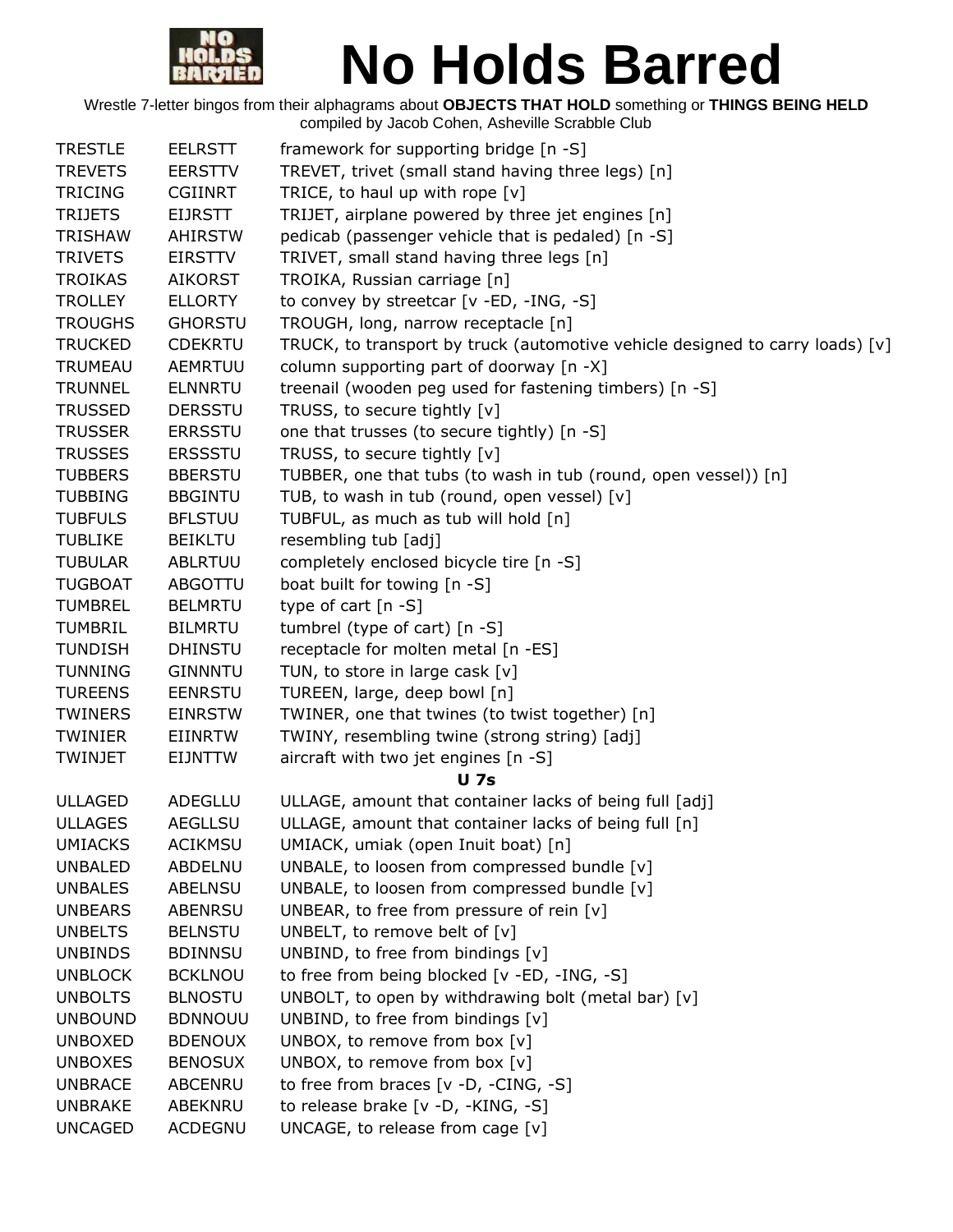

| <b>UNCAGES</b> | <b>ACEGNSU</b> | UNCAGE, to release from cage $[v]$                                      |
|----------------|----------------|-------------------------------------------------------------------------|
| <b>UNCASED</b> | <b>ACDENSU</b> | UNCASE, to remove from case $[v]$                                       |
| <b>UNCASES</b> | <b>ACENSSU</b> | UNCASE, to remove from case [v]                                         |
| <b>UNCEDED</b> | CDDEENU        | not ceded (to yield (to give up)) [adj]                                 |
| <b>UNCHAIN</b> | <b>ACHINNU</b> | to free by removing chain [v -ED, -ING, -S]                             |
| <b>UNCLAMP</b> | <b>ACLMNPU</b> | to free from clamp $[v - ED, -ING, -S]$                                 |
| <b>UNCLASP</b> | <b>ACLNPSU</b> | to free from clasp $[v - ED, -ING, -S]$                                 |
| <b>UNCLIPS</b> | <b>CILNPSU</b> | UNCLIP, to remove clip (fastening device) from [v]                      |
| <b>UNCLOGS</b> | <b>CGLNOSU</b> | UNCLOG, to free from difficulty or obstruction [v]                      |
| <b>UNCOILS</b> | <b>CILNOSU</b> | UNCOIL, to release from coiled position [v]                             |
| <b>UNCORKS</b> | <b>CKNORSU</b> | UNCORK, to draw cork $[v]$                                              |
| <b>UNCRATE</b> | <b>ACENRTU</b> | to remove from crate [v -D, -TING, -S]                                  |
| <b>UNCUFFS</b> | <b>CFFNSUU</b> | UNCUFF, to remove handcuffs from [v]                                    |
| <b>UNCURBS</b> | <b>BCNRSUU</b> | UNCURB, to remove restraints from $[v]$                                 |
| <b>UNFENCE</b> | <b>CEEFNNU</b> | to remove fence from [v -D, -CING, -S]                                  |
| <b>UNFIXED</b> | <b>DEFINUX</b> | UNFIX, to unfasten (to release from fastenings) $[v]$                   |
| <b>UNFIXES</b> | <b>EFINSUX</b> | UNFIX, to unfasten (to release from fastenings) [v]                     |
| <b>UNFREED</b> | <b>DEEFNRU</b> | UNFREE, to deprive of freedom [v]                                       |
| <b>UNFREES</b> | <b>EEFNRSU</b> | UNFREE, to deprive of freedom [v]                                       |
| <b>UNFUSED</b> | <b>DEFNSUU</b> | not fused (to equip with fuse (detonating device)) [adj]                |
| <b>UNGATED</b> | <b>ADEGNTU</b> | not gated (to supply with gate (movable barrier)) [adj]                 |
| <b>UNGLUED</b> | <b>DEGLNUU</b> | UNGLUE, to disjoin (to separate (to set or keep apart)) $[v]$           |
| <b>UNGLUES</b> | <b>EGLNSUU</b> | UNGLUE, to disjoin (to separate (to set or keep apart)) [v]             |
| <b>UNHANDS</b> | <b>ADHNNSU</b> | UNHAND, to remove hand from [v]                                         |
| <b>UNHANGS</b> | <b>AGHNNSU</b> | UNHANG, to detach from hanging support [v]                              |
| <b>UNHASPS</b> | <b>AHNPSSU</b> | UNHASP, to unfasten (to release from fastenings) [v]                    |
| <b>UNHINGE</b> | EGHINNU        | to remove from hinges [v -D, -GING, -S]                                 |
| <b>UNHITCH</b> | <b>CHHINTU</b> | to free from being hitched [v -ED, -ING, -ES]                           |
| <b>UNHOOKS</b> | <b>HKNOOSU</b> | UNHOOK, to remove from hook [v]                                         |
| <b>UNIBODY</b> | <b>BDINOUY</b> | single molded unit that forms bodywork and chassis of vehicle [n -DIES] |
| <b>UNIPODS</b> | <b>DINOPSU</b> | UNIPOD, one-legged support [n]                                          |
| <b>UNKNOTS</b> | <b>KNNOSTU</b> | UNKNOT, to undo knot in [v]                                             |
| <b>UNLACED</b> | <b>ACDELNU</b> | UNLACE, to unfasten laces of $[v]$                                      |
| <b>UNLACES</b> | <b>ACELNSU</b> | UNLACE, to unfasten laces of [v]                                        |
| <b>UNLATCH</b> | <b>ACHLNTU</b> | to open by lifting latch (fastening device) [v -ED, -ING, -ES]          |
| <b>UNLEADS</b> | ADELNSU        | UNLEAD, to remove lead from [v]                                         |
| <b>UNLEASH</b> | <b>AEHLNSU</b> | to free from leash [v -ED, -ING, -ES]                                   |
| <b>UNLINKS</b> | <b>IKLNNSU</b> | UNLINK, to unfasten links (connecting devices) of [v]                   |
| <b>UNLOCKS</b> | <b>CKLNOSU</b> | UNLOCK, to unfasten lock of [v]                                         |
| <b>UNLOOSE</b> | <b>ELNOOSU</b> | to set free $[v -D, -SING, -S]$                                         |
| <b>UNMEWED</b> | <b>DEEMNUW</b> | UNMEW, to set free [v]                                                  |
| <b>UNMOLDS</b> | <b>DLMNOSU</b> | UNMOLD, to remove from mold [v]                                         |
| <b>UNMOORS</b> | <b>MNOORSU</b> | UNMOOR, to release from moorings [v]                                    |
| <b>UNMOULD</b> | <b>DLMNOUU</b> | to unmold (to remove from mold) [v -ED, -ING, -S]                       |
| <b>UNNAILS</b> | AILNNSU        | UNNAIL, to remove nails from [v]                                        |
| <b>UNOAKED</b> | ADEKNOU        | not matured in oak container -- used of wine [adj]                      |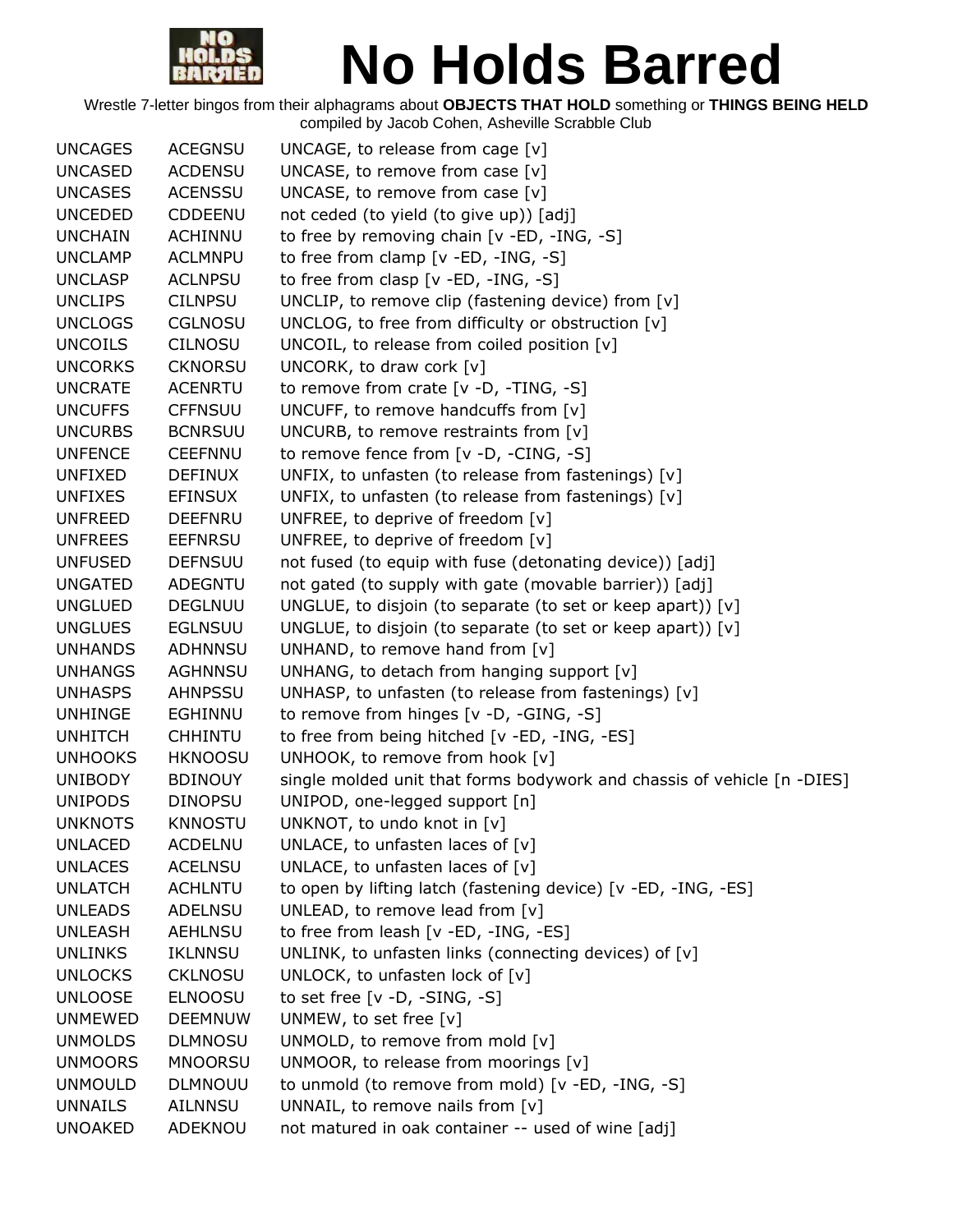

| <b>UNPACKS</b> | <b>ACKNPSU</b> | UNPACK, to remove contents of $[v]$                                                                            |
|----------------|----------------|----------------------------------------------------------------------------------------------------------------|
| <b>UNPLAIT</b> | <b>AILNPTU</b> | to undo plaits of $[v - ED, -ING, -S]$                                                                         |
| <b>UNPLUGS</b> | <b>GLNPSUU</b> | UNPLUG, to take plug out of [v]                                                                                |
| <b>UNREELS</b> | <b>EELNRSU</b> | UNREEL, to unwind from reel [v]                                                                                |
| <b>UNRIVET</b> | <b>EINRTUV</b> | to remove rivets (metal bolts) from [v -ED, -TTED, -ING, -TTING, -S]                                           |
| <b>UNROPED</b> | <b>DENOPRU</b> | not roped (to bind with rope (thick line of twisted fibers)) [adj] / UNROPE, to detach oneself from a rope [v] |
| <b>UNROPES</b> | <b>ENOPRSU</b> | UNROPE, to detach oneself from rope [v]                                                                        |
| <b>UNSEALS</b> | <b>AELNSSU</b> | UNSEAL, to remove seal of [v]                                                                                  |
| <b>UNSEATS</b> | <b>AENSSTU</b> | UNSEAT, to remove from seat [v]                                                                                |
| <b>UNSHELL</b> | <b>EHLLNSU</b> | to remove shell from [v -ED, -ING, -S]                                                                         |
| <b>UNSNAGS</b> | <b>AGNNSSU</b> | UNSNAG, to free of snags [v]                                                                                   |
| <b>UNSNAPS</b> | <b>ANNPSSU</b> | UNSNAP, to undo snaps of [v]                                                                                   |
| <b>UNSNARL</b> | <b>ALNNRSU</b> | to untangle (to free from tangles) [v -ED, -ING, -S]                                                           |
| <b>UNSPILT</b> | <b>ILNPSTU</b> | not spilt (to cause to run out of container) [adj]                                                             |
| <b>UNSTICK</b> | <b>CIKNSTU</b> | to disjoin (to separate (to set or keep apart)) [v -TUCK, -ING, -S]                                            |
| <b>UNSTOPS</b> | <b>NOPSSTU</b> | UNSTOP, to remove stopper from $[v]$                                                                           |
| <b>UNSTRAP</b> | <b>ANPRSTU</b> | to remove strap from [v -PPED, -PPING, -S]                                                                     |
| <b>UNTACKS</b> | <b>ACKNSTU</b> | UNTACK, to remove tack from [v]                                                                                |
| <b>UNTAKEN</b> | <b>AEKNNTU</b> | not taken (to get possession of) [adj]                                                                         |
| <b>UNTRUSS</b> | <b>NRSSTUU</b> | to free from truss $[v - ED, -ING, -S]$                                                                        |
| <b>UNTUCKS</b> | <b>CKNSTUU</b> | UNTUCK, to release from being tucked up [v]                                                                    |
| <b>UNTWINE</b> | <b>EINNTUW</b> | to separate twisted or tangled parts of $[v -D, -NING, -S]$                                                    |
| <b>UNTWIST</b> | <b>INSTTUW</b> | to untwine (to separate twisted or tangled parts of) [v -ED, -ING, -S]                                         |
| <b>UNTYING</b> | <b>GINNTUY</b> | UNTIE, to free from something that ties $[v]$                                                                  |
| <b>UNWRAPS</b> | <b>ANPRSUW</b> | UNWRAP, to remove wrapping from $[v]$                                                                          |
| <b>UNYOKED</b> | <b>DEKNOUY</b> | UNYOKE, to free from yoke [v]                                                                                  |
| <b>UNYOKES</b> | <b>EKNOSUY</b> | UNYOKE, to free from yoke [v]                                                                                  |
| <b>UPBINDS</b> | <b>BDINPSU</b> | UPBIND, to bind completely [v]                                                                                 |
| <b>UPBOUND</b> | <b>BDNOPUU</b> | UPBIND, to bind completely [v]                                                                                 |
| <b>UPHROES</b> | <b>EHOPRSU</b> | UPHROE, euphroe (device used to adjust shipboard awning) [n]                                                   |
| <b>URINALS</b> | <b>AILNRSU</b> | URINAL, fixture used for urinating [n]                                                                         |
| <b>URINOSE</b> | <b>EINORSU</b> | pertaining to urine (liquid containing body wastes) [adj]                                                      |
| <b>URINOUS</b> | <b>INORSUU</b> | pertaining to urine (liquid containing body wastes) [adj]                                                      |
| <b>URNLIKE</b> | EIKLNRU        | URN, type of vase (rounded, decorative container) [adj]                                                        |
|                |                | <b>V</b> 7s                                                                                                    |
| <b>VACANCY</b> | <b>AACCNVY</b> | quality or state of being vacant [n -CIES]                                                                     |
| <b>VACATED</b> | <b>AACDETV</b> | VACATE, to make vacant [v]                                                                                     |
| <b>VACATES</b> | <b>AACESTV</b> | VACATE, to make vacant [v]                                                                                     |
| <b>VACUITY</b> | <b>ACITUVY</b> | empty space [n -TIES]                                                                                          |
| <b>VACUOUS</b> | <b>ACOSUUV</b> | empty (containing nothing (absence of all quantity or magnitude)) [adj]                                        |
| <b>VACUUMS</b> | <b>ACMSUUV</b> | VACUUM, space entirely devoid of matter [n]                                                                    |
| <b>VALISES</b> | <b>AEILSSV</b> | VALISE, small piece of hand luggage [n]                                                                        |
| VALLUMS        | <b>ALLMSUV</b> | VALLUM, defensive wall of earth and stone [n]                                                                  |
| VANLOAD        | <b>AADLNOV</b> | quantity that van can carry [n -S]                                                                             |
| VANNING        | AGINNNV        | VAN, to transport in van (type of motor vehicle) [v]                                                           |
| <b>VASEFUL</b> | <b>AEFLSUV</b> | as much as vase can hold [n -S]                                                                                |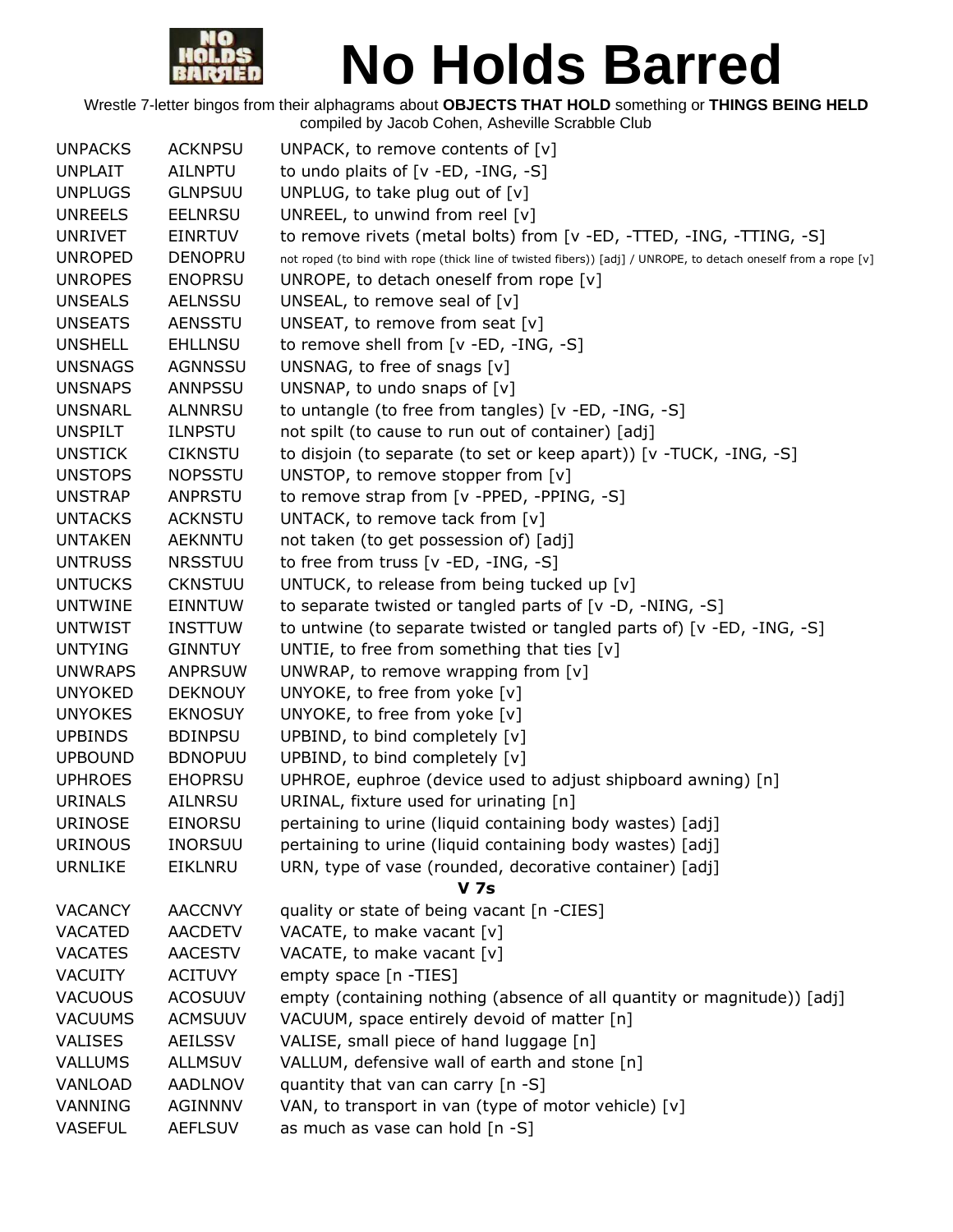

| <b>VATFULS</b> | <b>AFLSTUV</b> | VATFUL, as much as vat can hold [n]                                                         |
|----------------|----------------|---------------------------------------------------------------------------------------------|
| VATTING        | <b>AGINTTV</b> | VAT, to put into vat (large container for holding liquids) [v]                              |
| <b>VEDETTE</b> | <b>DEEETTV</b> | small boat used for scouting [n -S]                                                         |
| <b>VEHICLE</b> | <b>CEEHILV</b> | device used as means of conveyance [n -S]                                                   |
| <b>VEINING</b> | EGIINNV        | VEIN, to fill with veins (tubular blood vessels) [v]                                        |
| <b>VENTERS</b> | <b>EENRSTV</b> | VENTER, abdomen (body cavity containing viscera) [n]                                        |
| <b>VESICAE</b> | <b>ACEEISV</b> | VESICA, bladder (saclike receptacle) [n]                                                    |
| <b>VESICAL</b> | <b>ACEILSV</b> | VESICA, bladder (saclike receptacle) [adj]                                                  |
| <b>VESICAS</b> | <b>ACEISSV</b> | VESICA, bladder (saclike receptacle) [n]                                                    |
| <b>VESICLE</b> | <b>CEEILSV</b> | small bladder (saclike receptacle) [n -S]                                                   |
| <b>VESSELS</b> | <b>EELSSSV</b> | VESSEL, craft for traveling on water [n]                                                    |
| <b>VIADUCT</b> | <b>ACDITUV</b> | type of bridge [n -S]                                                                       |
| <b>VIALING</b> | <b>AGIILNV</b> | VIAL, to put in vial (small container for liquids) [v]                                      |
| VIALLED        | ADEILLV        | VIAL, to put in vial (small container for liquids) [v]                                      |
| <b>VIDETTE</b> | <b>DEEITTV</b> | vedette (small boat used for scouting) [n -S]                                               |
| <b>VISEING</b> | <b>EGIINSV</b> | VISE, to hold in vise (clamping device) [v]                                                 |
| <b>VITRINE</b> | <b>EIINRTV</b> | glass showcase for art objects [n -S]                                                       |
| VOMICAE        | <b>ACEIMOV</b> | VOMICA, cavity in body containing pus [n]                                                   |
|                |                | <b>W</b> 7s                                                                                 |
| <b>WADSETS</b> | <b>ADESSTW</b> | WADSET, to mortgage (to pledge to creditor as security) [v]                                 |
| WAFERED        | ADEEFRW        | WAFER, to seal with adhesive disk [v]                                                       |
| <b>WAGGONS</b> | <b>AGGNOSW</b> | WAGGON, to wagon (to convey by wagon (four-wheeled, horse-drawn vehicle)) [v]               |
| WAGONED        | <b>ADEGNOW</b> | WAGON, to convey by wagon (four-wheeled, horse-drawn vehicle) [v]                           |
| <b>WALKWAY</b> | AAKLWWY        | passage for walking [n -S]                                                                  |
| <b>WALLETS</b> | <b>AELLSTW</b> | WALLET, flat folding case [n]                                                               |
| <b>WANGANS</b> | AAGNNSW        | WANGAN, wanigan (supply chest used in logging camp) [n]                                     |
| <b>WANGUNS</b> | <b>AGNNSUW</b> | WANGUN, wanigan (supply chest used in logging camp) [n]                                     |
| WANIGAN        | AAAGINNW       | supply chest used in logging camp [n -S]                                                    |
| WARBIRD        | ABDIRRW        | vintage military aircraft [n -S]                                                            |
| <b>WARHEAD</b> | AADEHRW        | front part of missile containing explosive [n -S]                                           |
| <b>WARPATH</b> | <b>AAHPRTW</b> | route taken by attacking Native Americans [n -S]                                            |
| WASHBAG        | <b>AABGHSW</b> | small bag for carrying toiletries when traveling [n -S]                                     |
| <b>WASHTUB</b> | <b>ABHSTUW</b> | tub used for washing clothes [n -S]                                                         |
| <b>WAYBACK</b> | <b>AABCKWY</b> | interior are at back of vehicle [n -S]                                                      |
| WAYSIDE        | ADEISWY        | side of road [n -S]                                                                         |
| WEBBIER        | <b>BBEEIRW</b> | WEBBY, weblike (resembling web) [adj]                                                       |
| <b>WEBBING</b> | <b>BBEGINW</b> | WEB, to provide with web (interlaced fabric or structure) [v] / woven strip of fiber [n -S] |
| <b>WEBLESS</b> | <b>BEELSSW</b> | having no webs [adj]                                                                        |
| WEBLIKE        | <b>BEEIKLW</b> | resembling web [adj]                                                                        |
| <b>WEBLOGS</b> | <b>BEGLOSW</b> | WEBLOG, website that contains online personal journal [n]                                   |
| <b>WELDERS</b> | <b>DEELRSW</b> | WELDER, one that welds (to join by applying heat) [n]                                       |
| WELDING        | <b>DEGILNW</b> | WELD, to join by applying heat $[v]$                                                        |
| <b>WELDORS</b> | <b>DELORSW</b> | WELDOR, welder (one that welds (to join by applying heat)) [n]                              |
| <b>WELTING</b> | <b>EGILNTW</b> | cord or strip used to reinforce seam [n -S]                                                 |
| <b>WETLAND</b> | <b>ADELNTW</b> | land containing much soil moisture [n -S]                                                   |
| <b>WHARFED</b> | <b>ADEFHRW</b> | WHARF, to moor to wharf (docking place for vessels) [v]                                     |